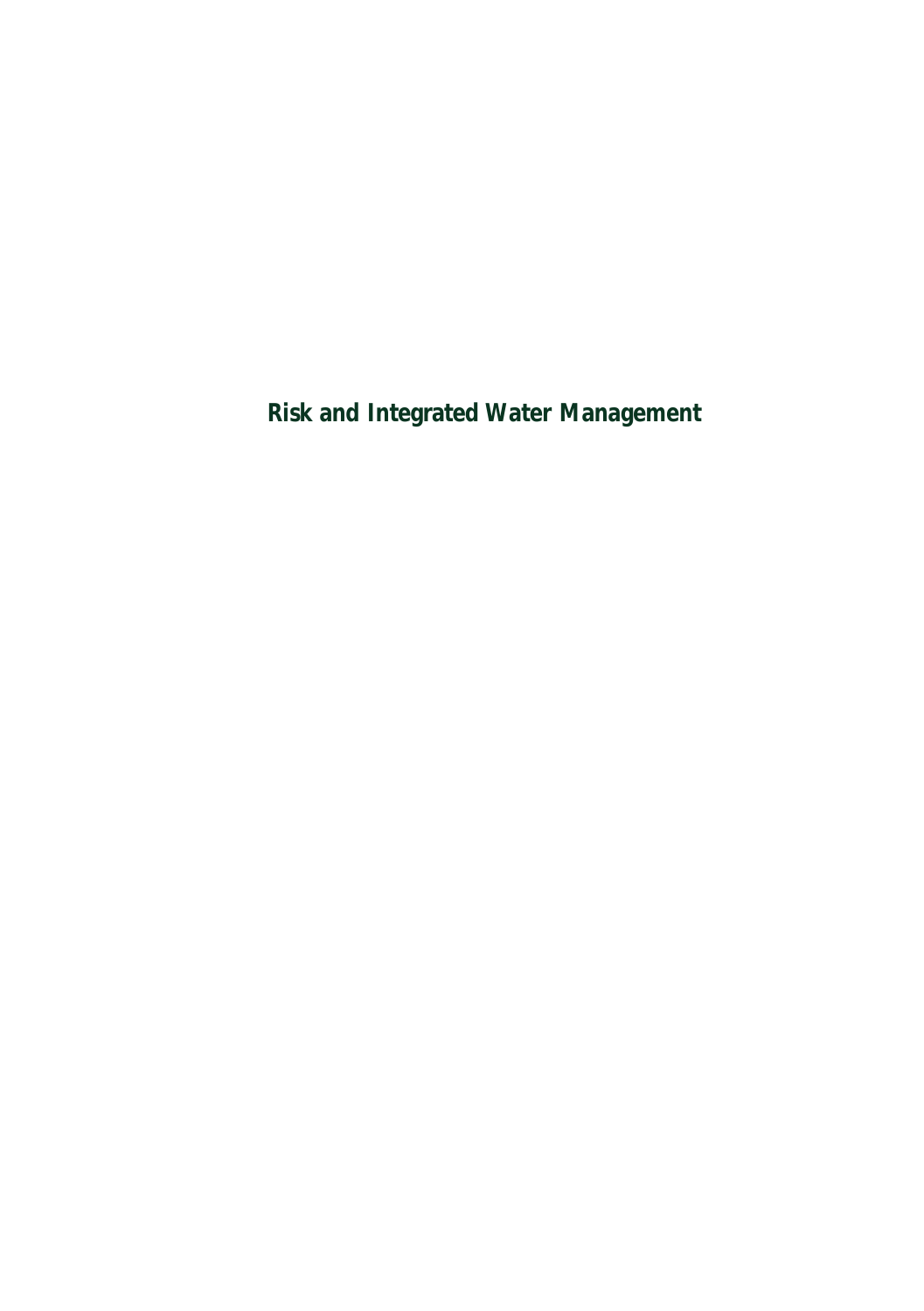©Global Water Partnership SE-105 25 Stockholm, Sweden

All rights reserved. Printed by Elanders Novum, Sweden 2002 First printing, August 2002.

No use of this publication may be made for resale or other commercial purposes without prior written permission of the Global Water Partnership. Portions of this text may be reproduced with the permission of and proper attribution to Global Water Partnership. The findings, interpretations, and conclusions expressed within this publication are entirely those of the author and should not be attributed in any manner to GWP/Sida, nor as official expressions of the Global Water Partnership Technical Committee.

ISSN: 1403-5324

ISBN: 91-974012-6-9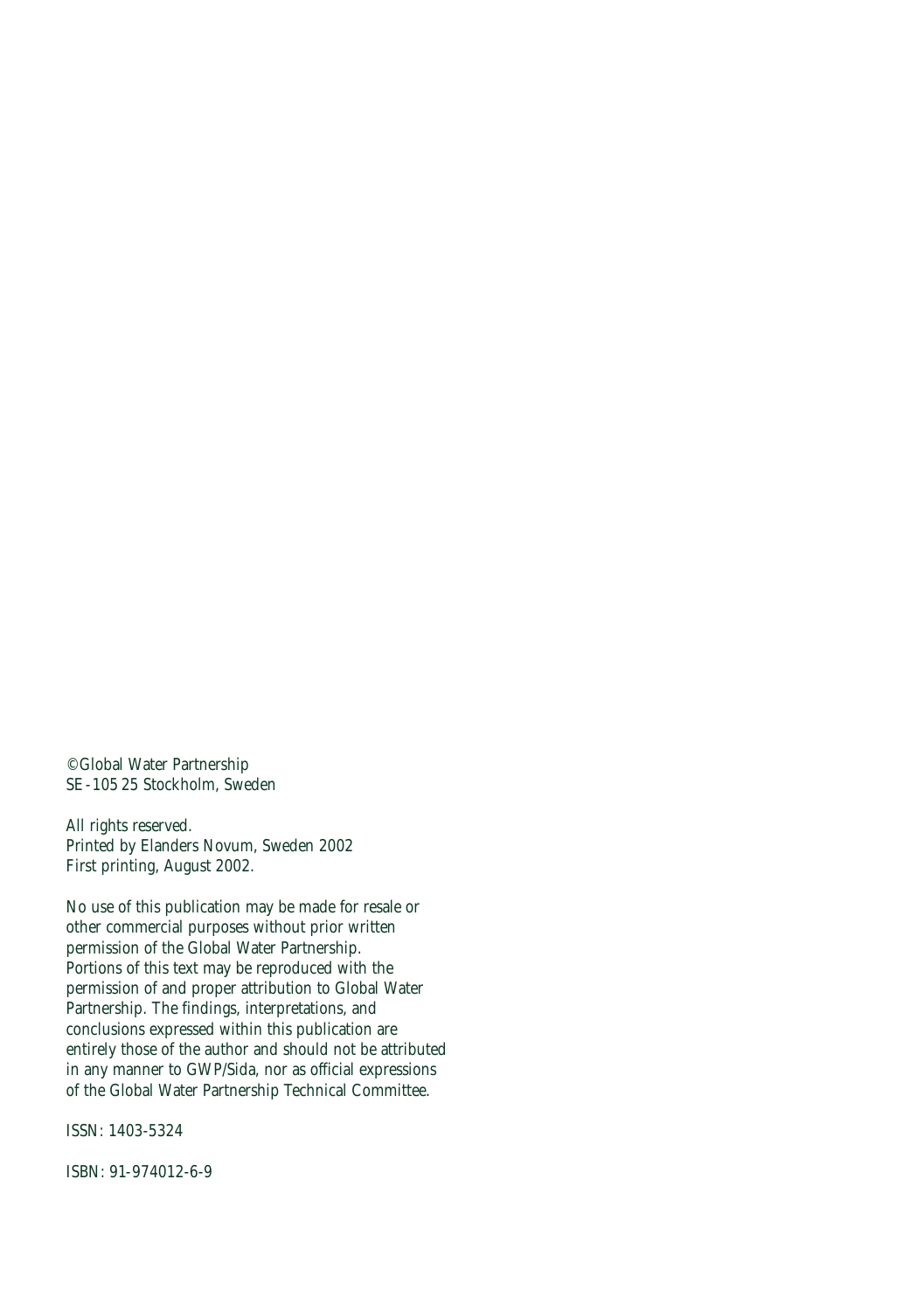**TEC BACKGROUND PAPERS** NO. 6

*Risk and Integrated Water Management*

**Judith A. Rees**



*Published by the Global Water Partnership*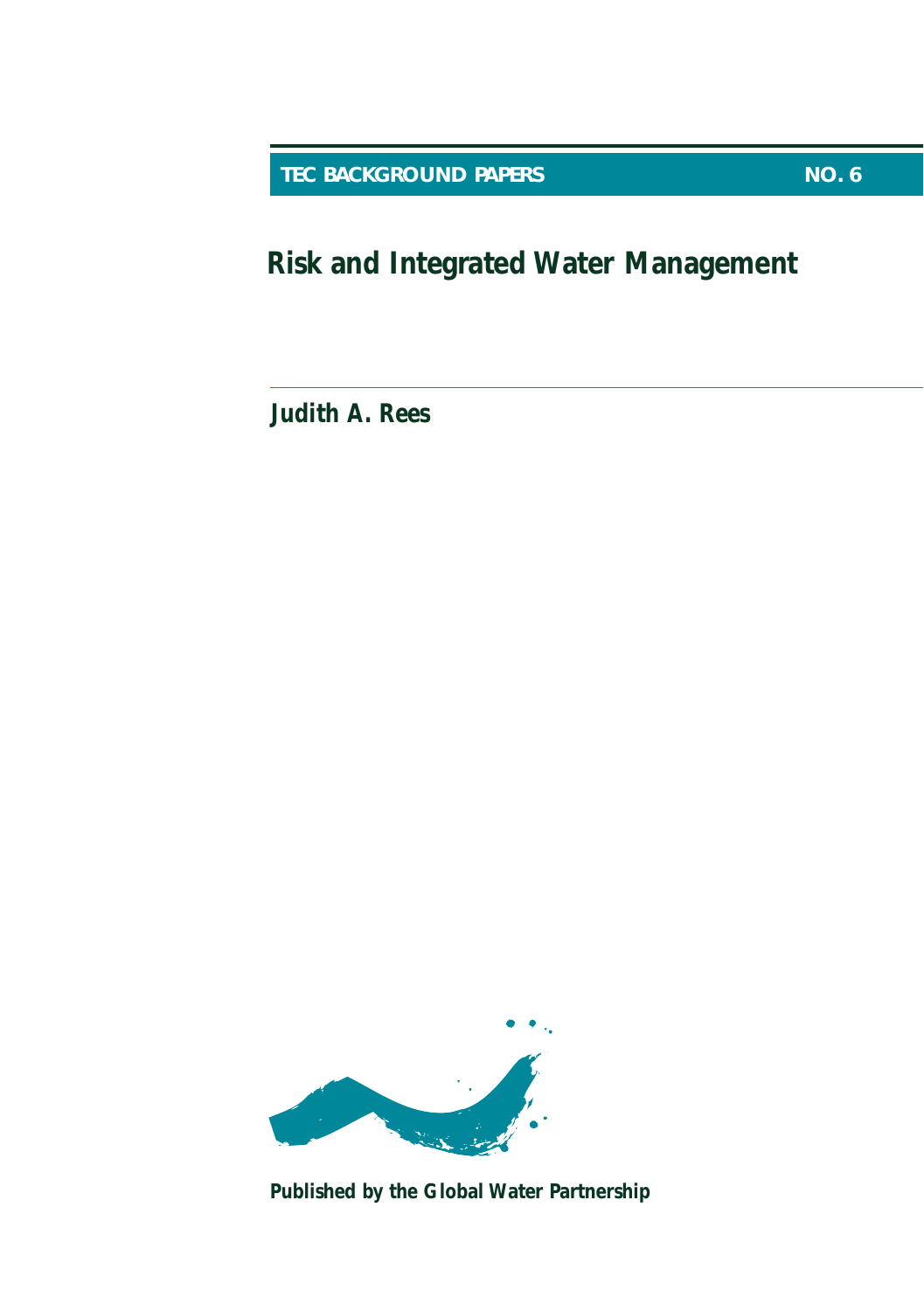#### *Abstract*

Managing risks has long played a role in the development of the water sector. Such risks can be divided into two broad groups: resource groups that include natural or human induced hazards which water managers seek to regulate, and the enterprise risks faced by any water management enterprise in the execution of its functions.

Although risk management must be based on good physical science and technology, they alone cannot be the main basis for decision making. A more holistic approach, embracing the Dublin principles, is needed. It is evident that water related risks are currently handled by sectoral and highly segmented management systems which leads to major inefficiencies and inequities in the allocation of risk, risk mitigation costs, and security benefits.

There is a need to recognise that risk is not a physical phenomenon but a cultural one and that risk mitigation is an economic and social good. Risk management is a distributive issue, involving complex trade-offs and the re-allocation of real welfare between different economic, social and interest groups.

Designing institutions capable of taking a more holistic and public preference based approach to water related risks will never be easy and certainly there is no design recipe that is readily available and applicable for use everywhere. However, one potentially useful approach is to consider what risk management tools, strategies and organisational arrangements would be most appropriate from an economic efficiency perspective. From such a perspective governments would want to employ the least intrusive, costly and extensive means of risk regulation that is possible in each case. Study of the economic characteristics of hazards and related risks can help identify areas where individuals, communities or stakeholder groups are best placed to make risk-safety trade-off decisions and can inform decisions about the appropriate spatial scale of regulatory organisations.

It is not claimed that economic efficiency should be the sole basis for risk management decision making. However, it is argued that the conventional approach to institutional design based on the physical nature of the hazard and the technological means of regulating that hazard is not sustainable, effective or welfare maximising. There is a need for a new approach based on a clear understanding of the economic characteristics of the risks, or public preferences and of societies' willingness and capacity to adopt different risk management strategies.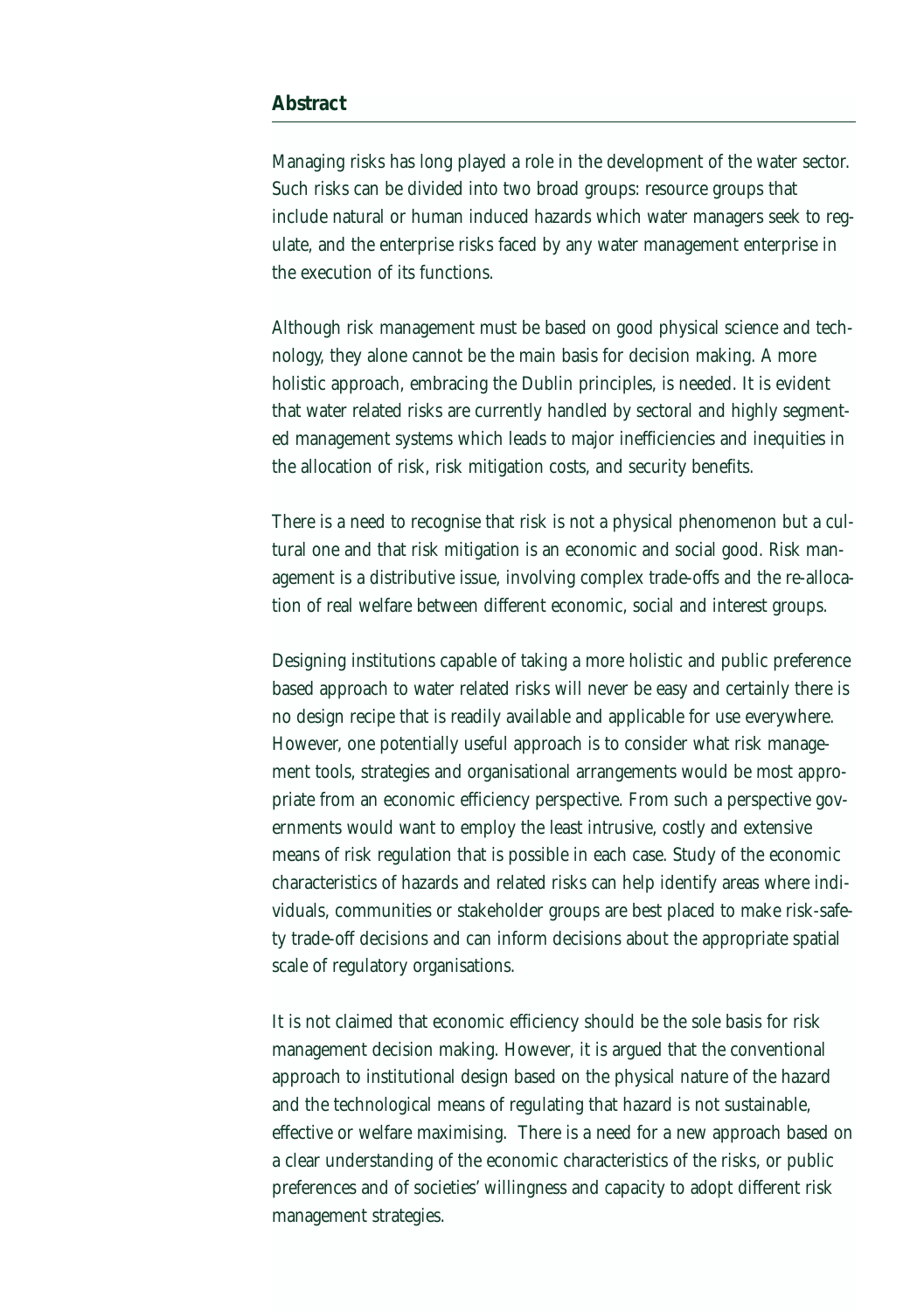## *CONTENTS*

| 1. Risk and Water Management                             | 6  |
|----------------------------------------------------------|----|
| 2. Risk: A Scientific and Social Concept                 | 10 |
| 3. Resource Risks and the Dublin Principles              | 13 |
| 4. Risk Decision Principles                              | 19 |
| 5. Institutional Design Decisions                        | 22 |
| 6. Multiple Organisations                                | 35 |
| 7. Risk Assessment Methods                               | 39 |
| 8. The Distributional Question - Some Concluding Remarks | 42 |
| References                                               | 46 |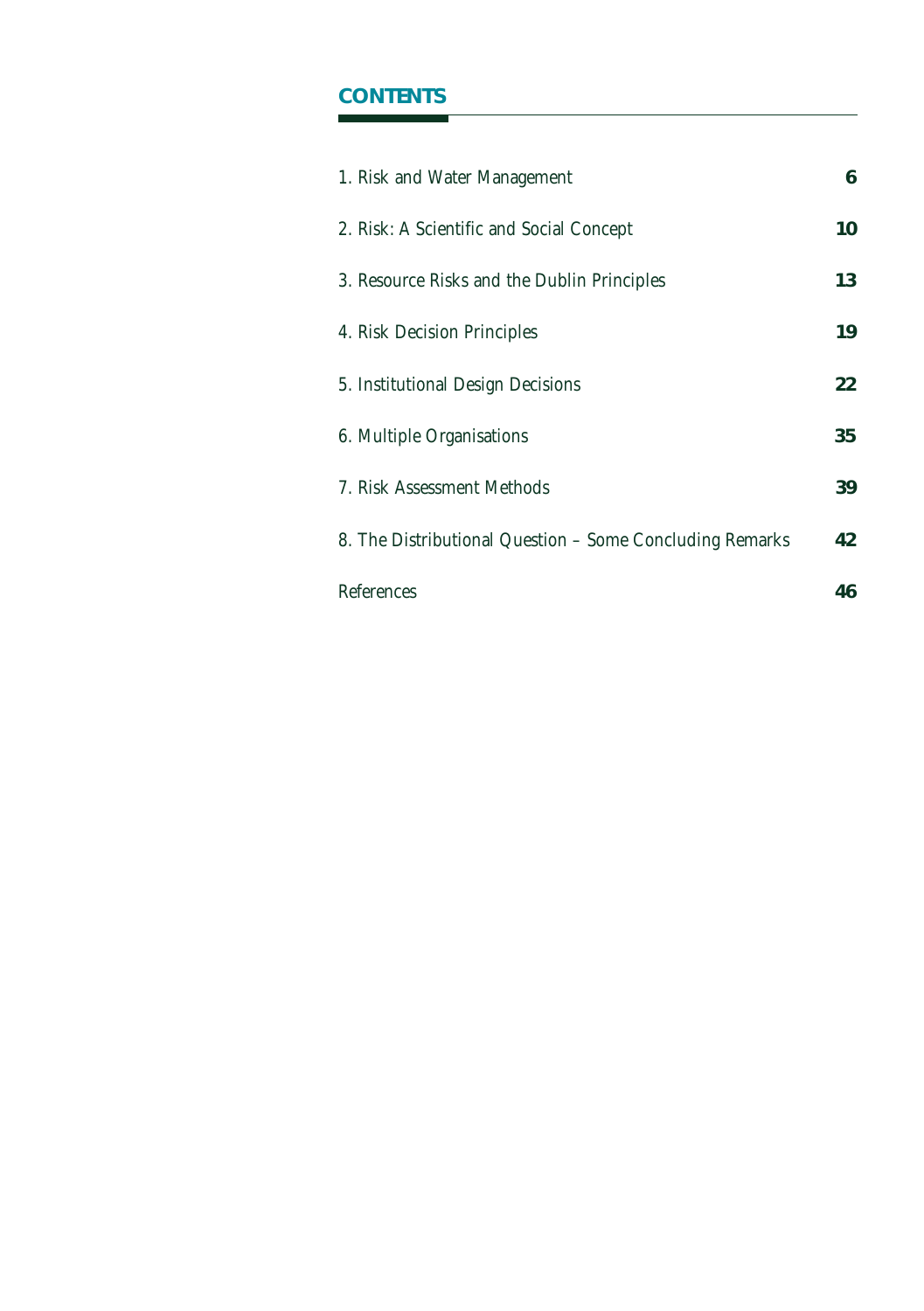### *1. RISK AND WATER MANAGEMENT*



anaging risk and uncertainty has for long played a key role in the development of the water sector. This has inevitably been so given that water is a temporally and spatially

variable resource, subject to extreme events. It is now well known that ancient societies had developed quite sophisticated water harvesting and management systems to cope with the risks from supply irregularities and to allow crop production in semi – arid areas (Clarke 1993). Likewise, there are very early examples of societies responding to flood hazards by developing control systems; one well documented case being the Min River scheme in China, which was developed in 250 BC to control floods and provide irrigation water, and is still in operation today (McDonald and Kay 1988).

Inevitably over time with population increases and greater demand pressures on the resource base, the range and scale of water related hazards has changed. The way that professionals and the public have perceived the risks associated with these hazards and have responded to them has been a critical influence on the development of conventional water management systems. For example, the perceived need to develop supplies to meet all the "requirements" of different user segments, thus reducing the risks associated with shortage, has played a critical role in shaping provision practices, investment patterns, administrative arrangements and indeed the entire techno structures of water management agencies. Likewise, the public health risks created not by a natural hazard but by human produced pollution was a vital factor in the nineteenth century "municipalisation" of supply. The attitudes towards urban provision engendered at that time remain with us today; water provision is still often regarded as a public health and welfare service rather than as an enterprise producing an economic good.

During the second half of the twentieth century it became increasingly evident that the traditional technology based and sectoral approaches to water management were failing to keep pace with the demands being placed on the resource. Millions of people today remain at risk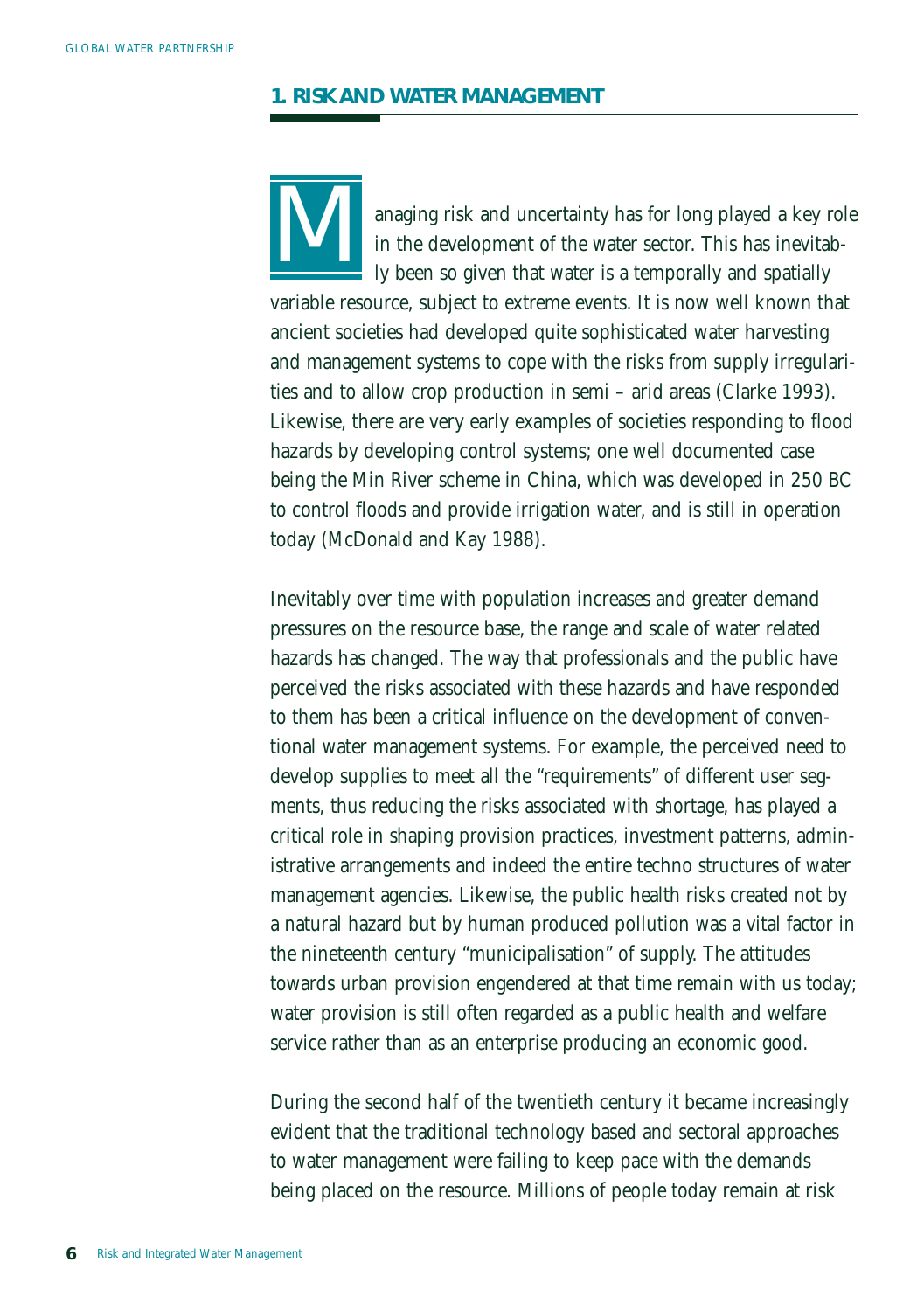from the lack of clean water; public health risks from inadequate sanitation affect some 50% of the world's population, and the number of people at risk from floods and drought continues to rise. At the same time risks from degraded ecosystems have increased inexorably; wetlands have been destroyed, over abstraction has lowered water tables and caused major rivers to cease flowing to the sea, and both ground and surface waters have been grossly polluted. There is now widespread agreement that we already face "a chronic, pernicious crisis in the worlds' water resources" (Cosgrove and Rijsberman, 2000 p. 11); a crisis, which puts at risk "the water system that we depend on for our survival" (World Water Commission 2000 p11).

According to the World Water Commission bad management practices lie at the heart of the water resource problem and similar views were also expressed in the Global Water Partnership's (GWP) "Framework for Action" (2000). "The water crisis is mainly a crisis of governance. The present threat to water security lies in the failure of societies to respond to the challenge of reconciling the various needs for and uses of water" (p23). Both the Commission and GWP argue that currently unsustainable management practises must be replaced by a holistic approach based on the concept of integrated water resource management (IWRM). IWRM is seen as the means of providing water security, of creating sustainable water policies and practices and of averting the risks to the global water system. In other words IWRM is ultimately about risk management, about avoiding water system failure.

Risk is also, in a less all embracing sense, critical to the implementation of IWRM since virtually every element in water management involves decisions about levels of risk bearing or risk mitigation and about who will bear the costs or enjoy the benefits involved. Judgements about risk are clearly made, implicitly or explicity, when managers seek to address particular natural or human induced, water related hazards (supply impurity, supply inadequacy, dam failure, pollution, extreme climatic events, ecosystem change or damage). Decisions about which hazards to address, when and where, by what methods and to what probabilities of safety or security obviously have distributional consequences. Inevitably, given limited investment funds and human capacity constraints, there are opportunity costs involved and trade-offs will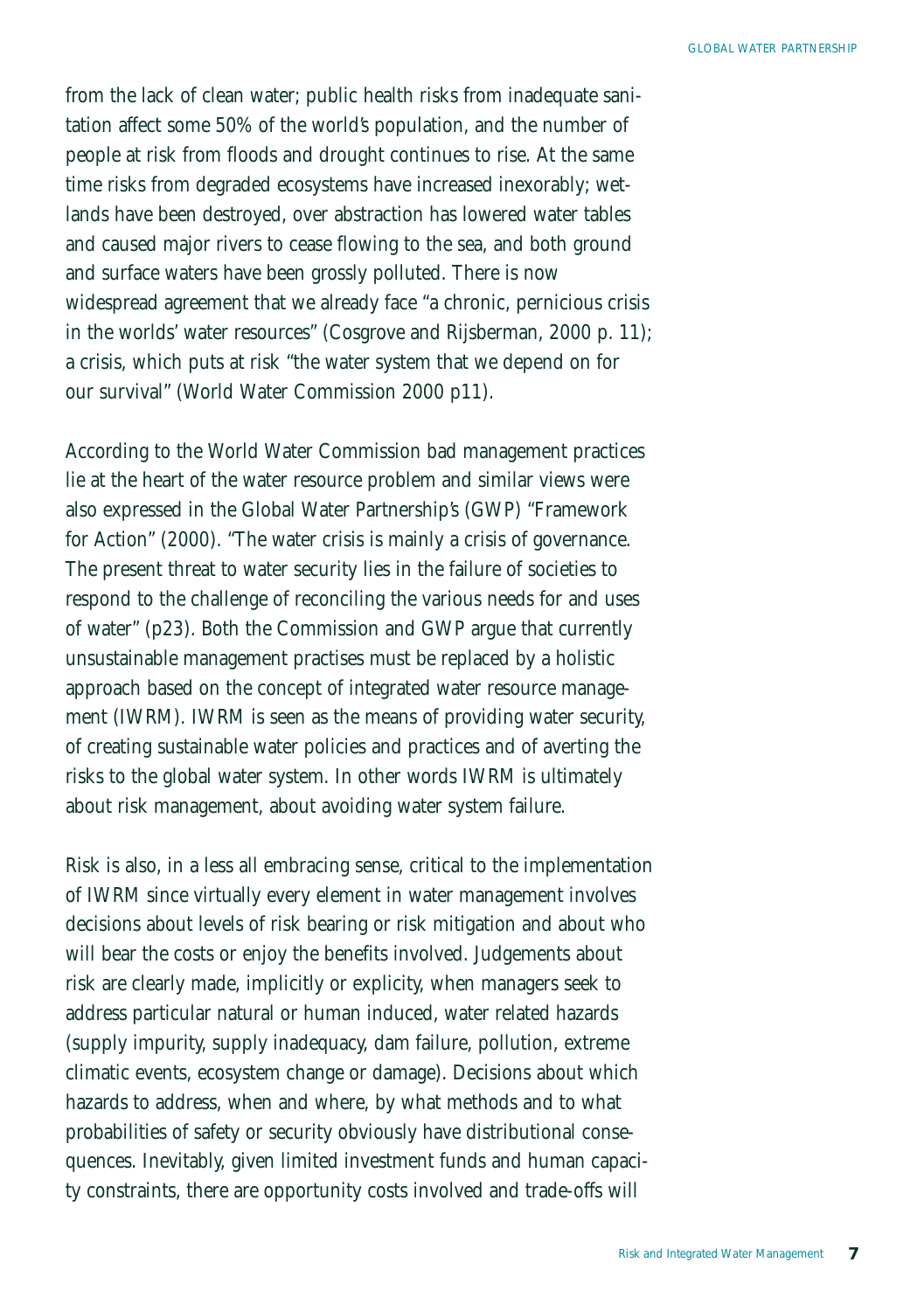have to be made. Improvements to supply security or drinking water quality for existing water consumers, may well, for example, leave the unserved exposed to the risks from water shortages and water-borne diseases.

Perhaps somewhat less obviously, risk and its allocation is critically affected by a wider range of policy decisions and operating practices which are not directly designed to address water related hazards. This wider range includes water right allocations, budgeting and charging systems and the design of water authorities or regulatory agencies. For instance, it is clear that charging systems can reduce or increase the risks of supply shortage or pollution damage depending on the way they affect the demand for water or wastewater discharge services. Likewise, the jurisdictional characteristics (functional and spatial) of water or environmental agencies will affect the range of hazard mitigation methods which can be applied, the capacity of the agency to address the problems and the population over which the mitigation costs can be distributed. It goes without saying that institutional design will also play a key role in allocating the range of "commercial" risks (design and construction, revenue and financial, and force majeure risks such as strikes or riots) to which all water businesses (public or private) are subject.

Given the importance of IWRM to a sustainable water future and the criticality of risk in most aspects of water management, it is perhaps surprising that there is relatively little in the IWRM literature which considers risk holistically. In 2000 the then Technical Advisory Committee of GWP noted in its paper on IWRM that "relatively little attention has been paid to the systematic assessment of risk mitigation costs and benefits across the water use sectors and to the consequent evaluation of various risk trade-off options" (p. 11). However, the paper did not subsequently address risk and it's allocation, apart from a brief mention of risk assessment tools.

This current paper attempts to address this neglect. It first considers the categories of risk faced by water managers and water users and the meaning of risk. This is followed by discussion of the relevance of the Dublin Principles to water risk decision making. It will then consider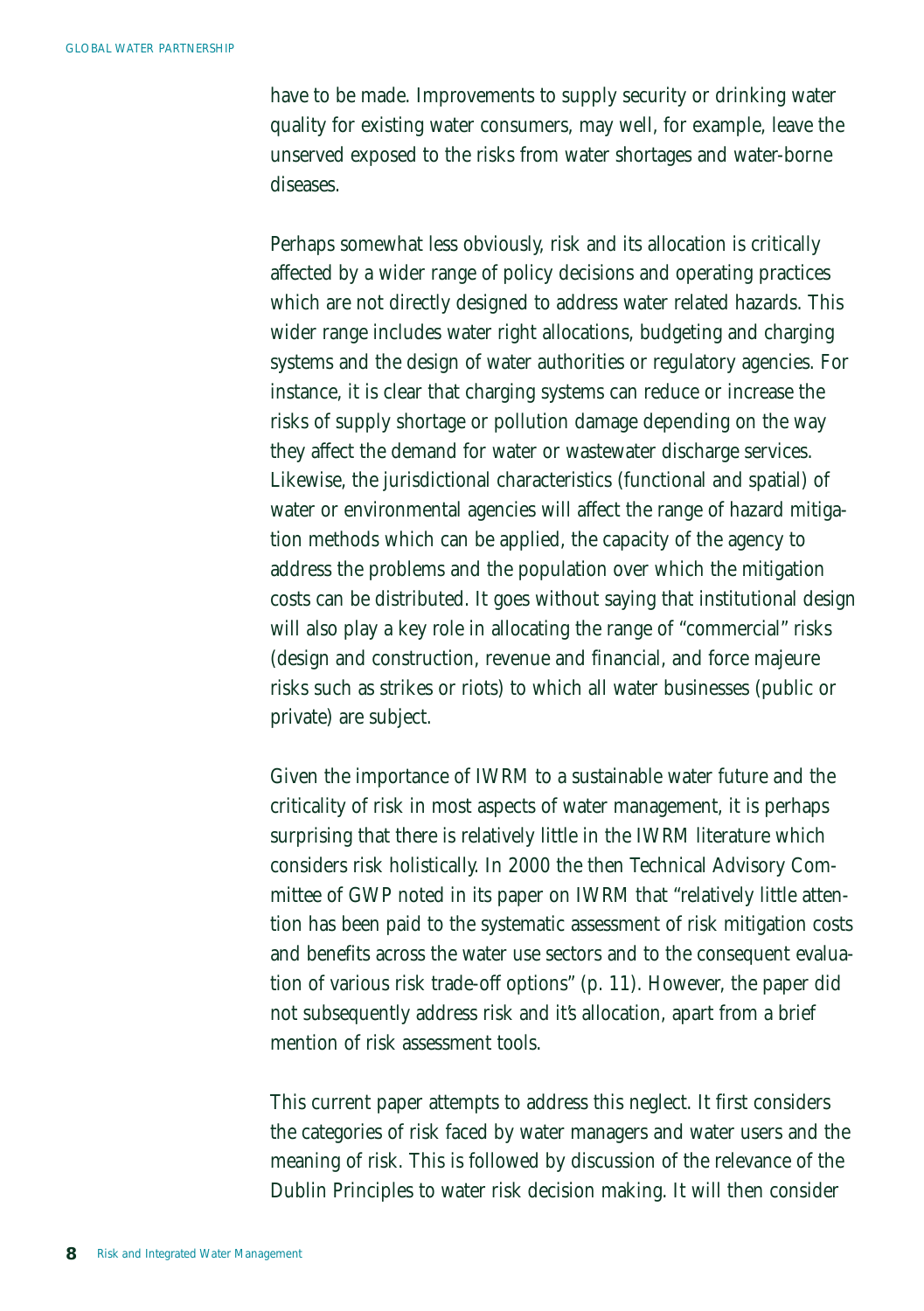the different risk decision principles that can be used to address waterrelated risks and goes on to evaluate the design of institutions for risk mitigation and allocation. Finally, by the way of a conclusion it will be argued that risk management is a distributive issue that cannot be treated solely as a technical matter best handled by experts. It involves the allocation of wealth and welfare between water sectors, communities and individual users; those affected need to be involved in decision making.

### Risk Categories

As has already been argued IWRM is essentially about risk management in the very broadest sense, since it seeks to change those water management practices (or malpractices), which currently endanger the sustainable development of the resource and the welfare of societies which depend upon it. However, for practical purposes it is necessary to take a less all-embracing view of risk and be more specific about the different types of risk which are faced in the sector. These can be divided into two broad groups, resource and enterprise risks (figure 1). The former include those natural or human induced hazards, which water managers seek to regulate, while the latter are the risks faced by all water management enterprises in the execution of their functions.

### Figure 1: Risk Categories

| Resource Risks                                     | <b>Enterprise Risks</b>       |
|----------------------------------------------------|-------------------------------|
| Supply security                                    | Design and construction       |
| Raw water quality/Safety                           | <b>Operating failures</b>     |
| Extreme (non-average) climatic events Market risks |                               |
| Public health                                      | Financing risks and shortages |
| Environmental, including water                     |                               |
| pollution                                          | Political and legal risks     |
|                                                    | Labour risks                  |
|                                                    | Compliance risks              |
|                                                    | Contingent liabilities        |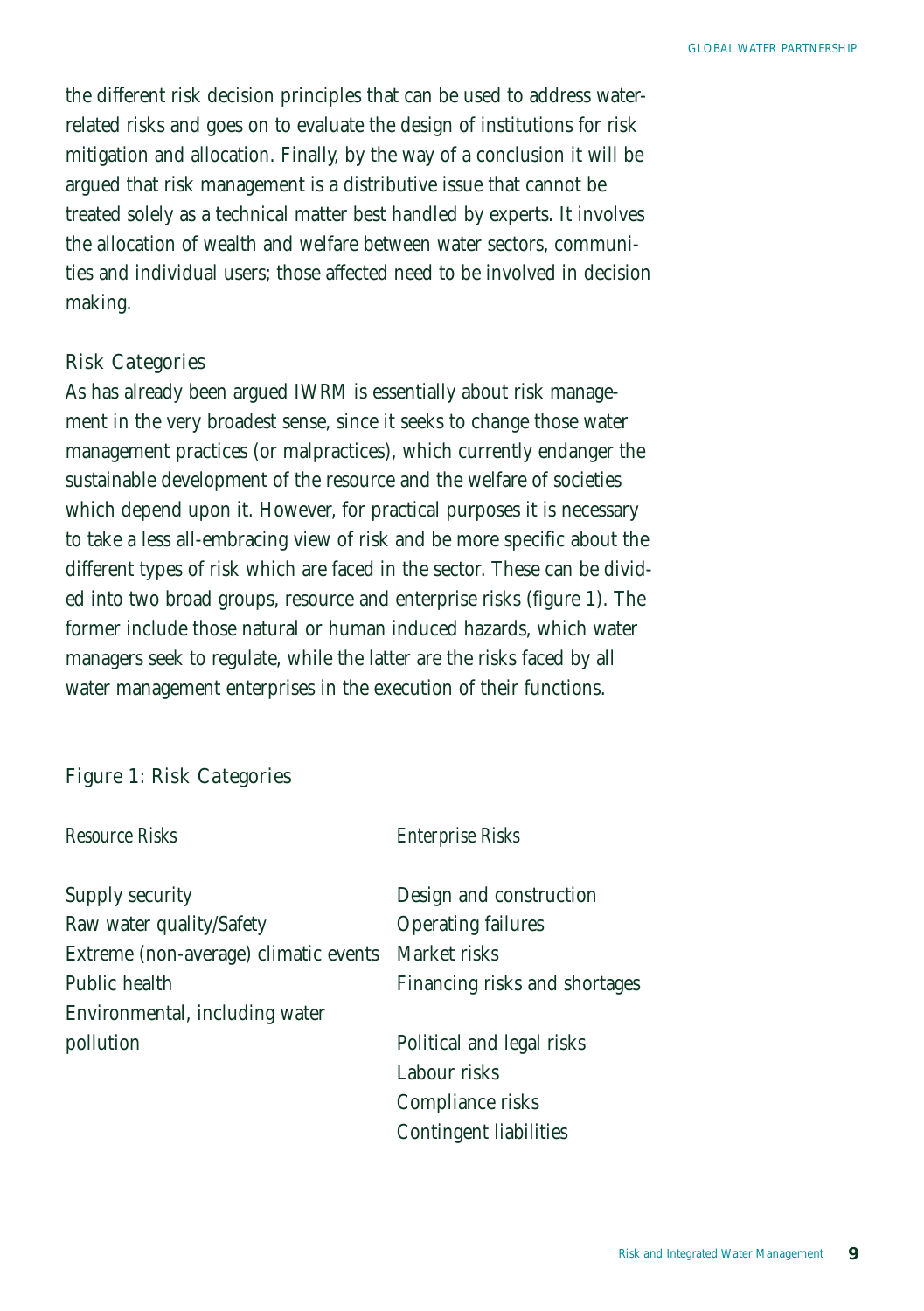Although these two broad categories are conceptually distinct, in practice they are intimately related. First, the capacity of water management agencies to tackle resource risks will be critically affected by the way enterprise risks, such as financial uncertainty, are handled. Second, enterprises may themselves be subject to resource risks; most obviously a water supply utility may fail to provide the specified quantity and quality of service if its raw water allocation is insecure or if intake quality cannot be assured. Third, the manner in which resource risks are managed may affect enterprise risks. For example, failure to provide acceptable supply security may increase market risk and financial uncertainty if customers refuse to pay for the inadequate service (rate strikes) and may well increase political risks. When designing risk management strategies, institutions and practices it is necessary to recognise the interdependencies between resource and enterprise risks. However, in this paper attention will be focussed on resource risks.

Until relatively recently there was little open discussion about many of these risk categories. Decisions about a whole range of safety or security standards were made by sectoral managers employing professional norms with minimal transparency or public involvement in the choice process. In Britain, for example, it was the professional norm to attempt to develop sufficient reservoir capacity to meet the one in fifty year drought event but the economic and social justification for such a norm is at best obscure. Other decisions about risk allocation were in effect made by default as a product of the political bargaining processes which determined the budgets of different sectoral water management agencies. As water management was, and still is, largely a public sector activity it was rare for enterprise risks to be openly acknowledged, although they clearly existed. Not surprisingly, there has been little public understanding of the risk trade-offs being made on their behalf and there are still few mechanisms through which citizens can express their risk mitigation preferences.

## *2. Risk: A Scientific and Social Concept*

The neglect of public input into risk mitigation and allocation decisions arises in major part from the way water professionals have typi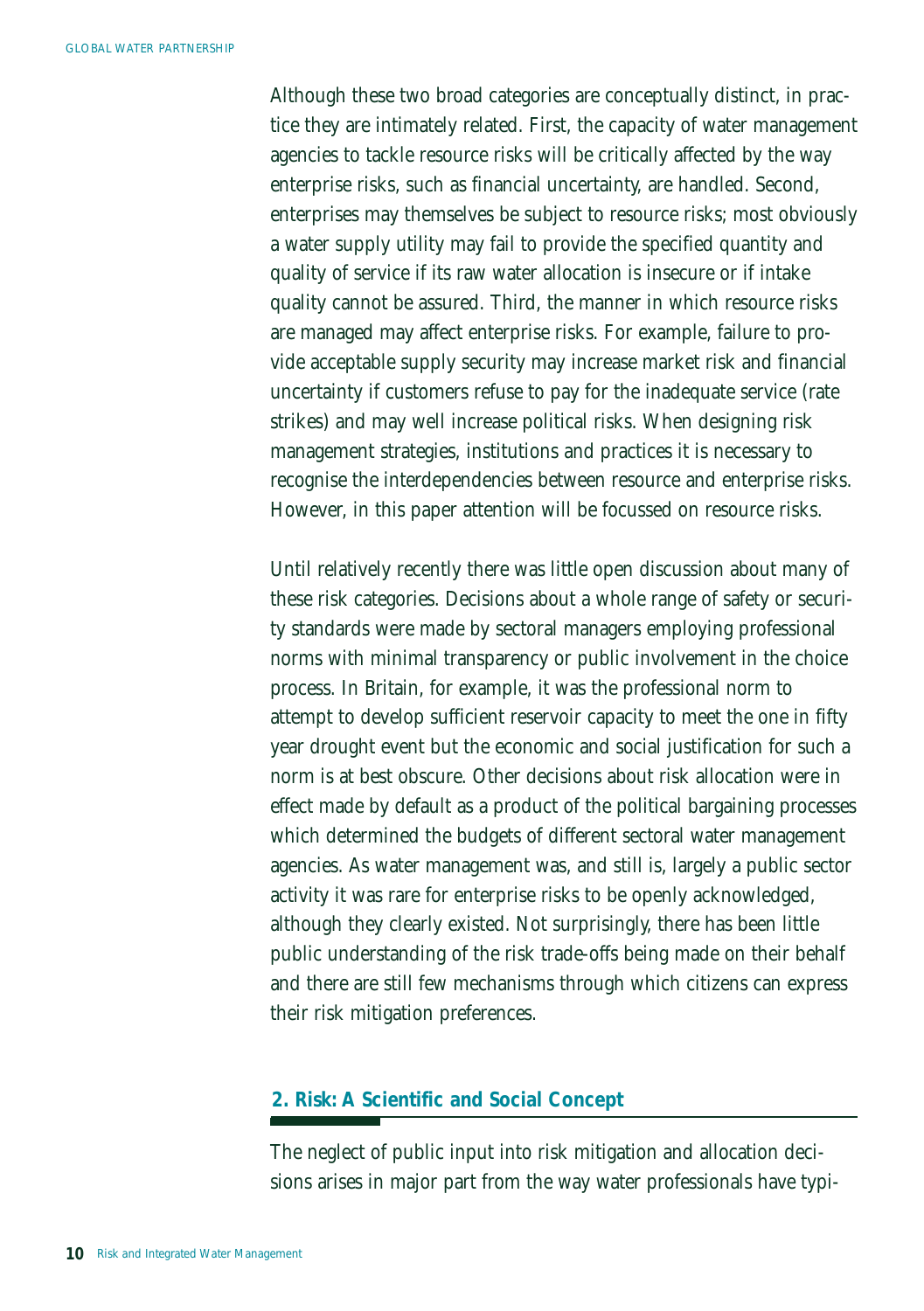cally defined risk. Although there are sub-sectoral differences in the approach taken to different types of water-related hazard and the associated risks, it is true to say that conventionally all the sub-sectors have shared the view that risk is a technical matter, amenable to quantification and controllable by some form of structural intervention. Water managers, like other hazard managers, have relied heavily on the bedrock of science and probability, employing detailed knowledge of past events to model the future. They have, thus, attempted to reduce the uncertainty inherent in the notion of risk.

Typically risk has been reduced to a single equation, which links quantitatively the probability and magnitude of a hazard event with the costs of the consequences (expressed in monetary terms) if the event actually occurred. According to Rosa (1998 p20) such equations have made it possible to convert risk into a common, supposedly, objective, set of figures upon which "rational" management decisions could be based. Certainly in the process risk becomes depersonalised; "persons or material exposed to a hazard are called the elements at risk" (Tseng *et al* 1993) and people vanish into the hazards – consequences equation. Importantly in the water sector the costs likely to be incurred by a hazard event have conventionally been compared with the costs of changing the probability of that event through structural interventions (larger reservoir and bulk transport systems, higher flood defences, more advanced water and waste water treatment plants). With the exception of the flood control sub-sector, relatively little attention has been paid to reducing the consequences arising from natural events by altering the vulnerability of the potentially affected populations. Likewise for anthropogenic hazards, such as pollution, the set of potential "solutions" has frequently been restricted, with much more attention paid to clean up technologies than to tackling the causes of the hazard at source.

Although risk management of necessity needs to be based on good physical science and technology, it is increasingly clear that they cannot be the only or indeed the main basis for risk management in the water sector. There are four basic reasons why this is the case. First, and perhaps most crucially, risk is not a physical phenomenon but a cultural one, conceived of as the dangers that societies define as troublesome. As Jaeger *et al* (2001) argue "risk, in human terms, exists only when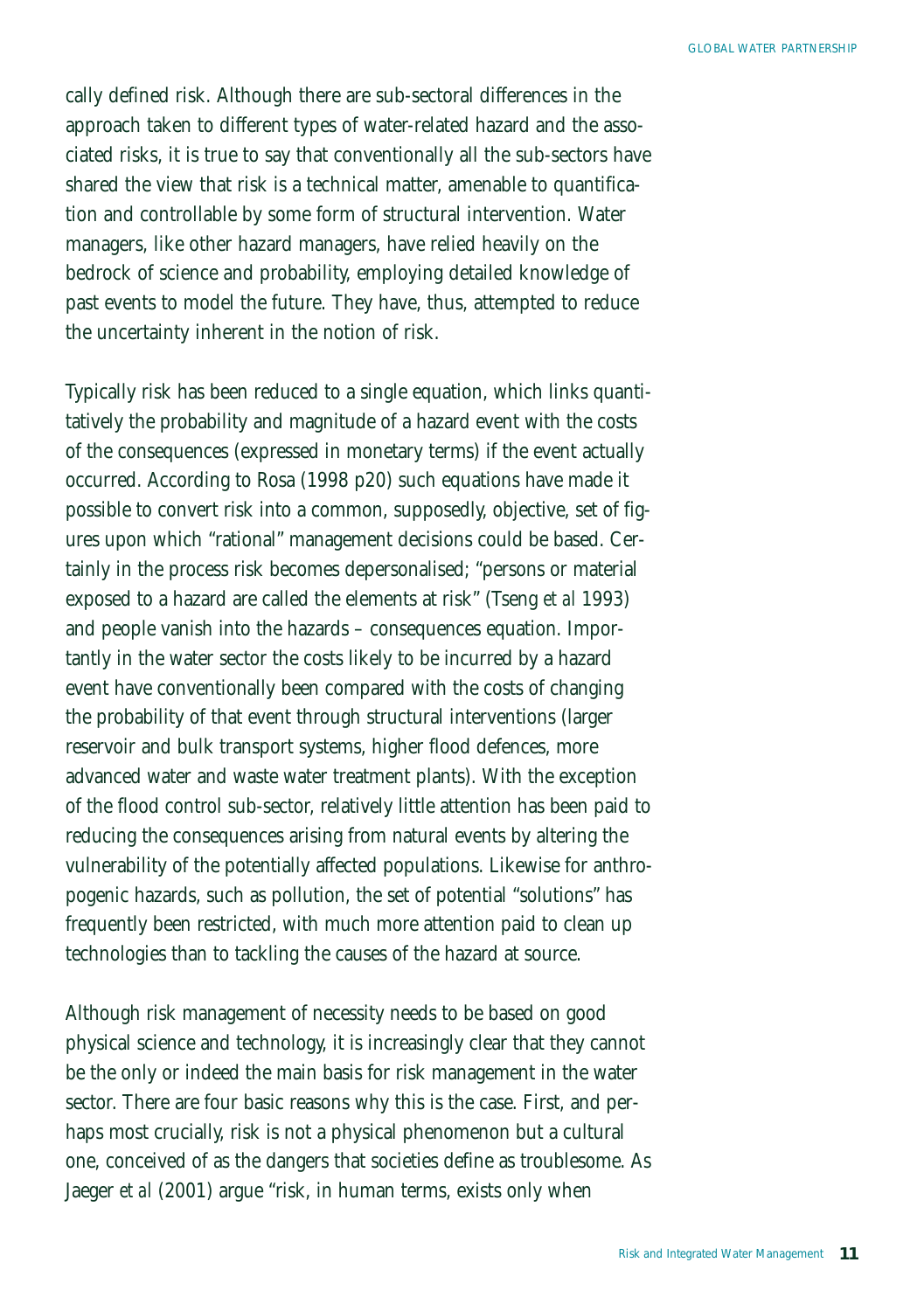humans have a *stake in outcomes* (p.17). We cannot and do not live in a risk free society; indeed the taking of risks has been the engine of economic and social development. Social, political and cultural processes determine whether particular conditions are unacceptably risky and, therefore, justify the introduction of risk reduction measures. Moreover given that risk reduction is never a costless activity, socio-economic and political factors must come into play in establishing spending priorities.

Second, and now very well established, is the fact that physical events do not in themselves create the risk of harm; it is often human activity (e.g. moving into flood plains and coastal zones, growing water hungry crops in drought prone areas etc), which generates the risk. Moreover, many of today's water-related risks (from pollution, ecosystem degradation, urban flash flooding and so forth) are directly human induced. Any solutions to such problems which focus on managing the water and fail to see that the causes lie in the way societies manage their economies will inevitably only act as a temporary band-aid.

Third, it has for long been pointed out that when planning for water development and use, physical/hydrological uncertainty is often not the only, or indeed the most important source of uncertainty. Although discussions of risk in water planning have traditionally been dominated by uncertainty in hydrology (and even more so today with concerns over global warming), this to quote Peter Rogers (1999), "is, however, a little like the drunk looking under the lamp post for his lost keys because that is where the light is" (p. 4). As long ago as 1969, James, Bower and Matalas found that of four major sources of uncertainty facing Potomac River Basin planners economic, political and ecological sources were far more important than hydrological uncertainties.

Fourth and lastly, the water managers reliance on science and it's partner technology may in fact have increased risk. Indeed, those that characterise modern society as *risk society* have argued that the use of scientific technologies has led to large – scale technological and environmental risks (Beck 1992). At a less all embracing scale, in the hazard's case vulnerability to risk can be increased because technology can rarely control the hazard entirely although it can, of course, change the probability of event occurrence. By reducing losses from higher frequency,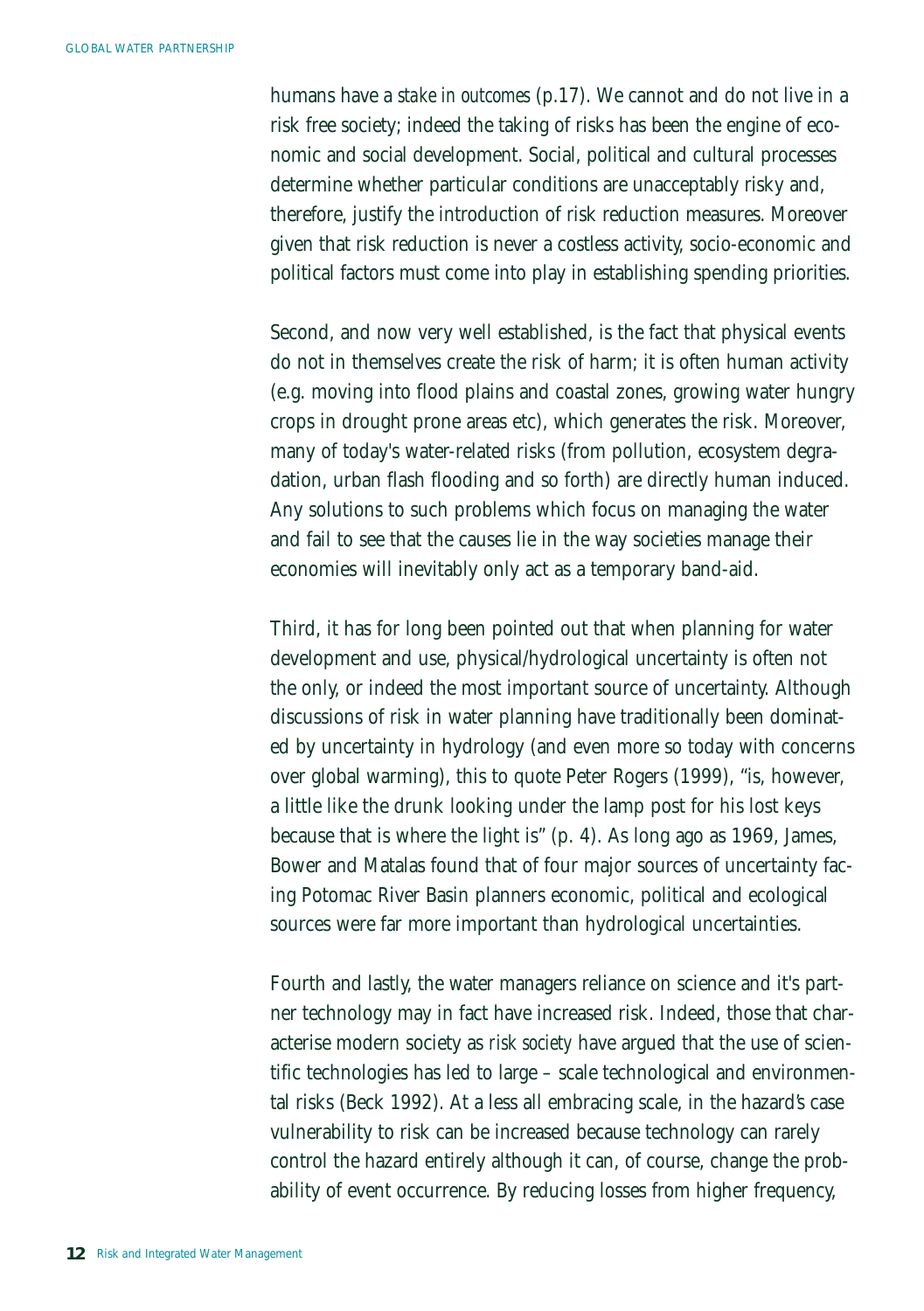lower magnitude events the result could be greater risk of disastrous consequences when more extreme events occur. In addition, human responses to the perceived security engendered by hazard defence measures may not only increase vulnerability but also shift the costs of risk mitigation from the individual risk taker or risk producer to society in general. This is most evident and best documented in the case of flood protection, which has tended to increase occupancy of hazardous flood plains and coastal zones and has generated demands for still greater protection and compensation when failures have occurred. Non-technological solutions, which tackle the vulnerability to hazard events or for human induced hazards, which address the causes of the hazard, importantly do not serve to exacerbate long term risk.

For all these reasons risk assessments in the water sector have to go far beyond the scientific "objective" evaluation of natural and human induced hazards and human exposure to those hazards. It has to involve much better understanding of social, economic and political systems as risk generators, of the social-psychological processes affecting human responses to environmental conditions and of the way different risk management strategies affect the distribution of hazards and benefits throughout society. Science can clearly help us understand that a hazard exists but it cannot automatically be assumed that social systems either *can* or *should* attempt to reduce the dangers. Likewise science and technology may provide information on some risk mitigation strategies but cannot determine which strategy is economically, socially or politically acceptable.

## *3. Resource Risks and the Dublin Principles*

The Dublin principles, which have underpinned much IWRM thinking, have clear relevance to attempts to improve the way risk is handled within the sector.

### Holistic Management

It is evident that water related risks are not managed holistically; indeed in most, if not all countries, there are few institutional arrangements in place which would make this a possibility. Sectoral and highly segmented management systems create major inefficiencies and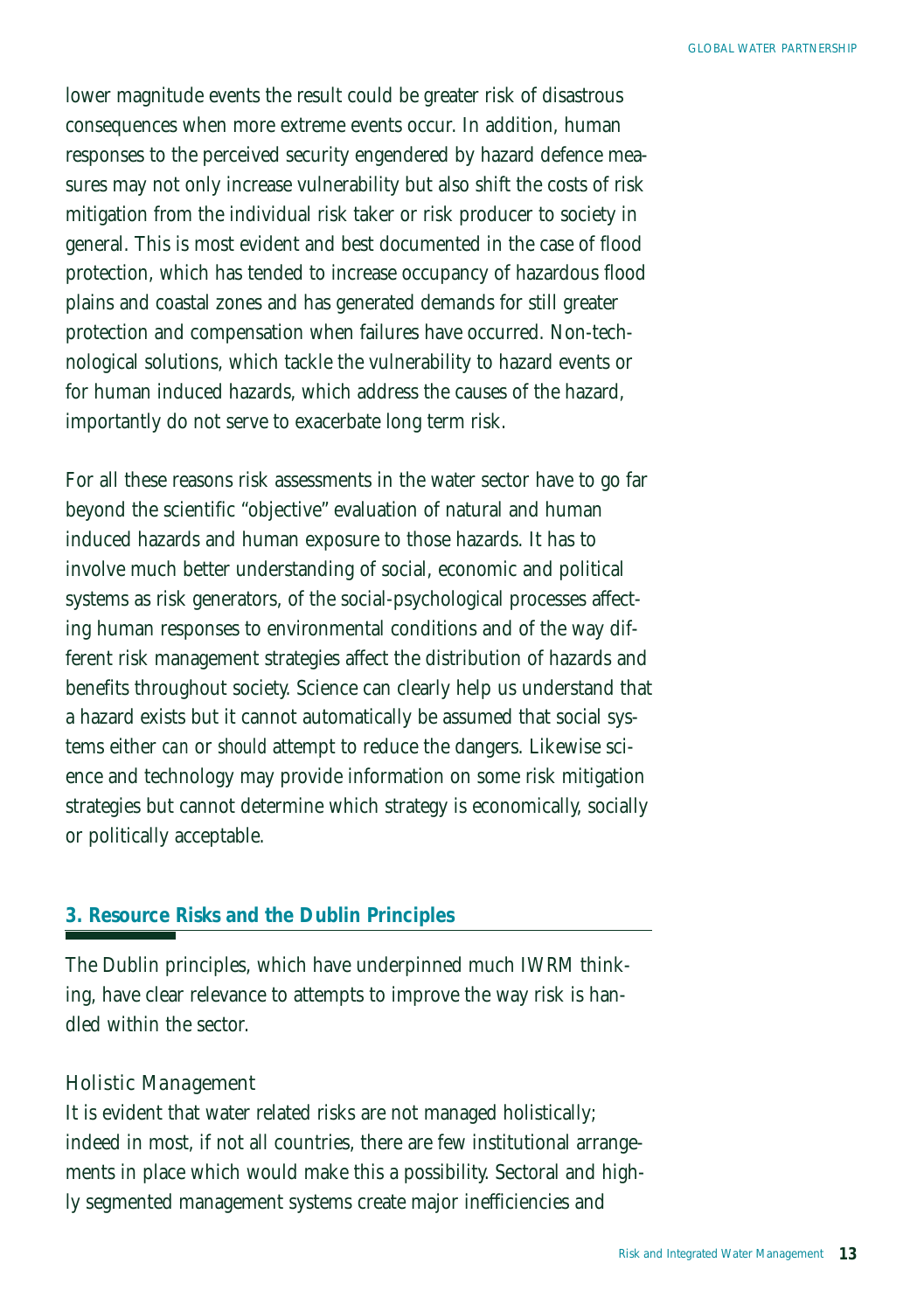inequities in the allocation of risk, risk mitigation costs and increased security benefits. Although there are many reasons why lack of holistic management fails to ensure that risk decisions are made to meet welfare maximization, social justice or environmental sustainability criteria, three appear most important.

First, land and water managers (at all levels from national agencies to individuals) are able to engage in *risk* and *cost shifting* rather than genuine risk reduction. Risk shifting comes in many guises. It can obviously take place within a river basin when, for example, upstream water abstractors reduce their own water security risks by taking a disproportionate share of available resources and leaving downstream abstractors exposed to greater scarcity risks. Given the nature of water as a hydrologically interconnected, multi-purpose resource such upstream water security decisions often generate different forms of risk for downstream populations by increasing the potential harms from inadequately diluted pollution or by endangering downstream ecosystems. In other cases water or land managers are able to make economic decisions without considering the potential harms (the externality costs) imposed on others. This obviously occurs when inadequate expenditure on wastewater treatment results in the export of pollution risk to all downstream water users, including flora and fauna, which depend upon the quality of water flows. Other examples, include land use decisions (deforestation or urban development) which magnify downstream flood risks or decisions about risk mitigation technologies which simply transfer risks to others. Coastal and flood plain communities have, for instance, been able to improve their own defences and in effect have simply shifted the risk to undefended areas. Indeed it has long been argued that urban drainage schemes based on hard technologies have not only shifted the risk but have considerably magnified it by concentrating and speeding up flood flows.

In addition to spatial risk or cost shifting, it is also important to note that risk can and has been shifted over time. The mining of groundwater today will clearly affect the water security of future generations; inadequate irrigation and drainage schemes which result in salinization may impinge upon future food security; while ecosystem damage now may critically reduce ecosystem services in the future.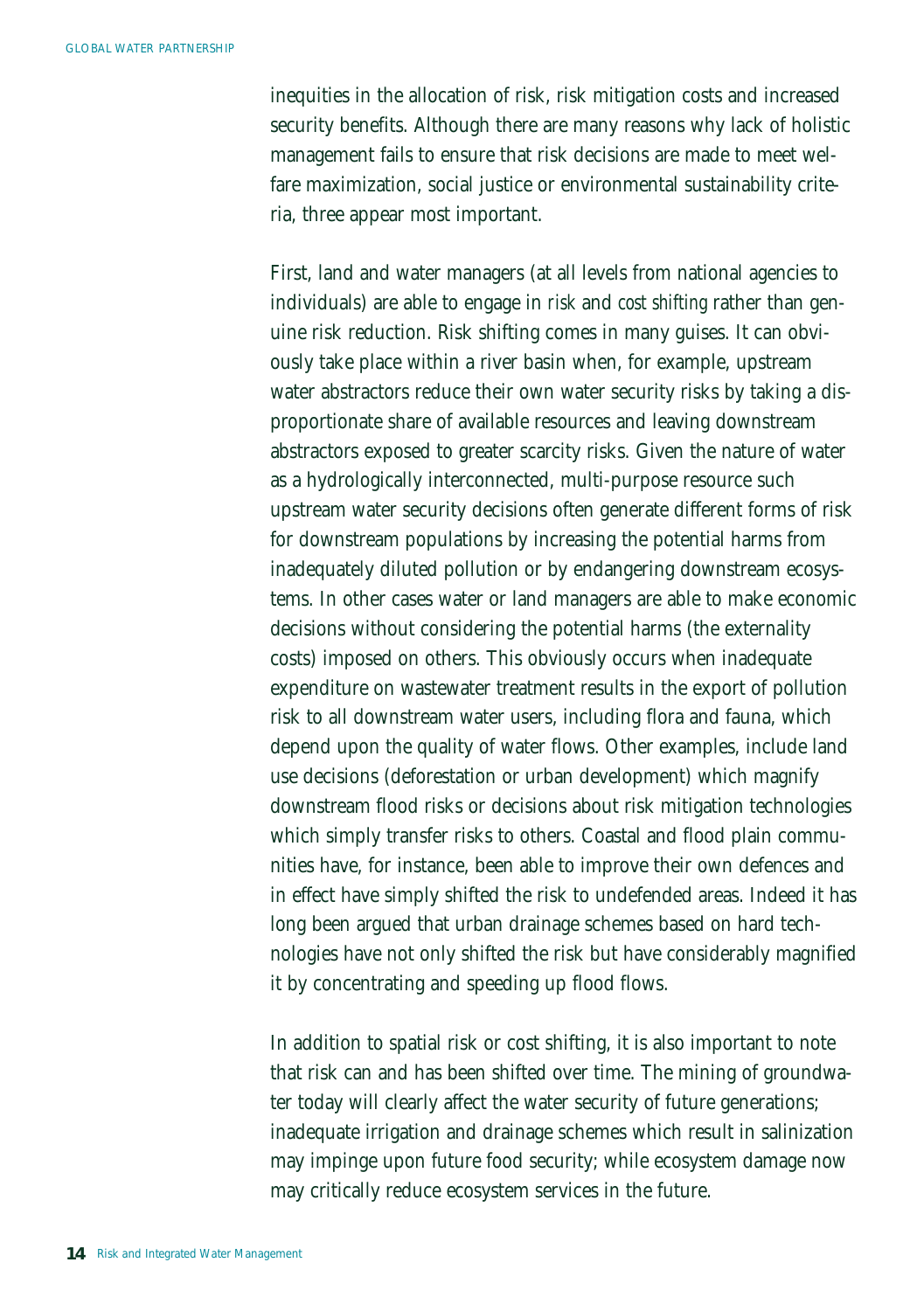Inevitably all these unplanned and largely unevaluated reallocations of risk and costs cannot meet the IWRM objective of maximising economic and social welfare in an equitable manner without compromising the sustainability of vital ecosystems.

The second reason why the currently segmented water management systems produce inefficiencies and inequities in risk allocation stems from the opportunity cost issue eluded to earlier. In most countries the financial and human capital available for investment in the water sector is highly limited and it is vital that attempts are made to ensure that it is spent in the most socially beneficial ways. Although water engineers and hydrologists have developed analytical techniques which consider complex risk and risk trade offs, these have for the most part been based on specific investment projects or a series of projects within one sector. For example, Rogers 1999, discussed the decision tree approach for a flood control example, which takes into account economic, political and ecological risk parameters. However, while partially addressing risk tradeoffs such approaches do not confront the basic opportunity cost problem. The key question is where do our priorities lie; is it better in social welfare terms to invest in reducing flood, public health, water security, food security or ecological risks? There are economic appraisal techniques and participatory mechanisms which can be employed to address this question but they will only be used if the institutions exist to allow cross-sectoral choices to be made. It would be naive to expect any system to produce "perfect welfare maximization" decisions but not to hope that more intersectoral co-ordination will improve risk trade off choices. Of course, these trade-off issues go far beyond the water sector; if, for example, the key objective of public policy is to improve health it is legitimate to ask whether investments in water treatment or the removal of lead pipes should occur at the expense of AIDs education, cancer treatment or the reduction of heart disease.

The third major source of inefficiency inherent in segmented management lies in perceptions about the most appropriate strategies for coping with risk. It is now widely accepted that there is a whole range of potential strategies ranging from hard engineering "solutions", through vulnerability reduction measures, to loss pooling and loss bearing. However, it is still rare for the full set of options to be evaluated and the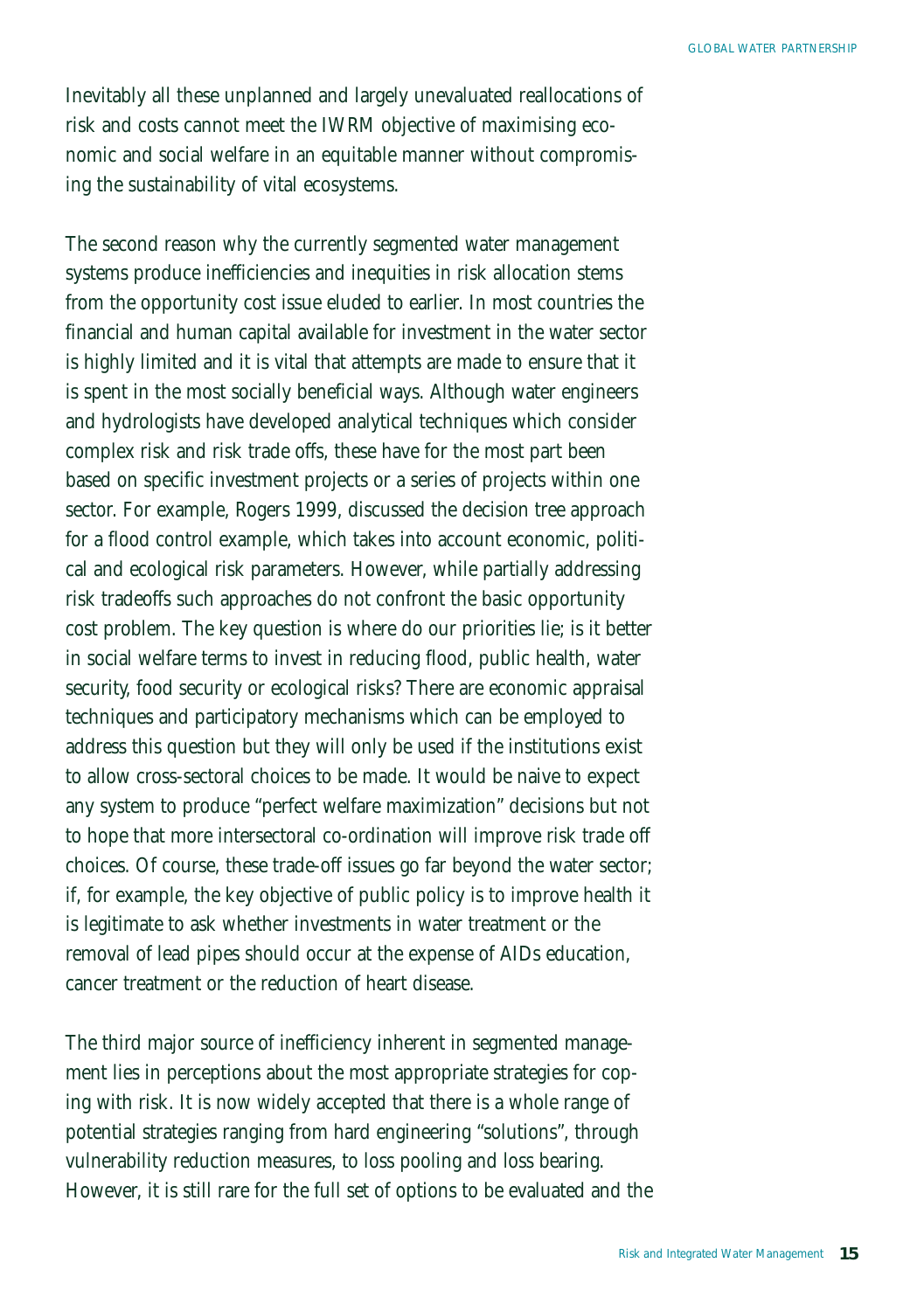most cost-effective or most welfare beneficial strategy to be adopted. The perceived option set is critically affected by the jurisdictional boundaries (in both spatial and functional terms) of the relevant management agencies and by the professional training of the staff. The incomplete option problem has been very well documented for over fifty years in the flood risk case (White 1942, Kates 1962) and although in some countries a wider range of potential adjustments to flood events is now considered, the bias towards structural adjustments is still commonplace. Holding dams, protective embankments, removal of natural flow obstructions, channel straightening and canalisation are still likely to be perceived as the most appropriate measures in preference to non engineering methods of flow regulation (catchment land use management), vulnerability reduction measures (land zoning, changing flood plain cropping patterns, building design) or loss pooling schemes (insurance). In other risk sectors it seems to be the case that even less progress has been made in exploring the full strategy option set.

### Participatory Approaches

The second and third Dublin principles both emphasis the need for stakeholder participation in water development and management. If risk is a cultural not a physical phenomenon and if risks are created anthropogenically it follows that stakeholder participation must play a critical role in risk management. Only with such participation can we address key questions, such as:

- a) which levels of expenditure on risk mitigation can be justified in user preference terms,
- b) under capital and human capacity constraints which risks are the least acceptable and thus the priorities for action,
- c) who will bear the remaining risk costs and to whom should the costs and benefits of risk mitigation be allocated,
- d) which risk mitigation methods are most acceptable in economic, social and political terms,
- e) how will the affected public respond to different risk reduction measures,
- f) how far can risk mitigation be regarded as a private rather than a public good, and thus subject to private choices,
- g) which risk reduction measures does the community have the will or capacity to introduce and maintain.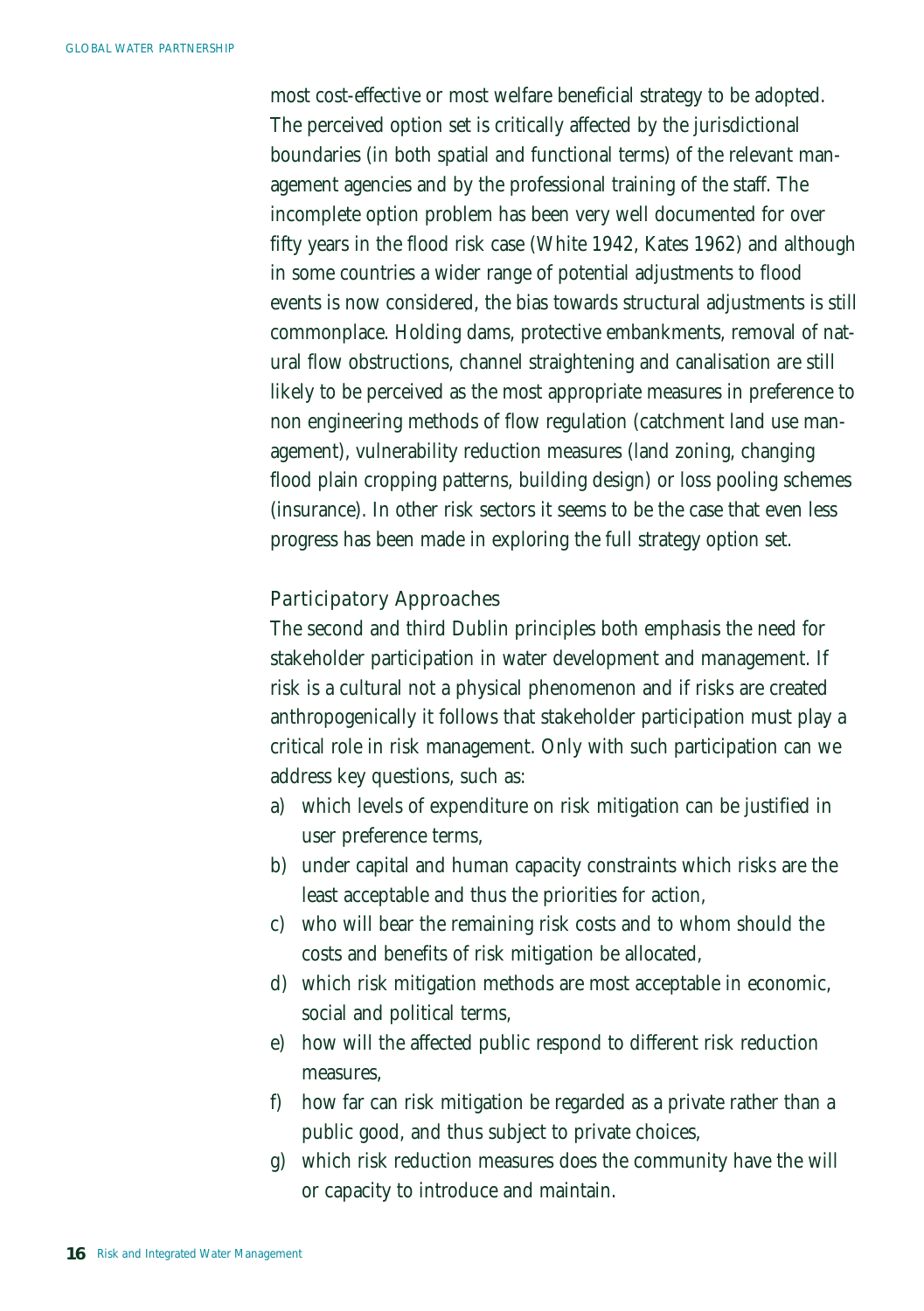Additionally it should be noted that failure to involve the affected publics in risk assessment and the development of risk mitigation strategies can result in inappropriate actions because valuable local knowledge is ignored by remotely located risk experts (Wynne 1991).

It is, however, easier to say that stakeholder preferences must play a role in establishing risk mitigation priorities and practices and in distributing the costs and benefits throughout society than it is to achieve this in practice within the water sector. The fact that we are dealing with a multi-purpose, common property resource which exists in interconnected hydrological systems can not only make it difficult to identify all the stakeholders but it is inevitable that stakeholders will have different preferences, priorities and economic interests. Moreover, preferences and values will not be constant over time but will vary with experience of the hazard, the availability of information about potential risks, with the benefits that others are perceived to have received from risk mitigation investments and with a range of cultural, social, economic and political circumstances.

In addition, there is now a large literature that shows that when faced with risky decisions, people are vulnerable to various kinds of biases and inconsistencies. This has led some analysts to argue that many risk decisions are too important to be left to the public with their irrational, confused views based on imperfect knowledge and a poor understanding of probability; policies should from this perspective be based on only the most informed opinions. On the other hand others have pointed out that expert rationality based on science and probability is only one form of rationality, personal preferences which diverge from the expert view are not necessarily irrational (see for example Slovic 1992).

In the past expert opinion has dominated risk management decision making in the sector and there are undoubtedly risk domains where this dominance may need to continue, for example if individual preferences will result in the spread of risks (disease) to others or if preference bias towards current economic advantage will exacerbate future risks. It is not then a question of giving stakeholders total responsibility for all risk decision making but of ensuring that they are given a due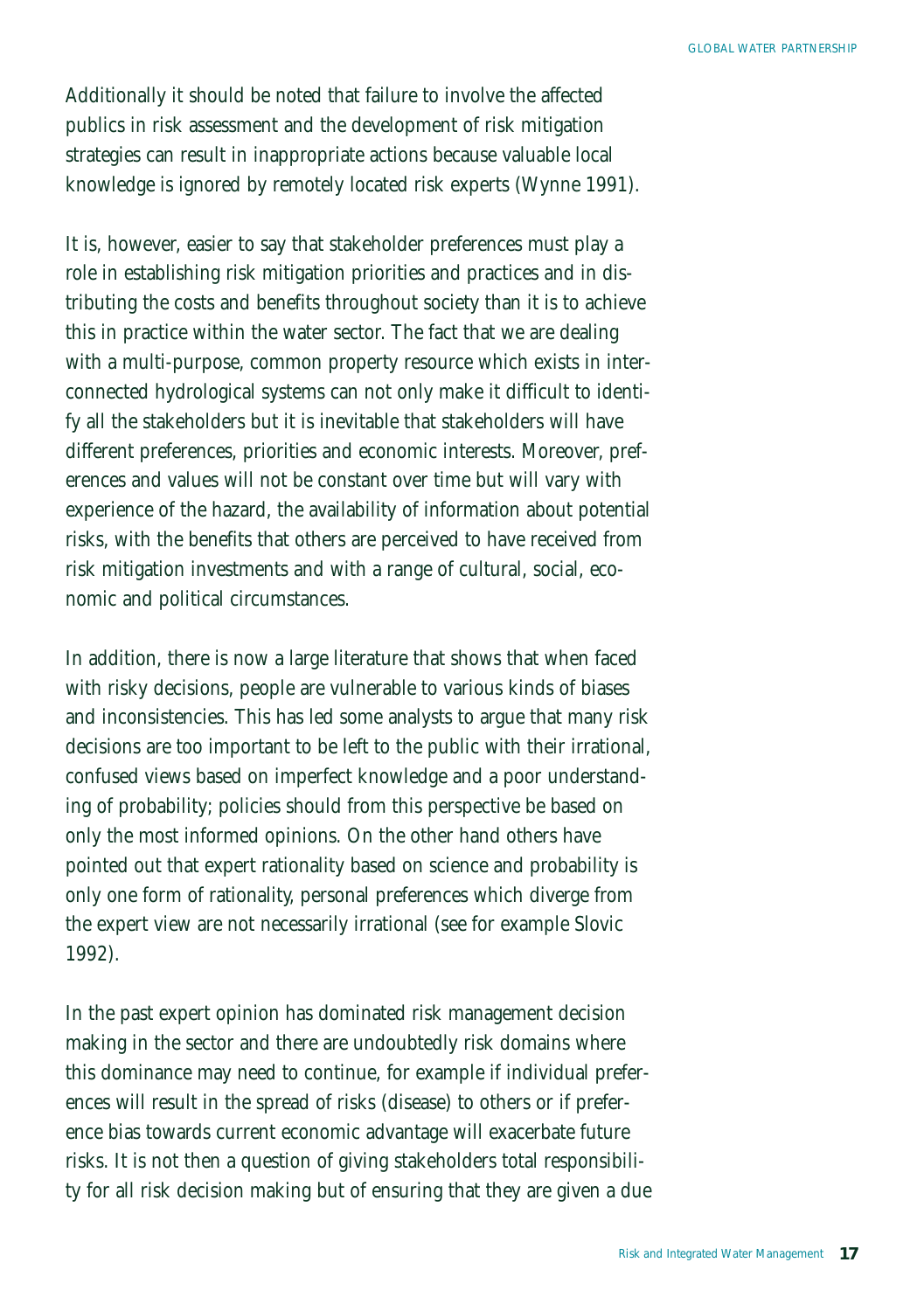role, and that perceptual preferences are considered alongside expert analysis. This is important as it cannot be assumed that water risk experts are neutral, disinterested protectors of the public good. Selfevidently they are not; at the crudest level maintaining jobs, budgets or research grants and the aggrandisement of bureaucracies will all influence decision-making. Indeed Jasonoff (1982) and others have argued that a scientifically expert elite is neither qualified nor politically legitimated to impose risks and risk management policies on the general public.

#### Risk Mitigation As An Economic Good

"Many past failures in water resources management are attributable to the fact that water has been – and is still – viewed as a free good" (GWP. TAC 2000 p. 18). This applies with just as much force to risk management, where it has been relatively rare to view risk mitigation as an economic good which can be subject to market discipline. There is no doubt that the demand to "consume" safety will outstrip the capacity of the sector to deliver it unless mechanisms exist to make consumers aware of the provision costs involved.

However, while it is easy to identify free safety provision as a problem, employing market forces to determine the appropriate level of safety provision and the distribution of hazards and risk mitigation costs is itself problematic, not the least because lack of markets and market failures are so prevalent within the water sector.

Governments would need to create markets and "correct" failures before market mechanisms will produce an optimal allocation of risk and safety and optimal investments in increasing supplies of safety. In practice there will be many cases within the water sector where the costs involved in attempting to correct the market failures will far exceed the benefits involved.

While market failure problems will undoubtedly place limitations on the use of conventional market tools, such as pricing or permit trading, in the allocation of many water related risks, this does not mean that economic good concepts have no practical relevance. The distinction made by GWP TAC (2000) between *value* and *charging* is relevant here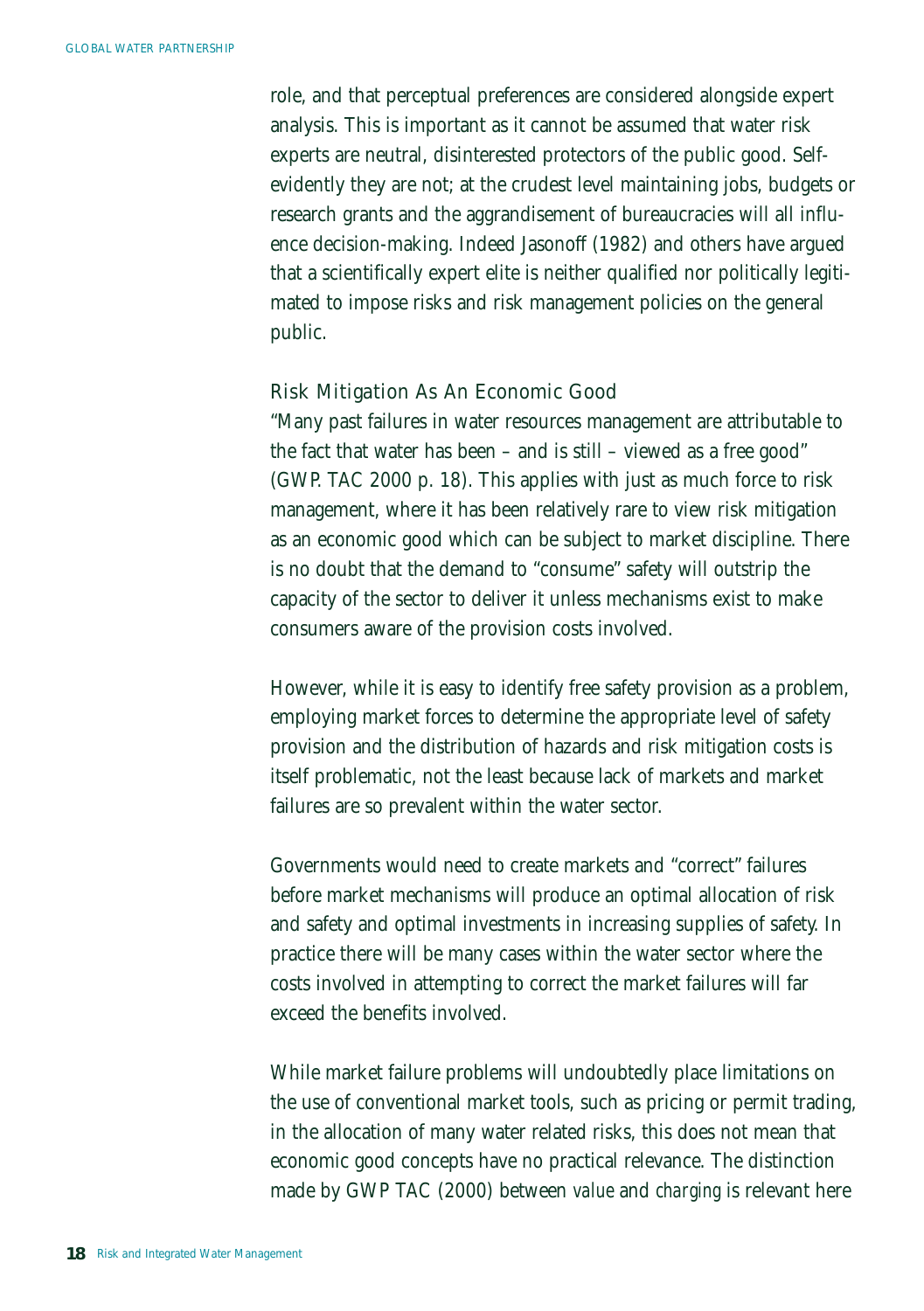(p. 19). We may not be able to charge individuals for all the risk mitigation expenditure made on their behalf or for the risk costs they impose on others. However, we can attempt to place an economic, social and environmental value on different risk management options to provide the information on which water and land managers, communities and individuals can base their decisions. In addition thinking about water risks in an economic context has important implications for the design of risk management institutions; implications which will be explored in a subsequent section of this paper.

### *4. Risk Decision Principles*

As was said earlier given the sub-sectoral approach taken to water management it is hardly surprising that there are major differences of approach taken to the different types of water hazards and the associated risks. This is not necessarily a bad thing if such differences reflect genuine variations in public preferences or in socio-economic conditions. However, given the dearth of material in the water literature which seeks to describe and explain such variations, there must be a considerable suspicion that the different risk management practices and the decision principles employed have more to do with historic accident than with informed design.

There are observable variations in the risk tolerance levels deemed to be acceptable for different types of risk. Why, for example, in Europe are precautionary principles adopted for drinking water quality which in effect imply zero risk tolerance levels, while public health risks from sewer flooding, or the recreational use of polluted water are not regulated with such stringency? Likewise, notable variations occur in the criteria employed to "charge" different types of risk generator for the costs they impose on others. Why, for example, is the polluter pay principle accepted in theory (if not adopted in practice), while there is little or no discussion of charging those who exacerbate flood hazards by changing land uses? Similarly, why are some risks regulated nationally or even supra-nationally, whereas others are left to local governments or individual choices?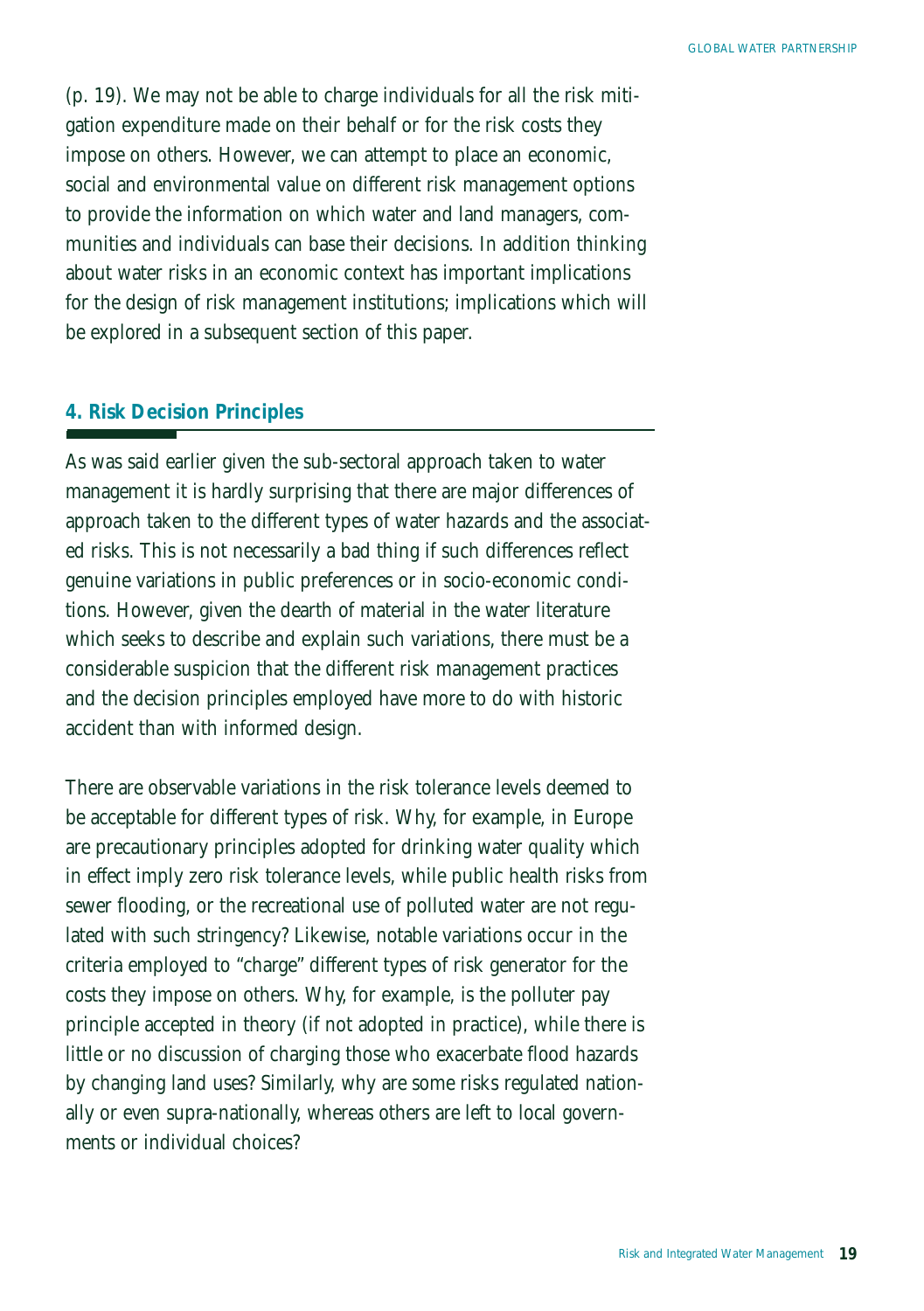Generalising broadly there are five competing sets of decision principles, which are relevant for water related hazards and risks (figure 2). First, precautionary approaches can be taken or managers can react to risks as they occur and as public pressure mounts for action (the so called tombstone approach). Second, safety standards can be uniformly applied over whole countries or subsidiarity principles can be adopted. Third, individuals can be left to make their own risk taking or mitigation decisions or the government at various levels can practice "maternalism". Fourth, risk tolerance or safety standard levels can be determined by professional experts or left to some form of political bargaining process, which can either be closed to the public or genuinely participatory, involving all stakeholders. And finally, some principle of cost allocation needs to be decided; should risk generators pay, or risk bearers pay or the government pay from general or local taxation.

### Figure 2: Decision Principles

| Precautionary                                                                                                 | $\vee$ | Reactive                                                                                             |
|---------------------------------------------------------------------------------------------------------------|--------|------------------------------------------------------------------------------------------------------|
| Uniform                                                                                                       | v      | Subsidiarity                                                                                         |
| Individual choices<br>(markets)                                                                               | $\vee$ | Maternalism                                                                                          |
| Professionally determined v<br>Methods/Standards<br>– Historic standards<br>– ORA<br>– CBA/cost effectiveness |        | <b>Political Bargaining</b><br>- Untransparent closed<br>- Participatory, stakeholder<br>involvement |
| Risk Generators Pay                                                                                           | v      | Risk Bearer Pay<br>v Government<br>(Taxpayers) Pay                                                   |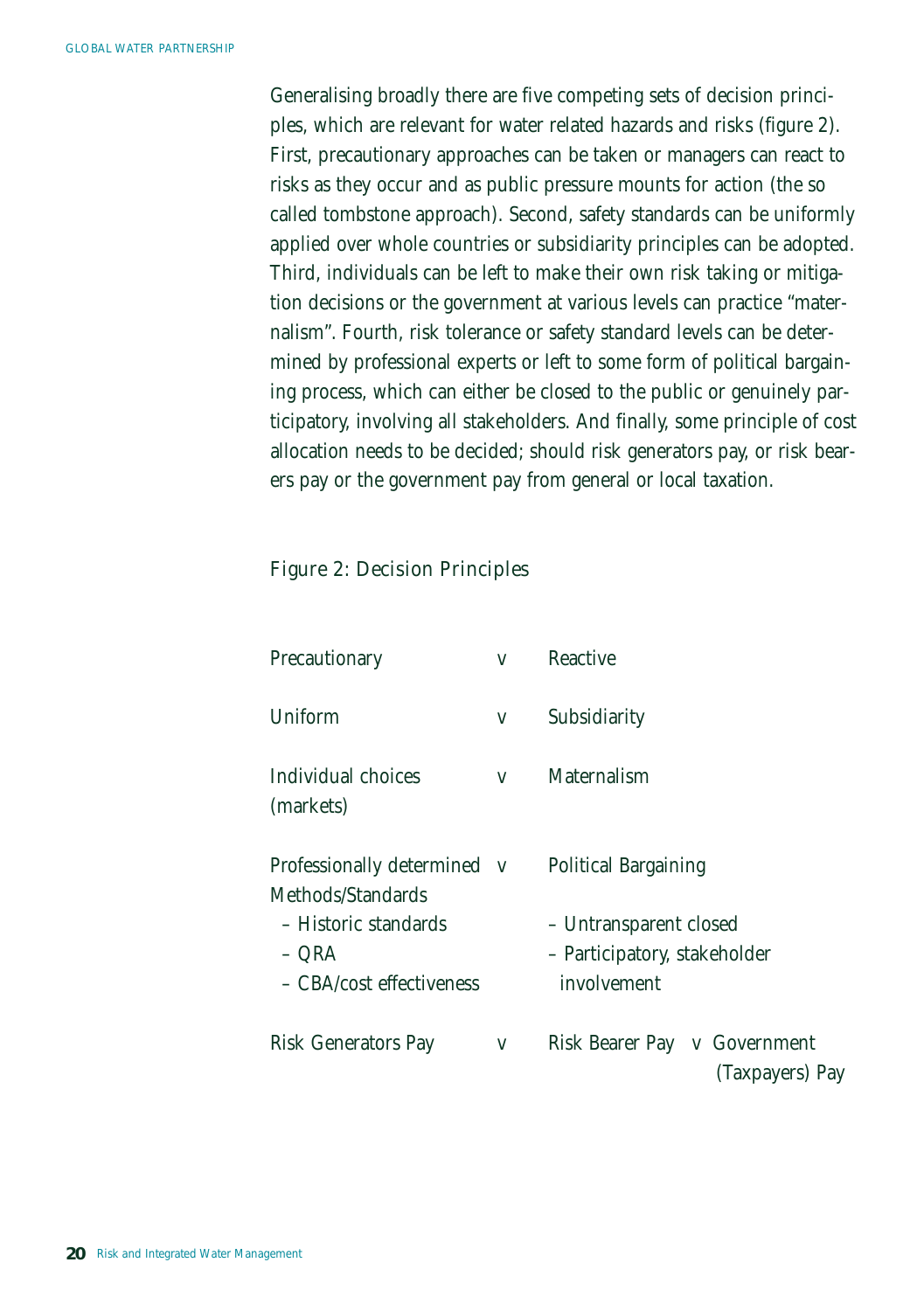The lack of a holistic approach to risk and the prevalence of major differences in the principles employed in risk management decision-making goes well beyond the water sector. Many authors have noted that even within one country striking variations exist across risk policy domains (variations in risk tolerance, extent and harshness of regulation for instance) (Hood *et al* 1999, Health and Safety Executive 1996). The reasons for such variations are widely debated but still poorly understood; one thing, however, is certain, the differences cannot be explained by any "objective" evaluation of the probability of harm or its scale. (Breyer 1993). In Britain, for instance, regulation of the radiation producers is much harsher than regulation of cigarette smoking, despite the fact that the probability of an individual dying in one year from smoking is 1 in 200, compared with 1 in 57,000 for radiation industry worker and 1 in 10,000,000 for members of the public potentially affected by the release of radiation from nuclear plant. Regulation of rail safety is much stricter than road safety although the risks of death are much less (1 in 500,000 compared with 1 in 8,000). Likewise, no one seriously suggests protecting the public from football although annual deaths on the playing field greatly exceed the risk of dying in a flood.

Some variations in approach may well be justified if governments have responded to the public who "dread" some forms of potential harm much more than others. Still other variations may be economically and socially rational if the costs of regulating the hazard exceed the benefits or if regulating one hazard simply creates other potential risks. It would be less easy to justify risk management variations if they arose simply from lack of any meaningful, systematic analysis or because particular stakeholders (including professionals) have had the power to impose their own risk preferences on others or to gain risk mitigation or risk shifting benefits at the expense of others. This would appear to be the case in the water sector. There has been little cross-sectoral debate about appropriate decision principles for different forms of risk and yet the adoption of the various principles has critical implications for the costs of risk mitigation and its distribution.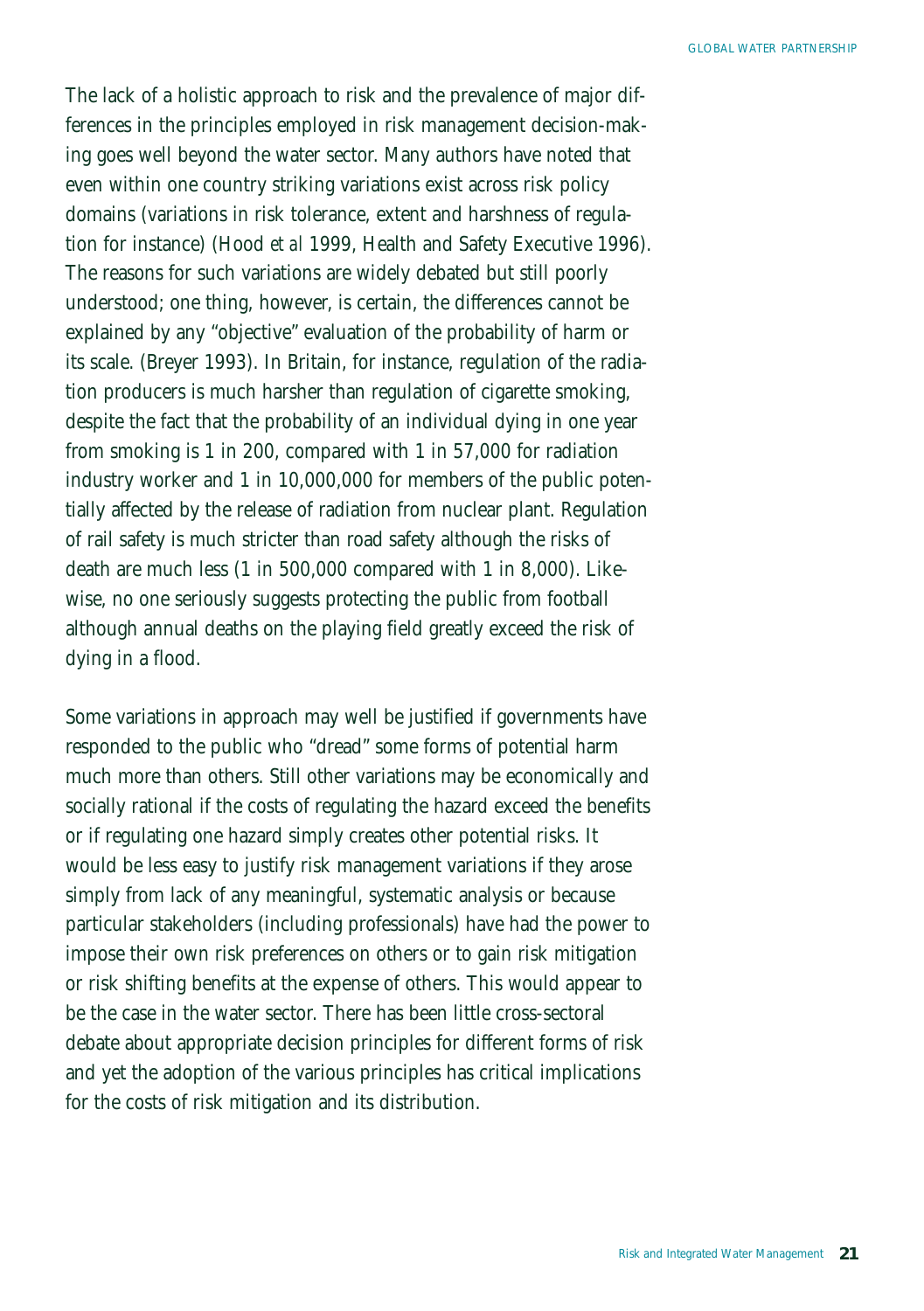## *5. Institutional Design Decisions*

Designing institutions capable of taking a more holistic and public preference based approach to water related risks will never be easy and certainly there is no design recipe that is readily available and applicable for use everywhere. Generalising broadly the key design decisions can be grouped under four main headings:

- a) *The level of governmental involvement;* which hazards should be regulated by governments at various scales and with what degree of strictness?
- b) *What policy strategies and instruments should be employed?* This not only involves decisions about laws or economic incentives but also about appropriate risk reduction or risk bearing strategies (changing event probability or vulnerability, loss bearing or loss sharing).
- c) *What organisations should be in place?* Organisations would include stakeholder fora, co-ordination and co-operative mechanisms as well as agencies with a direct risk mitigation role, either as safety providers or as regulators of the actions of others. In many cases these organisations would need to involve those outside the water sector or be capable of operating outside the sector.
- d) *What risk assessment methods should be employed?* These assessment methods would not only include well-established quantitative risk assessment and cost-benefit analysis, but also participatory or psychometric methods to evaluate risk perceptions and risk-safety trade offs.

Although these four groups do represent distinct decisions, they are very closely interrelated. For example, if for some hazards it was judged possible for the national government to be purely an enabler, this has implications both for the appropriate policy instruments and organisations. Likewise the choice of a risk reduction strategy, such as employing structural interventions to reduce hazard events to a set frequency, clearly helps determine the type of organisation required for effective implementation. Attempting to employ a risk reduction strategy or a policy tool, such as command and control regulation or economic incentives, in an inappropriate organisational setting is a recipe for failure; organisations need to have not only the jurisdiction to implement strategies but also the necessary human capacity and financial resources.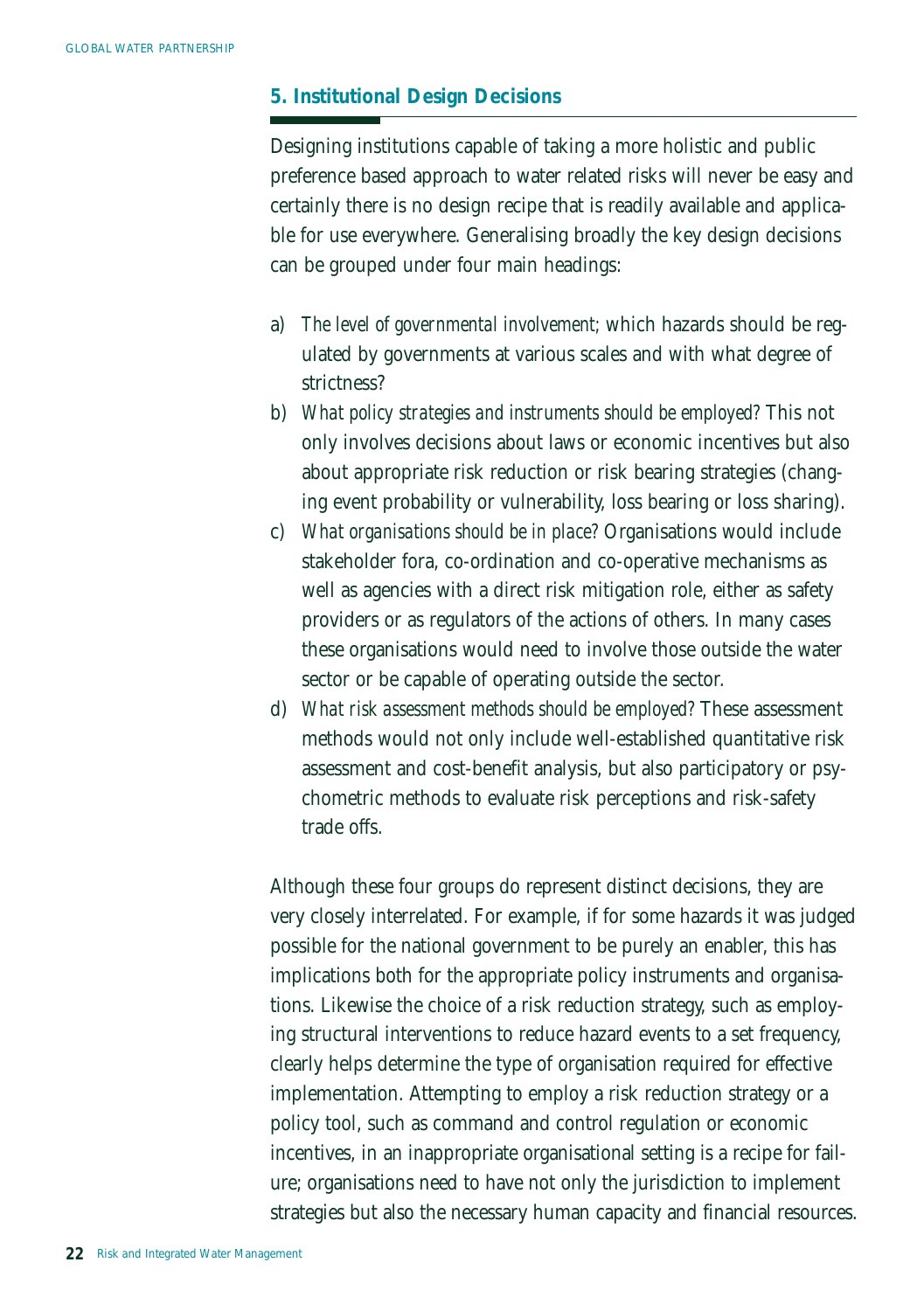### An Economic Approach to Risk Institutions

One potential starting point for the consideration of institutional design is to assume that economic efficiency (the maximization of total social welfare) is a legitimate and important objective of risk management in the water sector; this assumption is, of course, consistent with the definition of IWRM. It should be stressed that there is no suggestion here that efficiency is the *only* objective of risk management policy. Nor is it claimed that in the real world it will be possible to design institutions which conform "perfectly" to efficiency principles; rather such principles can be employed to inform choices about management tools, strategies and organisational arrangements. Given shortages of financial and human capital it is not unreasonable to suggest that governments should want to employ these scarce resources in ways which advance social welfare. Nor does it seem unreasonable to argue that there are risk areas where individuals, communities and stakeholder groups can be the best judges of their own welfare.

Whereas most water professionals are very familiar with the physical characteristics of a hazard (e.g. the hydrological regime, chemical composition and biodegradability of pollutants) and have employed these in developing risk management polices and tools, much less attention has been paid to the economic characteristics of hazards and any associated risks. An economic approach would naturally begin with these characteristics, considering first the question of why markets currently fail to produce an efficient allocation of risk and risk mitigation costs (the market failure approach) for each hazard.

There are seven key sources of market failure, which need to be considered:–

- 1. Non-existent markets, externalities and common property.
- 2. Public and merit goods or services *(services which are provided to benefit communities not specific individuals or which individuals should receive even if they are unwilling or unable to pay).*
- 3. Transaction cost problems *(where the cost of creating markets exceeds the benefits involved).*
- 4. Imperfect knowledge and information asymmetry *(those vulnerable to risks lack the knowledge to make informed choices about their own welfare).*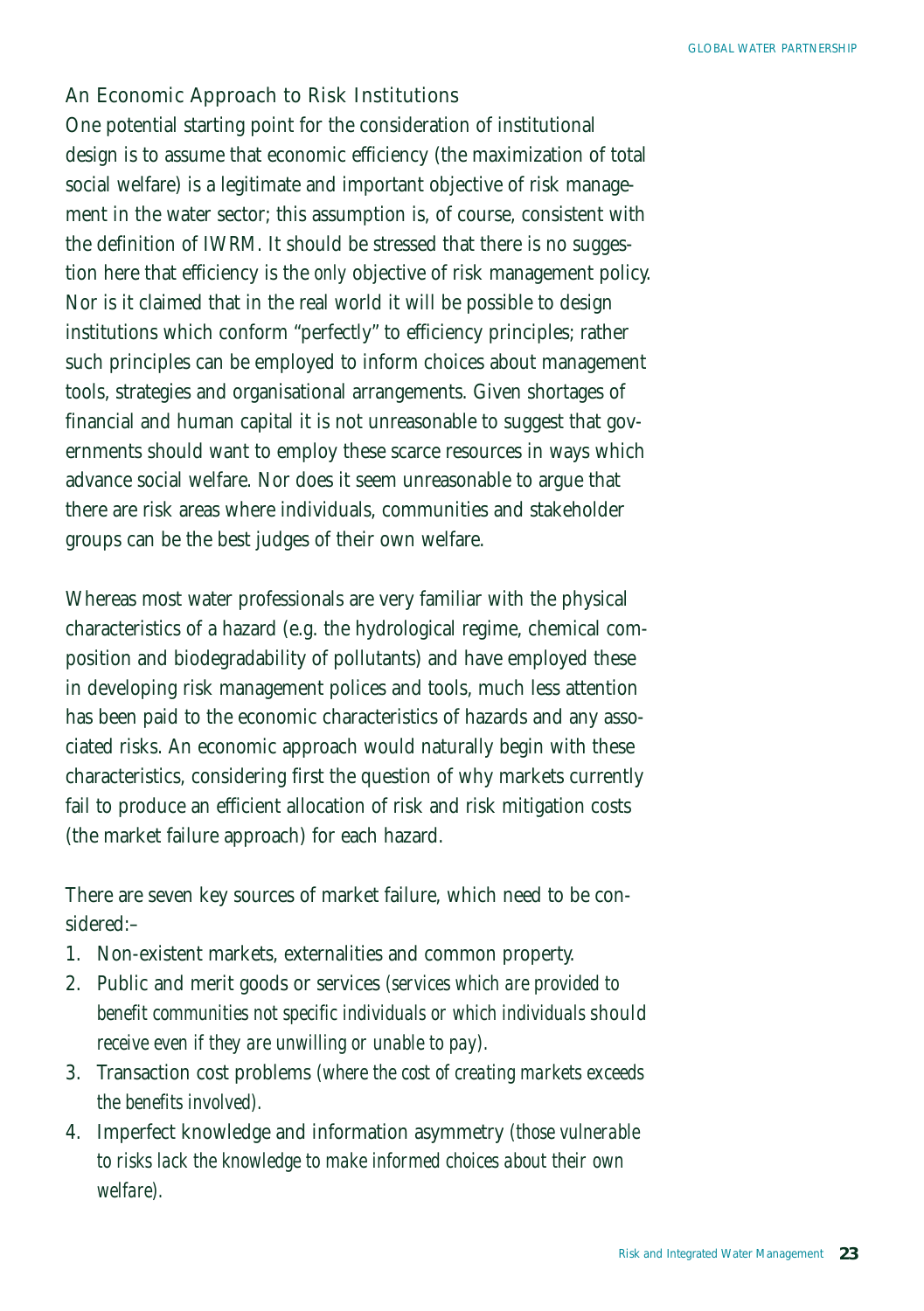- 5. Product choice constraints *(cases where risk and safety cannot be bought separately).*
- 6. Monopolistic risk producers.
- 7. The unrepresented future risk taker.

Some of the causes of market failure are "natural" in the sense that they arise from the inherent properties of the hazard or the water service that could create harms. In other cases they occur because management and regulatory systems have failed to provide mechanisms for individuals to express their risk preferences. The distinction between "natural" and "management" failure can be demonstrated by an example. Typically there are no markets through which individual urban water users can express their demands for a particular quality of product or security of supply; they have to take what is made available by a monopoly supplier. In the quality case the market failure is natural; it is not feasible to provide different levels of quality security within a single supply system. However, technically it would be possible (all be it difficult and costly) to provide different levels of supply security, assuming metering, peak load pricing and peak cut off mechanisms. Tariff schemes under which industrial users pay a lower charge if they agree to supply cut-offs during short-term peak periods are not uncommon in the energy sector and a few such schemes have been reported for water. In the same way, it is possible to design tariffs for abstraction water which allow users to make their own security decisions; if abstractors can take water freely or at very low cost during winter but are charged highly for summer abstraction they clearly have the option of investing in their own security reservoirs.

Having identified the specific features of each hazard that is subject to market failure and the type of market failure, the next stage in the economic approach would be to explore the potential ways of correcting such failures. To be efficient governments would want to employ the least intrusive and extensive regulatory response that was possible in each case (the minimal feasible response model) and, in addition, would only attempt to correct these failures where the benefits exceeded the costs. In other words, from an economic efficiency perspective governments should, *wherever possible,* act as an enabler, tackling those failures which inhibit individual (or community) choice and providing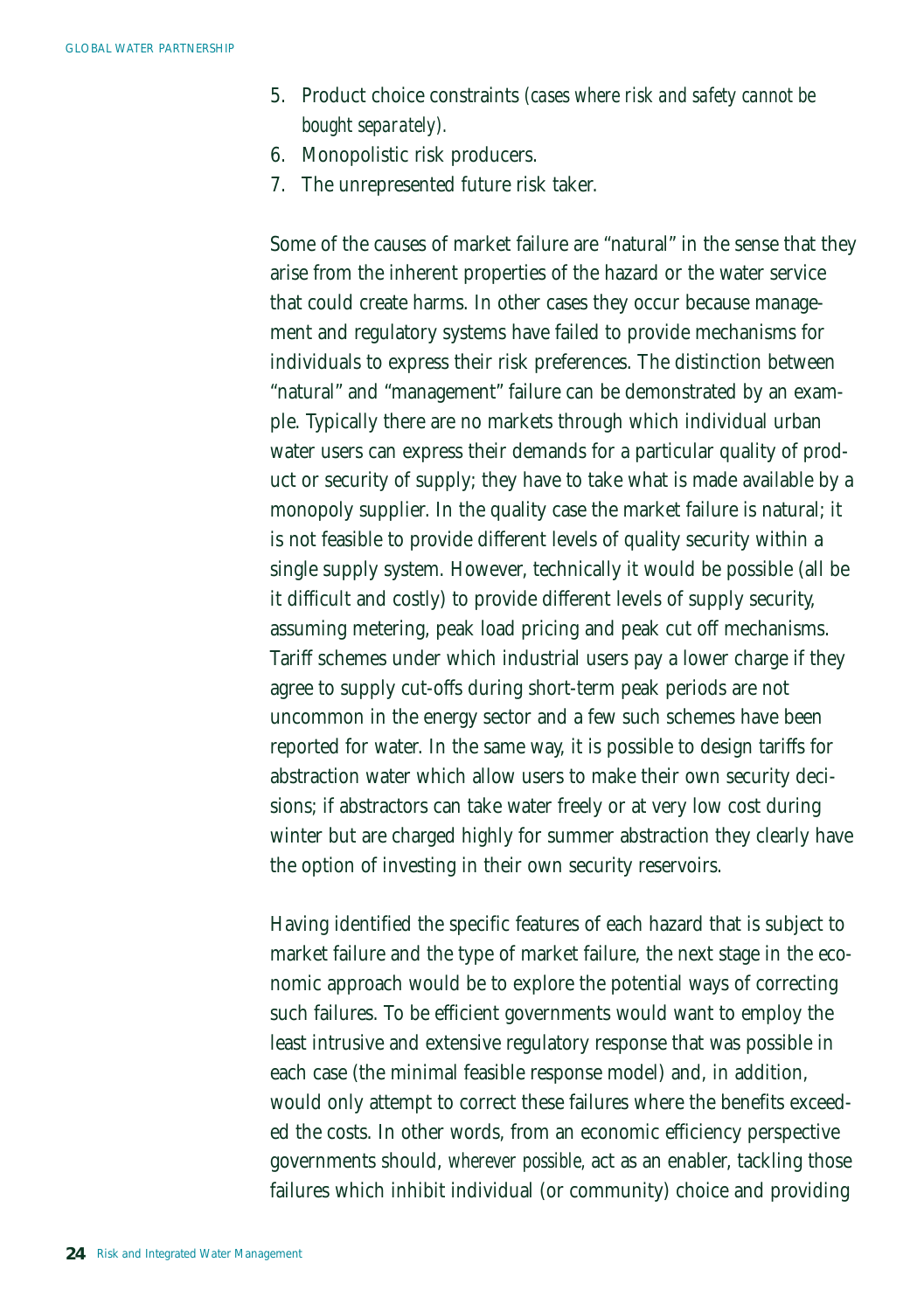mechanisms through which demands for safety/security can be articulated. Once again this is consistent with the envisaged role of government within an IWRM framework.

The words, wherever possible, are important because in the water sector there are undoubtedly risk areas where the minimal response, enabling role will be neither appropriate nor sufficient to address the hazard and related risks and there will undoubtedly be many cases where the costs of creating market like choice mechanisms (the transaction cost issue) will greatly outweigh any conceivable benefits.

### The Level of Governmental Involvement

In the real world historic precedence, public perceptions and political factors will have an important role in determining the appropriate level and type of government involvement in risk management. However, if national governments are seeking to use resources efficiently, are prepared to adopt subsidiarity principles (only addressing risks where local governments or communities could not address the problem) and are willing to take a demand driven approach, then analysis of the economic characteristics of particular risk can help inform decisions about the spatial scale and coerciveness of risk regulation. Five economic characteristics are of particular importance.

First, there is the question of *jointness of risk consumption.* This simply means the extent to which people are unavoidably and jointly affected by the risks associated with a particular hazard. Jointness of risk consumption is intimately related to the ease with which individuals or indeed communities can opt out of the risk by taking avoidance measures. It is important to note that being jointly affected by a potential hazard is not the same as jointly consuming risk. Clearly all flood plain dwellers are subject to the same potential hazard, but individuals may be able to reduce their vulnerability (i.e. opt out of some of the risk) by altering their land use or building dwellings on platforms or by purchasing insurance. Where the ease of opt out is low and/or the costs of opt out are high, the expectation is that governments would need to intervene in some direct way and not confine themselves to enabling a private risk market to work.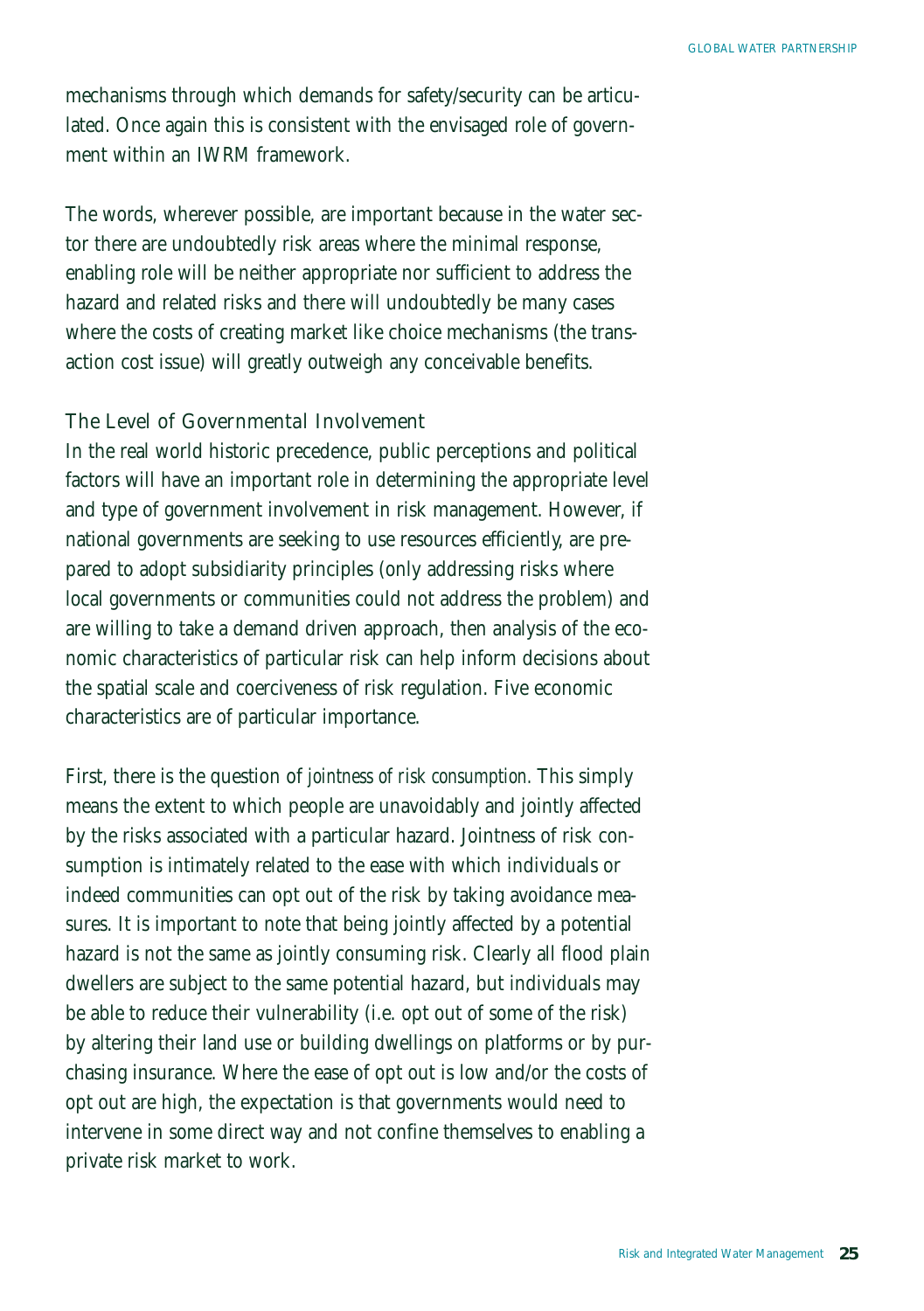Thinking about jointness of risk consumption and ease of opt out immediately suggests that there cannot be the same risk regulatory regime for each hazard in every country and indeed variations of regime within one country may be appropriate. This arises because the ability of individuals to opt out of risks varies greatly. For example, whereas in a country like Britain opting out of flood risks is possible (all be it costly) by not moving into or migrating from hazard zones, such options would clearly not be feasible in Bangladesh or large tracts of Mozambique.

Ease of opt out can also vary with the severity of the hazard event; individuals and community groups have, for example, coping mechanisms to deal with relatively short term droughts or high frequency floods but these may not be adequate to deal with low frequency, high magnitude events.

Likewise, the range (and cost) of opt out measures varies markedly, not only with the nature, scale and frequency of the hazard event but also with the socio-economic and political conditions in a country. Flood or drought insurance, for instance, is simply unobtainable in many less developed countries and even in industrialised or industrialising countries may not be available (or be prohibitively expensive) if hazard events are very frequent or if the scale of the event means that a high proportion of the insured will claim at the same time. As Smith (1991) has pointed our there are many cases where commercial insurance companies have been made insolvent by large scale events and inevitably those remaining seek to limit their liability in various ways (p. 94).

In addition the capacity to opt out is income contingent. It is relatively cheap for those in Western economies to avoid possible harm from impurities in drinking water (pesticides, lead) by buying bottled water to cover the fraction of total consumption which needs to be of potable quality, this option is more restricted in very low income communities. Clearly the same ability to opt out problem exists in the insurance case.

It is perhaps worth noting at this point that it is immediately evident from the drinking water example, that, in the real world risk mitigation or regulatory regimes do not adhere to rational expectations. Massive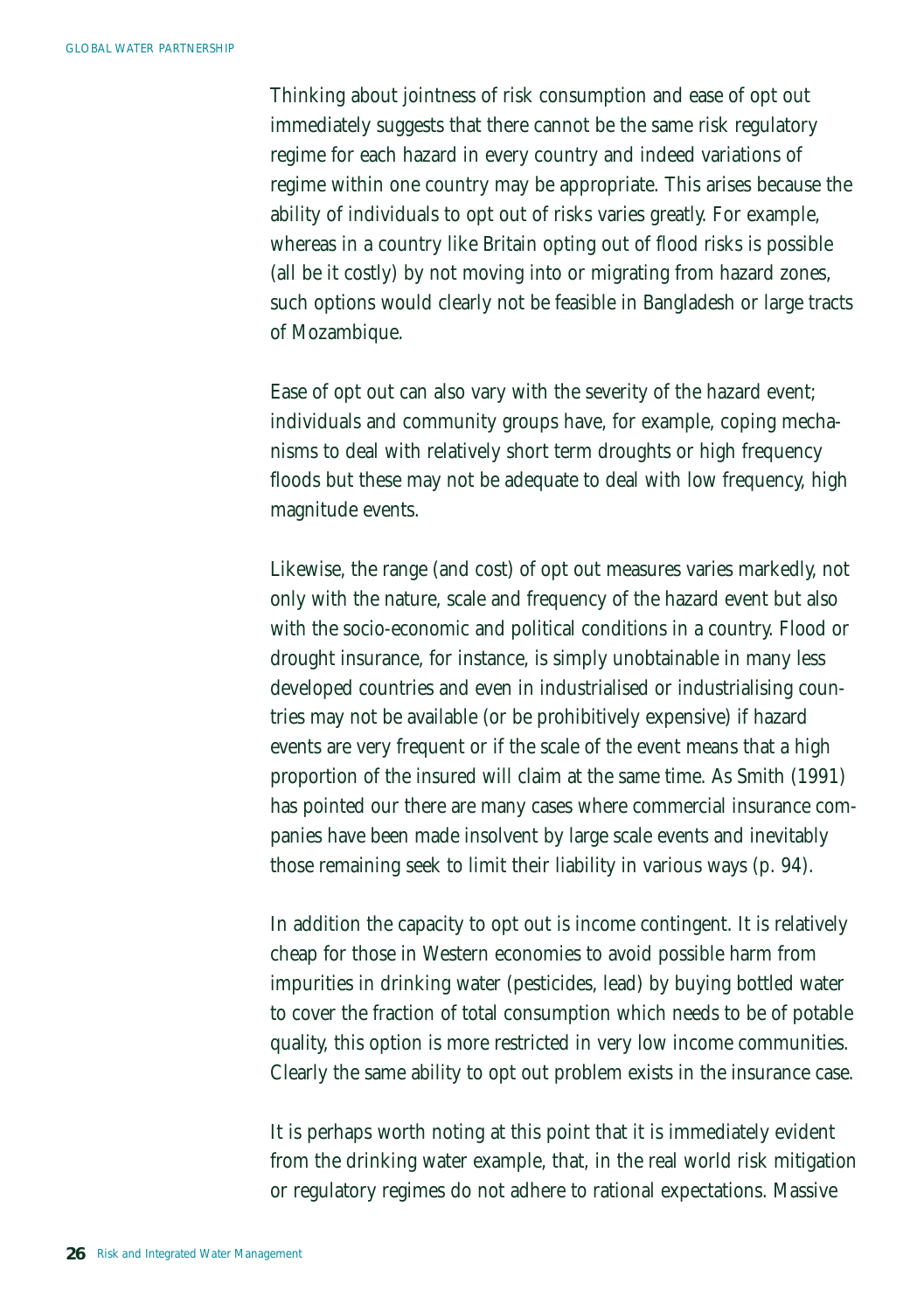expenditures have been made and are still being made to comply with the European Drinking Water Directives, which in essence have sought to apply a zero risk, precautionary principle. The costs involved have been recouped in whole or part from captive consumers irrespective of their willingness and ability to pay or of their willingness to take individual (and arguably cheaper) opt out opportunities. In Britain for example, customers have had to fully bear costs of some £2 billion to ensure that their supplies comply with pesticide regulations and it is estimated that lead removal with cost them a further £6–7 billion. This example acts as an important lesson since the standards were largely set by "expert" opinion with no significant assessment of the costs and benefits and with little meaningful involvement of the public in the choice process. The opportunity costs of this regulatory regime are large in any country and could be an impossible burden in countries where financial resources are critically scarce; Rolls Royce risk safety in one sector inevitably means that other potentially more highly valued goods and services have to be foregone.

The second relevant economic characteristic is the *geographical scale of joint risk consumption.* The scale issue has already been shown to affect ease of opt out. However, the spatial scale of jointness could also inform decisions about which tier of government (or community organisation) would be the most appropriate risk regulator or manager. The rational expectation is that national governments would adopt the subsidiarity principle for spatially confined issues. If, for example, a pollution risk was confined to one locality it would be possible for the government to enable the use of economic instruments or dialogue between the polluters and those bearing the risk, rather than employing national coercive quality standards on the discharges of all polluters in the country.

A third important characteristic is *excludability from risk mitigation benefits.* Enabling measures, which allow or encourage individuals, companies, local communities and lower tiers of government to make their own decisions about risk mitigation measures, are only likely to be effective if it is possible to exclude those unwilling or indeed unable to pay the costs involved (i.e. the free loader problem). In some cases it may be physically possible to exclude free loaders (deny access to a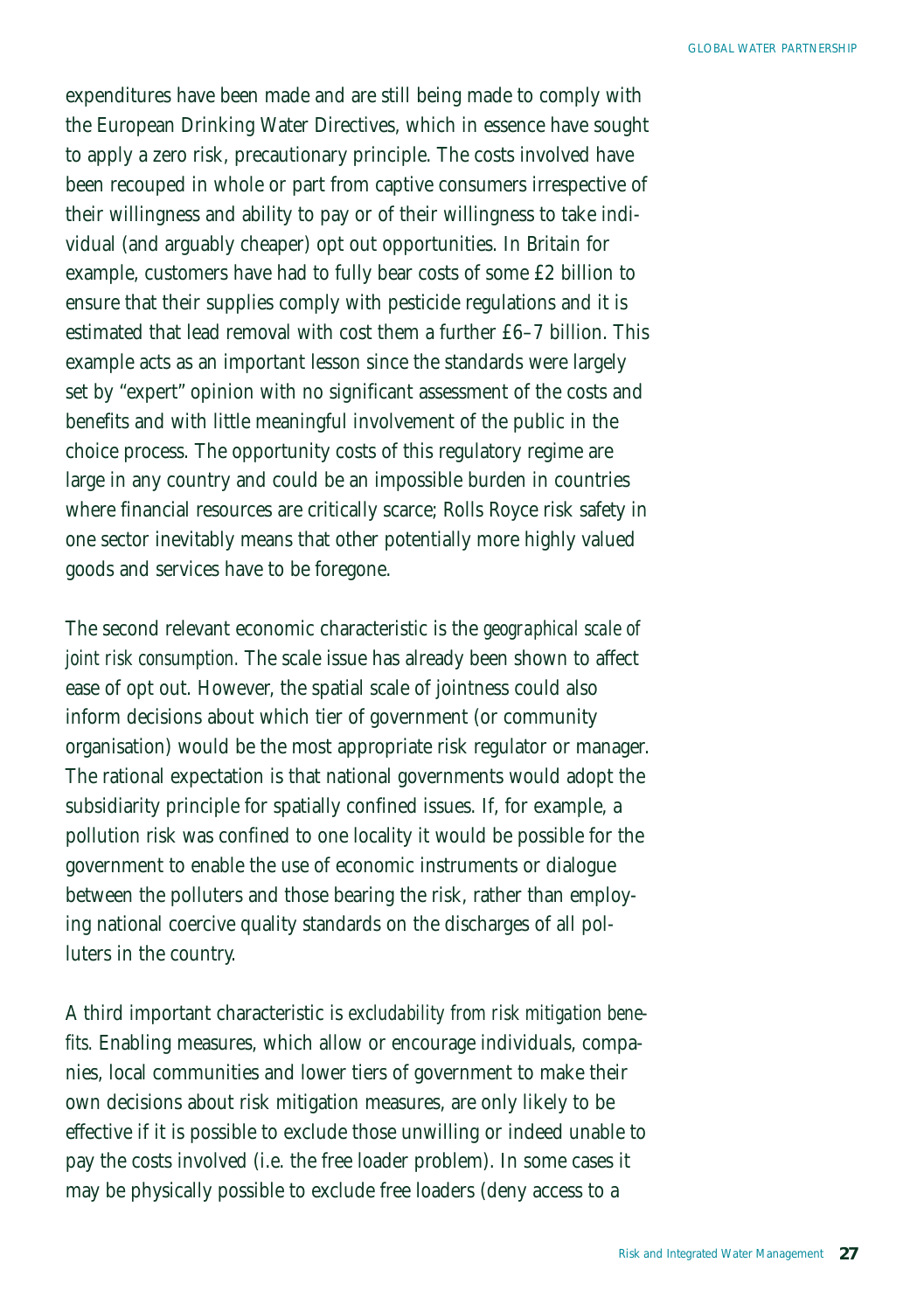clean water source, refuse entry to a flood shelter; provide no loss bearing help to those without insurance) who have not contributed to the safety provision. However, this clearly has ethical and equity implications, particularly when ability to pay is a factor behind the failure to contribute. In practice where physical excludability is possible, governments will need to make judgements about whether the poor and feckless should be protected.

The fourth characteristic and in the water case arguably the most important for institutional design is the degree to which risks are subject to displacement (shifting) and spread. This has already been referred to in the context of the problems which arise from sectoral and segmented management systems. Risk displacement and spread involves four different elements:

a) *The extent to which losses made by some people will reduce the likelihood that others will suffer.* If this likelihood is high then it is possible for governments to take enabling actions to allow some form of market mechanism to be employed. For example, if upstream flooding (or other forms of water retention) can reduce the probability of flooding further down the river, there is the potential for those downstream to reduce their risks by buying protection from those upstream. This could involve paying for the maintenance of vegetative cover, for the provision of wetlands which can act as a "sponge" during wet weather or for land owners to provide flood washlands. Such a market system would be analogous to the scheme in Costa Rica whereby landowners would be paid to maintain or replace forest cover to increase effective water supplies.

(b) *The extent to which risk mitigation in area or time A will increase the probability of suffering in area or time B.* The more risk displacement the less likely that governments could allow private or community choices to operate in an unregulated way. In addition the scale of displacement will affect the spatial and jurisdictional extent of the appropriate regulatory agencies.

c) *The extent to which risk mitigation in one water subsector produces new forms of risk, including broader environmental risks.* This is a varient on b) above, but is an important one given the interdependencies which exist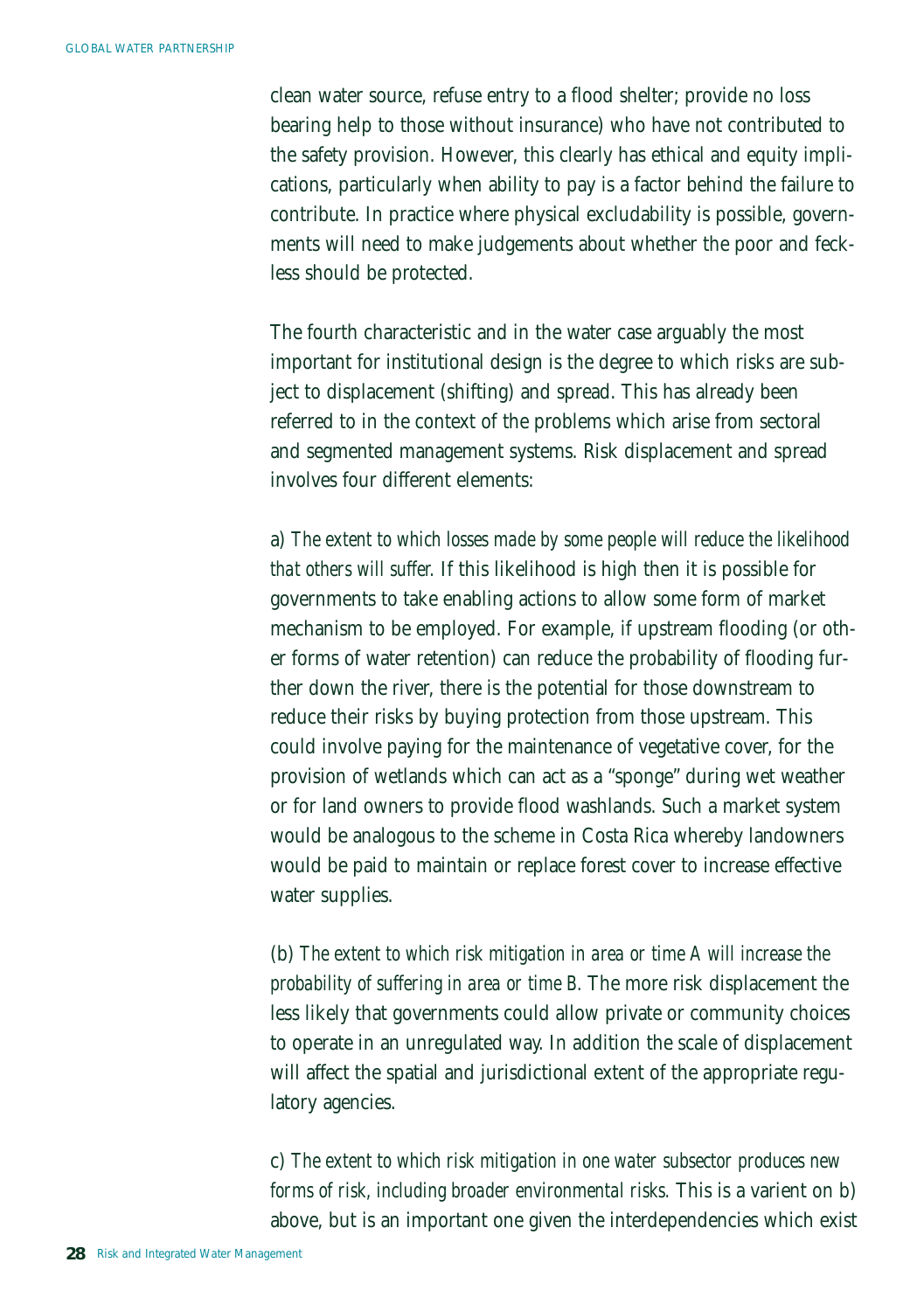within the water sector and between this sector and other environmental media. For example, water permit or pollution trading schemes may be employed to reduce scarcity or pollution risks but they need to be regulated to avoid third party losses which are unconsidered by the private traders. Likewise, given the laws of thermodynamics which say that matter is neither created nor destroyed, it follows that the reduction of risks from water pollution should not be considered without evaluating the increased risks from air, ocean or land pollution. This again has implications for the design of regulatory agencies and also for the use of risk assessment tools.

d) *The extent to which losses for some people actually magnify the probability of losses for others.* The classic example here is the spread of disease; risk is in this case very much a public "bad" and one which the government would need to mitigate or regulate directly.

Finally, a fifth relevant characteristic is the ease and cost of gaining information not only about the hazard, it's probability and potentially harmful effects but also about the methods and costs of reducing vulnerability or of adopting loss sharing schemes. It goes without saying that individuals, communities or local governments cannot make informed decisions without information, but information collection is never costless. Access to information is one element which affects the ability of those at risk to make private or community "opt out" decisions. Where governments feel able to leave risk management decision making to others, it is often the case that the enabling role must include either the direct provision of information or command and control regulation which requires information to be provided. For example, in the United Kingdom it currently costs about £250 to have a single water sample tested and very regular sampling would be necessary if quality variability occurred. It would clearly be inappropriate to expect households or indeed small firms to bear such costs in order to assess the risks involved in using the supply.

#### Ladders of intervention

With these five economic characteristics of risks in mind it is possible to conceive of *ladders* of intervention of three types (figure 3)

: the spatial scale of security provider or regulatory organisations (from transnational governmental bodies to the individual)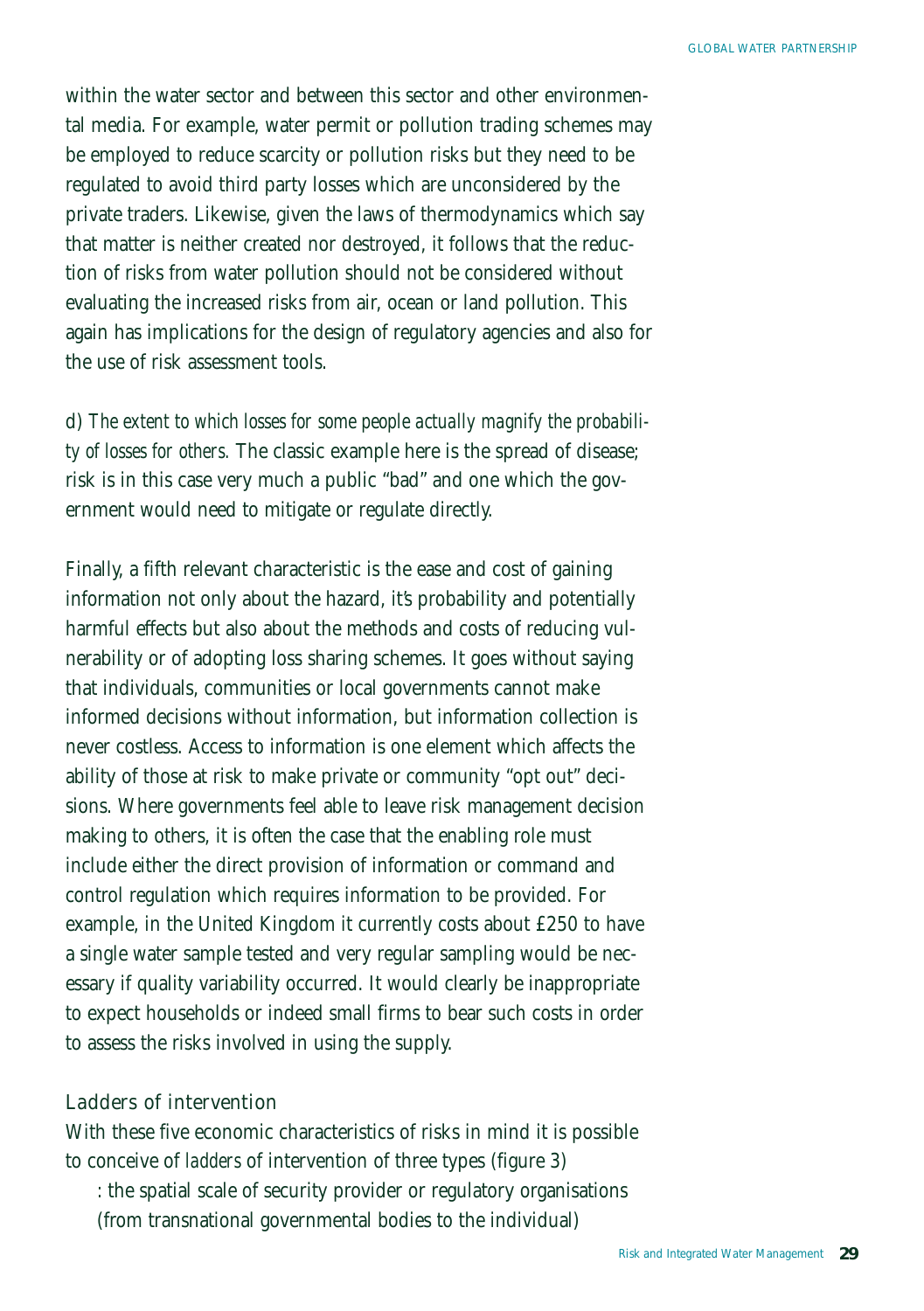: the risk mitigation strategy (from hazard removal and hard structural interventions to loss bearing and loss sharing) : the policy tools (from precautionary bans on hazard production or risk taking to the provision of enough information for individuals or communities to make their own choices).

Starting from the basic efficiency principle that governments should adopt the least intrusive and extensive response possible to an identified risk or sets of risks, then the search for acceptable solutions should start from the bottom rungs of the ladders. This does not mean that only bottom rung strategies or tools will be appropriate. In practice multiple strategies and tools will be needed to address the problems. This is now well established in the pollution domain where tool packages (standards, economic incentives, information, self regulation) have to be assembled to produce an effective response to pollution damage and risk. Additionally, it has to be recognised that risk strategies have to be viewed dynamically to reflect both changing economic, political and social conditions and new knowledge or technological developments.

The rational expectation would be that national governments would only take direct action if, for instance, risks were collectively consumed on a very large scale, when potential risk displacement or spread was a countrywide phenomeon, where individuals had highly constrained opt-out options and where individuals or communities were deterred from making private safety provisions because they could not exclude free loaders.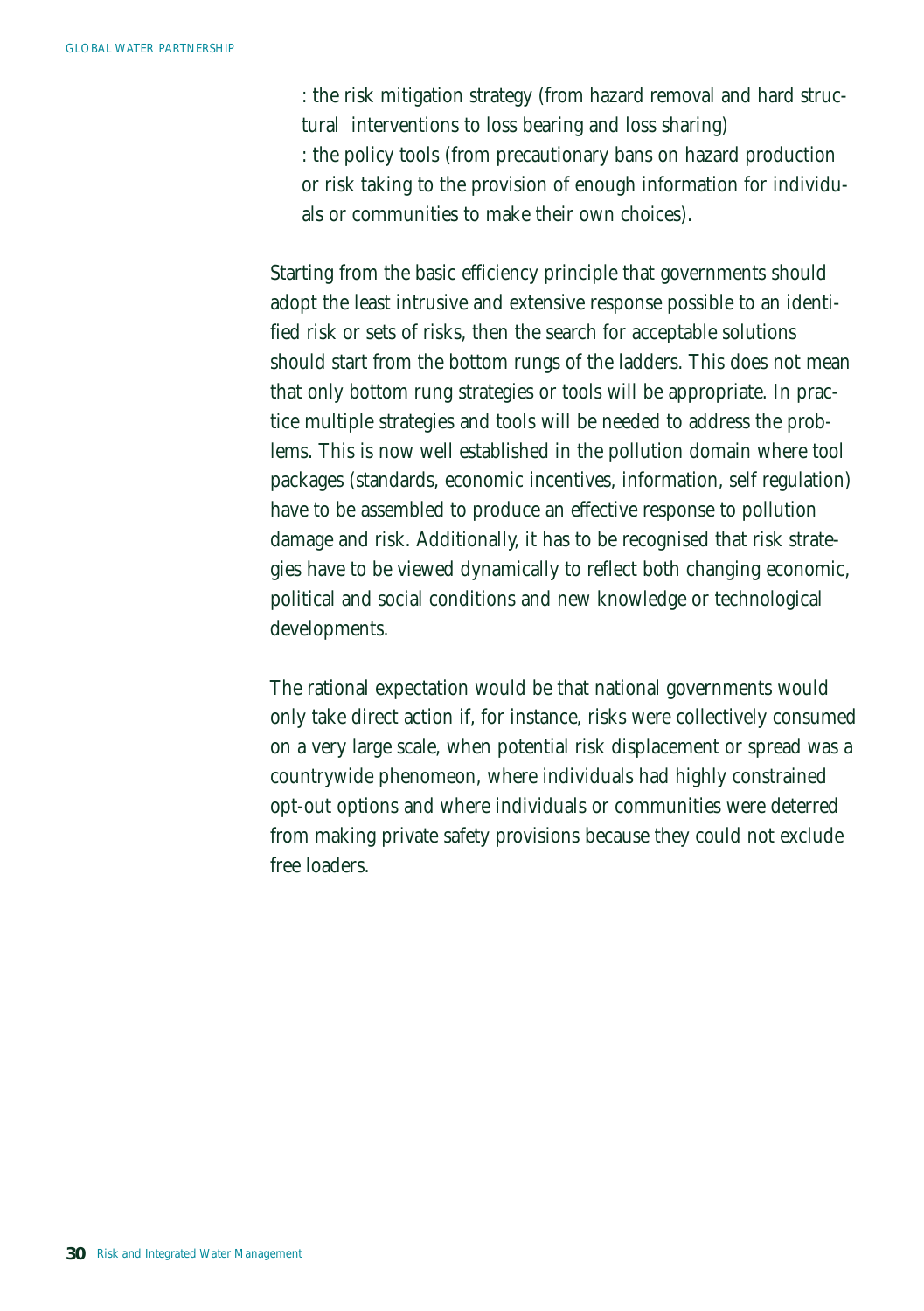# Figure 3: Ladders of Intervention

| Location of Authority                                                                   | <b>Mitigation Strategy</b>                                                     | Policy Tool                                                                                                    |
|-----------------------------------------------------------------------------------------|--------------------------------------------------------------------------------|----------------------------------------------------------------------------------------------------------------|
| <b>Transnational Body</b>                                                               | Hazard Avoidance<br>(remove hazard source)                                     | Bans on hazard production                                                                                      |
| <b>National Government</b><br>(Government Department or<br>quasi-independent Specialist | 'Hard' Hazard Reduction<br>(structural measures)                               | Command and Control Regulation<br>: to require safety provision                                                |
| Agency)*                                                                                | : to reduce risk generation<br>'Soft' Hazard Reduction<br>(catchment controls) | : to require risk pooling                                                                                      |
| Regional Government or<br>Specialist Agency*                                            | Coercive Vulnerability Reduction<br>(land use zoning, building regs)           | <b>Economic Incentives</b><br>for:- safety provision<br>: reduced risk generation<br>: vulnerability reduction |
| <b>Regional Coordination Councils</b>                                                   | Vulnerability Reduction by<br>discretionary Community choice                   | : risk avoidance<br>: risk pooling                                                                             |
| Local Government or Specialist<br>Agency*                                               | and collective action                                                          |                                                                                                                |
| Communities                                                                             | Risk Pooling compulsory<br>voluntary                                           | <b>Information Provision</b><br>to allow private choice                                                        |
| Individuals                                                                             | Loss Bearing or Sharing                                                        |                                                                                                                |
|                                                                                         | Post Event Harm Alleviation                                                    |                                                                                                                |

\*Agencies could be private sector or PPPs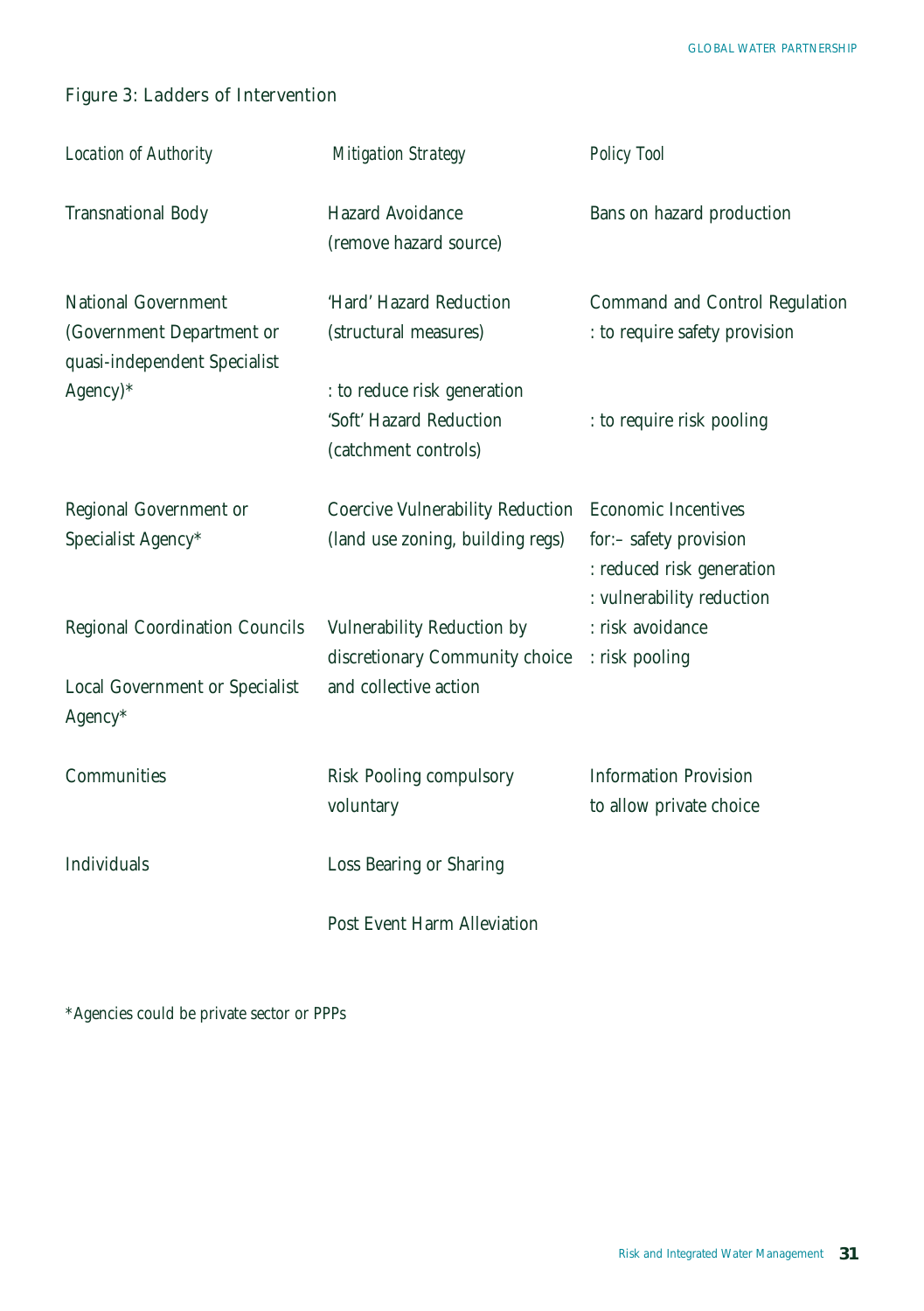Typically, however, in the water sector the bias has been towards the top of the ladders with most emphasis placed on national decision making, the use of hard hazard reduction measures and coercive command and control regulation. It is, of course true to say that loss bearing and the alleviation of suffering after the hazard event has also been widely adopted but largely by default when conventional measures have failed or lack of resources (financial and human) have precluded action. This is not the same as consciously choosing and planning for a loss bearing option after analysis has either demonstrated that the costs of risk mitigation outweigh the benefits or that communities have a greater capacity to cope with loss than to improve safety.

Even in the flood risk case, where alternative approaches have been advocated for well over 50 years the bias towards top down structural control remains. In England, for example, it has just been reported that house builders have almost doubled the numbers of homes they are developing in flood zones in a year, despite the fact that many parts of the country suffered from widespread flooding only last year (The Times, Saturday October 27<sup>th</sup>, 2001). This has occurred even though local governments have extensive land zoning and development control powers. According to the Local Government Association, rather than exercising these powers "local authorities should be pushing the provision of better flood defences way up the political agenda". Local authorities are frequently under considerable pressure to promote development rather than restrict it, but their preference for defence is also a learnt response from conventional practice and is a product of a risk management regime which ensures that defence is paid for nationally but the costs of zoning controls are borne locally. Removal of this preference bias could be attempted by abolishing the effective subsidies for structural risk controls, by ensuring that housebuilders and local authorities bear the risk costs (provide insurance or bonds) and by providing clear risk information at the time of land or house sales.

The whole question of the relative merits of the coercive top down and the discretionary collaborative management approaches has been explored by May *et al* 1996 in a comparative study of policies in the United States and New Zealand. They argue that in some parts of the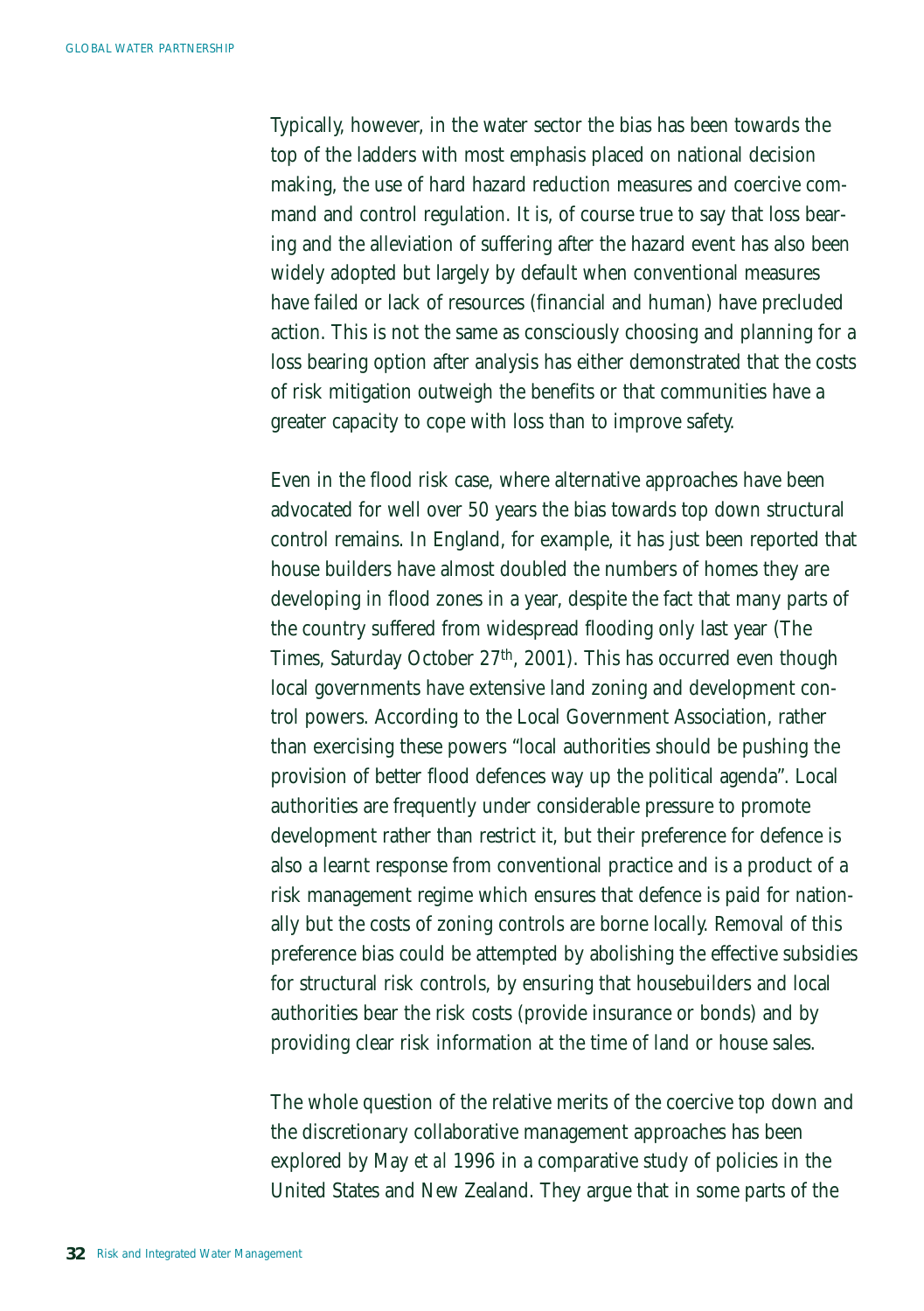United States, state governments (sometimes following requirements imposed by the Federal Government) have directed local governments to protect environmentally sensitive or hazardous areas in ways which have been perceived as overly prescriptive and coercive. Failure of higher-level governments to fund the costs of implementation, the lack of flexibility in the required actions and the shifting of political blame for infringement of property rights have, according to May *et al* (1996) led local governments to be reluctant partners in the risk management exercise.

Such coercive approaches were also common place in New Zealand until the 1984 political and economic reforms, which shifted the management of the economy to a much more free-market system. In the resources and environmental domains, more attention was paid to enhancing capacity and providing incentives. New regional councils were given the role of strategically managing the natural resource in their areas in a sustainable and integrated manner, public participation in decision-making and mechanisms for conflict resolution were introduced, and the emphasis in legislation shifted to outcomes rather than prescriptions about the methods to be used to achieve such outcomes. Importantly subsidies which "biased" decision making towards structural risk control approaches were abolished and replaced (in part) by technical assistance and funding to help plan making, consultation and co-operation. It would be helpful to see whether this more delegated, co-operative approach has improved risk management, in the sense of gearing expenditures more closely to social priorities over which risks to curb or to accept.

### Transactions Costs

Transactions costs are one source of market failure which explain why private risk markets have not emerged or operate extremely poorly. Reducing these transactions costs by providing the information upon which individuals or communities can make their own risk choices has already been discussed. However, transactions costs are also important in the choice of the most cost effective risk management strategies, policy tools and decision principles.

In some cases individuals, community groups or lower tiers of govern-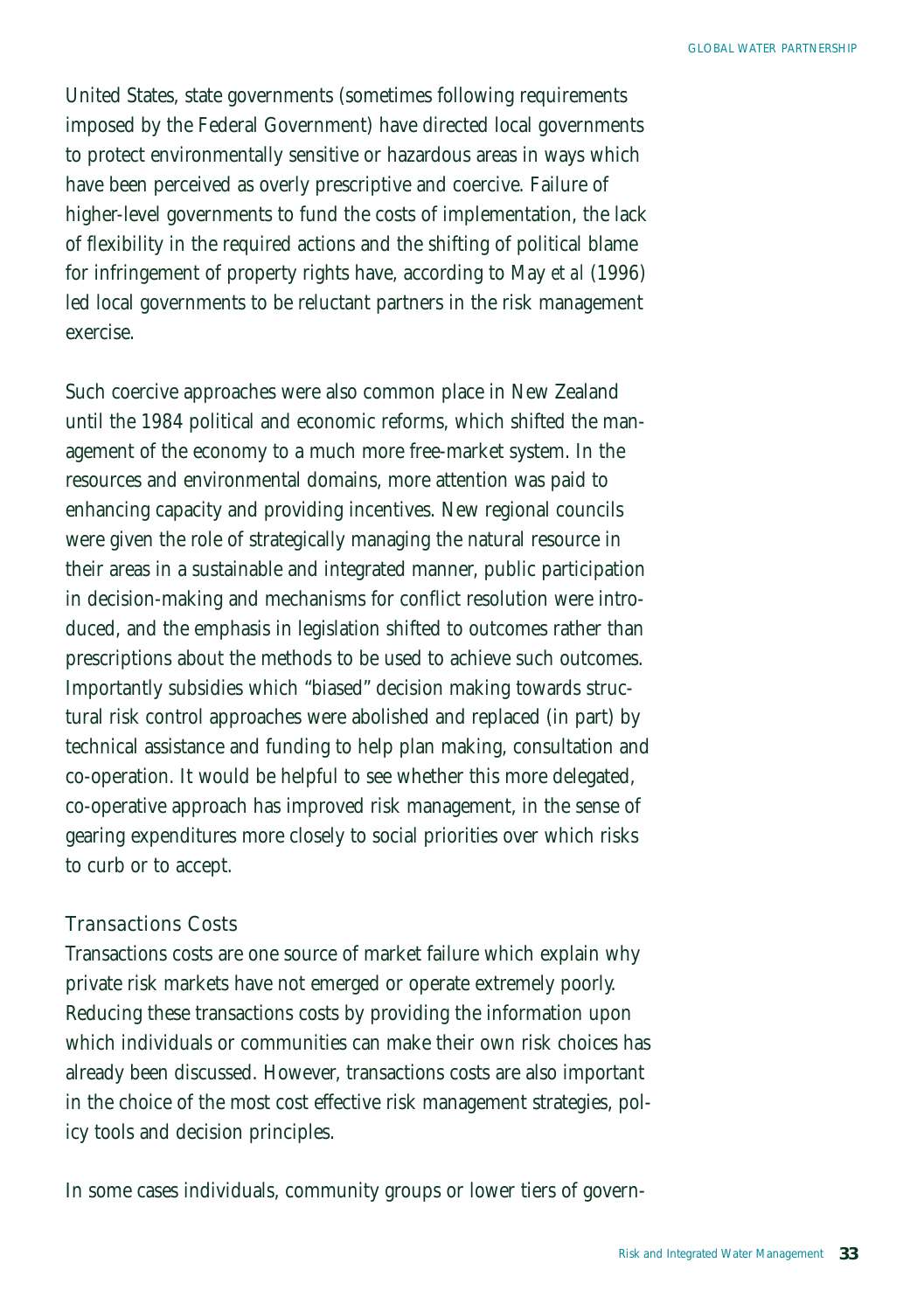ment cannot make socially desirable risk management decisions because of transaction cost barriers erected by the national government. We have already seen one case of this in the flood example, where government has biased the choice of mitigation strategy by funding one method from national taxation but not providing similar help to implement risk pooling or vulnerability reduction. In other words there is not a level choice playing field and the appropriate policy response may be to either remove all forms of subsidy or to equalise subsidy levels across all types of strategy.

Another example occurs when property rights or water licensing provisions do not allow separate markets to emerge in which risks and security can be traded. Water scarcity risks, for instance, could be, and indeed have been, reduced by separating land and water rights so allowing them to be independently traded. Trades may involve the permanent transfer of rights or could take the form of options, whereby a municipality or indeed large industry, could pay for the right to take over a supply during critical shortage periods. The presumption is that the sellers of the rights will only trade if the sale yields more than the potential harms generated by the increased scarcity hazards they now face and/or that they have relatively low cost means of reducing their vulnerability. However, as noted previously deregulation to allow private choices may have to be accompanied by regulations to protect third party users of the multi-purpose water resource.

Consideration of the transactions costs involved in implementing different strategies or using different tools is clearly vital in making efficient policy choices. If, for instance, the creators of a pollution hazard are many, dispersed and possibly unknown then it may be extremely costly to monitor a command and control system which sets discharge standards; indeed such a system may be impossible to implement if the culture of the society does not encourage compliance. In such cases it may be more effective to tackle the potential harm rather than the source of the hazard. Similarly, it is a well know adage that risks should be allocated to those most able to deal with them, and there will be cases where hazard generators do not have the capacity to curb their generating activities. One example, where implementation effectiveness runs counter to that of the polluter pays principle is the case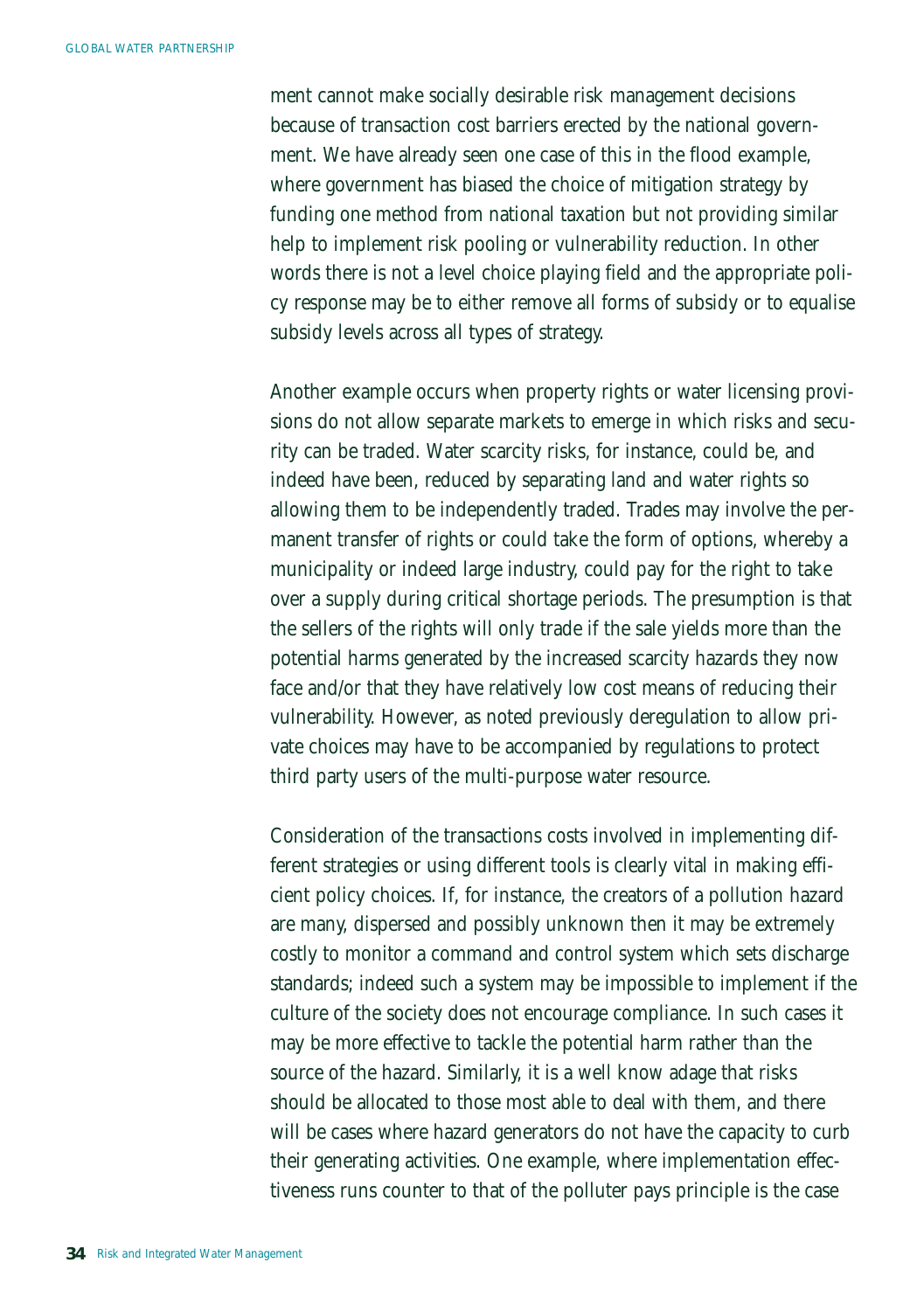of the harms created by lake acidification in Scandinavia. The costs of increasing the buffering capacity of the lakes through liming are low compared to those involved in attempting to tackle the international pollution sources and moreover the time taken to address the harm is reduced significantly.

Full analysis of the transaction costs will also need to include an assessment of whether a policy tool can be effective on its own. The introduction of market incentives or delegated choice making to communities are clearly unlikely to work if information and capacity building help is not provided at the same time.

### *6. Multiple Organisations*

Although the segmented and sub-sectoral approach to water resources management has undoubtedly reduced our capacity to deal with multiple risks in an holistic manner; it does not follow that creating multifunctional integrated agencies (e.g. River Basin Management Authorities) will automatically provide a solution. In fact it can be argued that the creation of such agencies is often merely a continuation of topdown thinking with water professionals having the key role in trade-off decision making. This most obviously applies when the agency (be it a national department or specialist resource management, conservation or environmental protection authority) is "closed" and does not have meaningful engagement with stakeholders. The risk management options and outcomes will reflect the way functional priorities are established within the agency and on the professional training of its staff. Conflicts of interest are now hidden within the organisation and the battle over priorities takes place out of public view. In all such cases real holistic risk management will not occur if, as is common, one function, one set of professional values and one set of interests come to dominate the organisation.

Holistic risk management inevitably involves some risk generators, risk takers or buyers of safety having to sacrifice their own interests for a broader common good. This means that to be effective risk management has to include decision making and conflict resolution mecha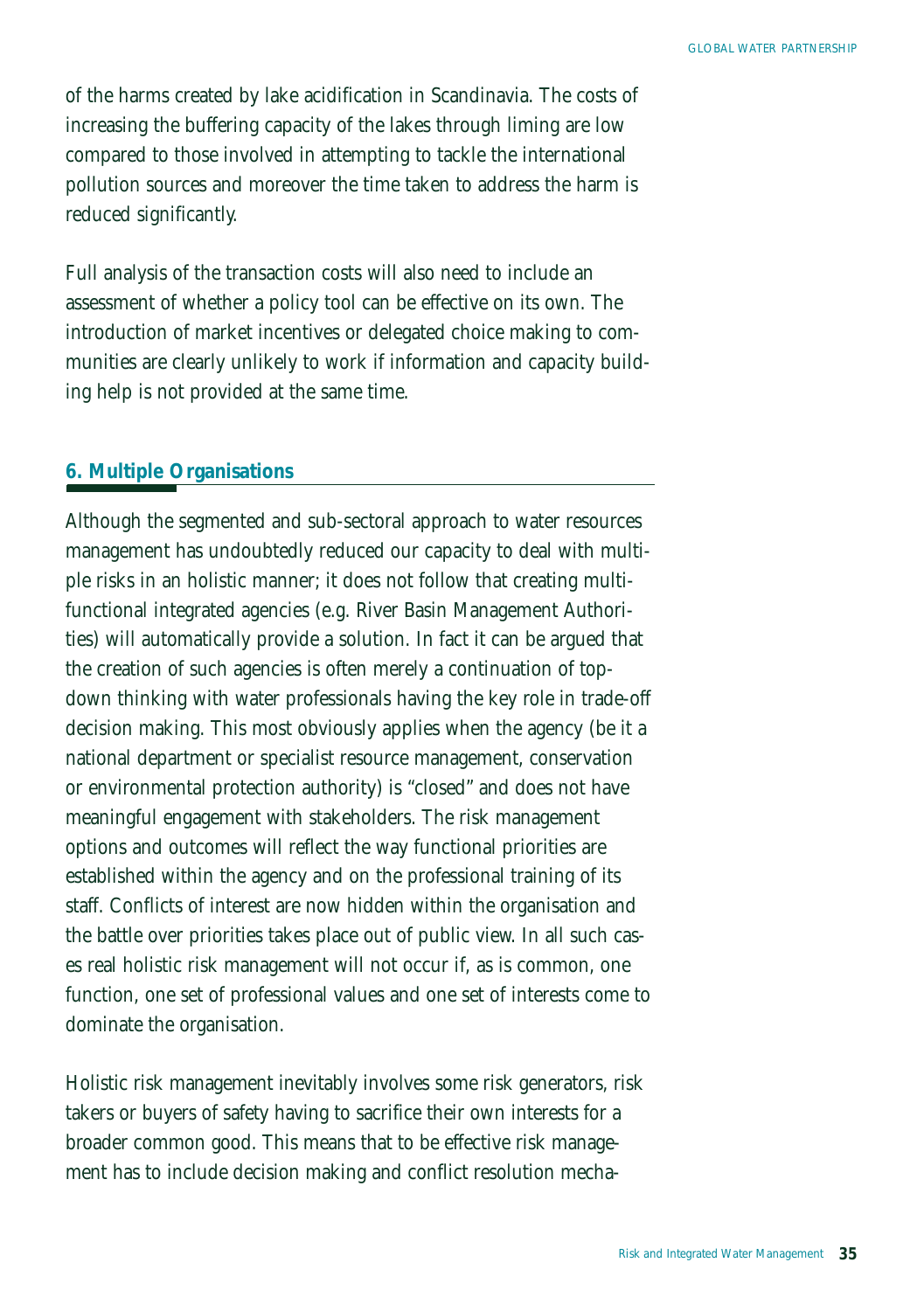nisms which involve the risk generators, those at risk from harm and the various gate-keeper organisations that seek to regulate risks or provide safety. Even for a single specific risk, management has to involve several organisations (public and private) working with different political, social or economic pressures on them. If full recognition is given to risk trade offs and cross sectoral risk shifting possibilities then inevitably even more organisations will need to have some input into decision making.

As May *et al* 1996 have pointed out in some countries and policy domains the perceived failure of top down coercive regulation has led to the exploration of various collaborative models (co-production, collaborative planning, citizens juries, co-operative discourse and other forms of civic environmentalism). Many of the attempts at co-operation, concensus building and participatory priority setting have arisen from efforts to implement Local Agenda 21 following the Rio Conference.

There are cases where such methods have reportedly been successful in resolving risk trade off conflicts, even when one group has to make very clear sacrifices for the wider public good. Jaeger *et al* (2001) give the example of the need to find a location for a new solid waste landfill site in an area of Switzerland already affected by water and soil pollution from existing landfills. Citizens panels were formed from the communities near the various potential sites (chosen on geological, hydrological and economic grounds) and a concensus on the socially preferred site was reached. Interestingly this site was not the first choice of the "experts" from the Canton's building department. Although Ostrom work (1990, 1996) has suggested that communities have the capacity to manage their own water use trade off problems, it appears to be the case that the planned use of more collaborative decision making models has had only limited impact to date on risk management in the water sector.

Although organisational responses through collaborative and partnership mechanisms are one way of involving stakeholders in decisionmaking it has to be stressed that participation is not always an unmitigated good. As Rydin and Pennington (2000) state analysis of partici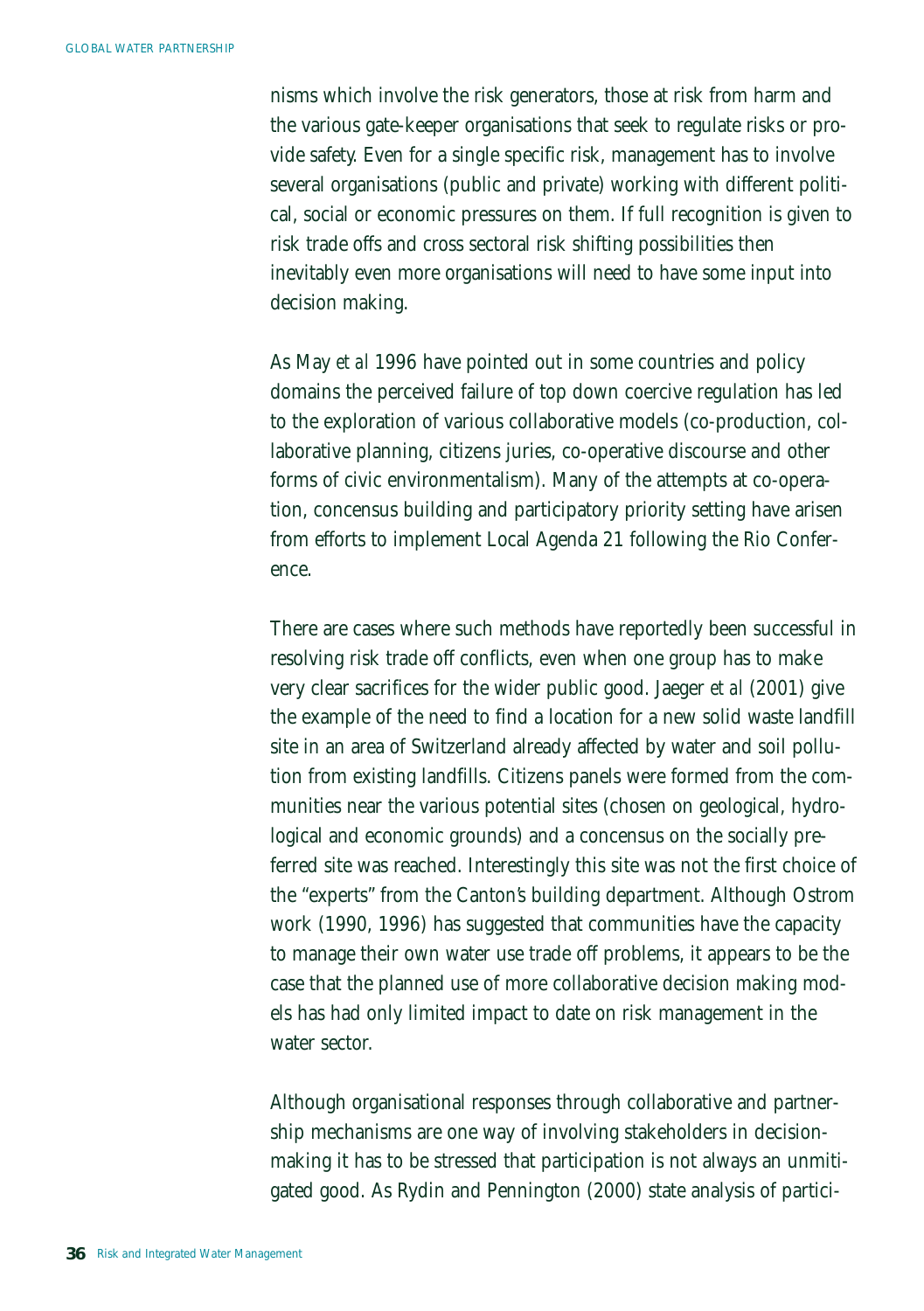pation exercises in practice has tended to produce very mixed results. Many policy analysts have highlighted the propensity for participatory organisations to be captured by powerful interest groups, while others have stressed that providing incentives for or reducing the disincentives for co-operative behaviour plays a vital role in successful participation, (Rydin and Pennington 2000). In addition, for collaborative fora to be effective they have to be accompanied by strategies for building social capital. Lam (1996) in his study of the Taiwanese irrigation system has suggested a whole range of measures or institutions which are important in creating and maintaining the social capital necessary for effective co-operative decision-making and action.

It should also be noted that for some forms of risk, where for instance, decision-makers are numerous and scattered widely, participatory approaches are impractical. In addition, this is also likely to be the case when stakeholder "catchments" do not coincide, trade-offs between water, air and land pollution risks are an example here. It may be more appropriate for Governments to employ market type institutions which "value" the relevant risks and make all decision makers aware of the risk costs imposed on others by their actions. Clearly many of the risk generators or magnifers will be outside the water sector, however water managers themselves will also need to be more aware of their role in generating hazards; hazards which at least in the pollution case can be transferred to other environmental media. Managers both inside and outside the sector will need to pay more attention to undertaking risk assessments as an integral part of plan or policy making. However, for such assessments to be meaningful in social welfare terms they will need to incorporate public preferences and values.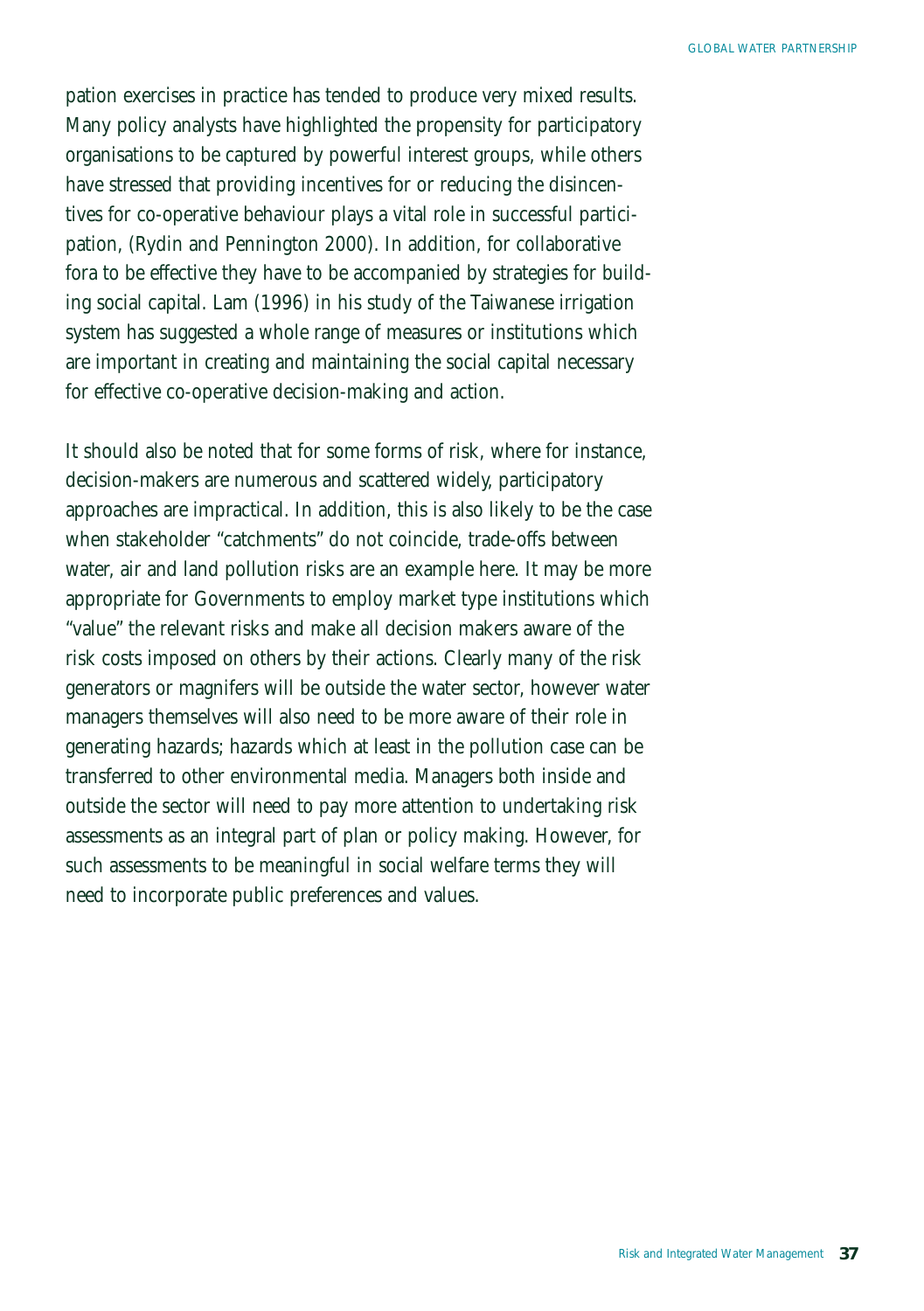## *7. Risk Assessment Methods*

The conventional "scientific" approach to establishing whether a potential risk problem should be tackled by what methods involves several stages, although not all are always included.



Estimate Economic and Social Costs for different magnitude / trequency events.

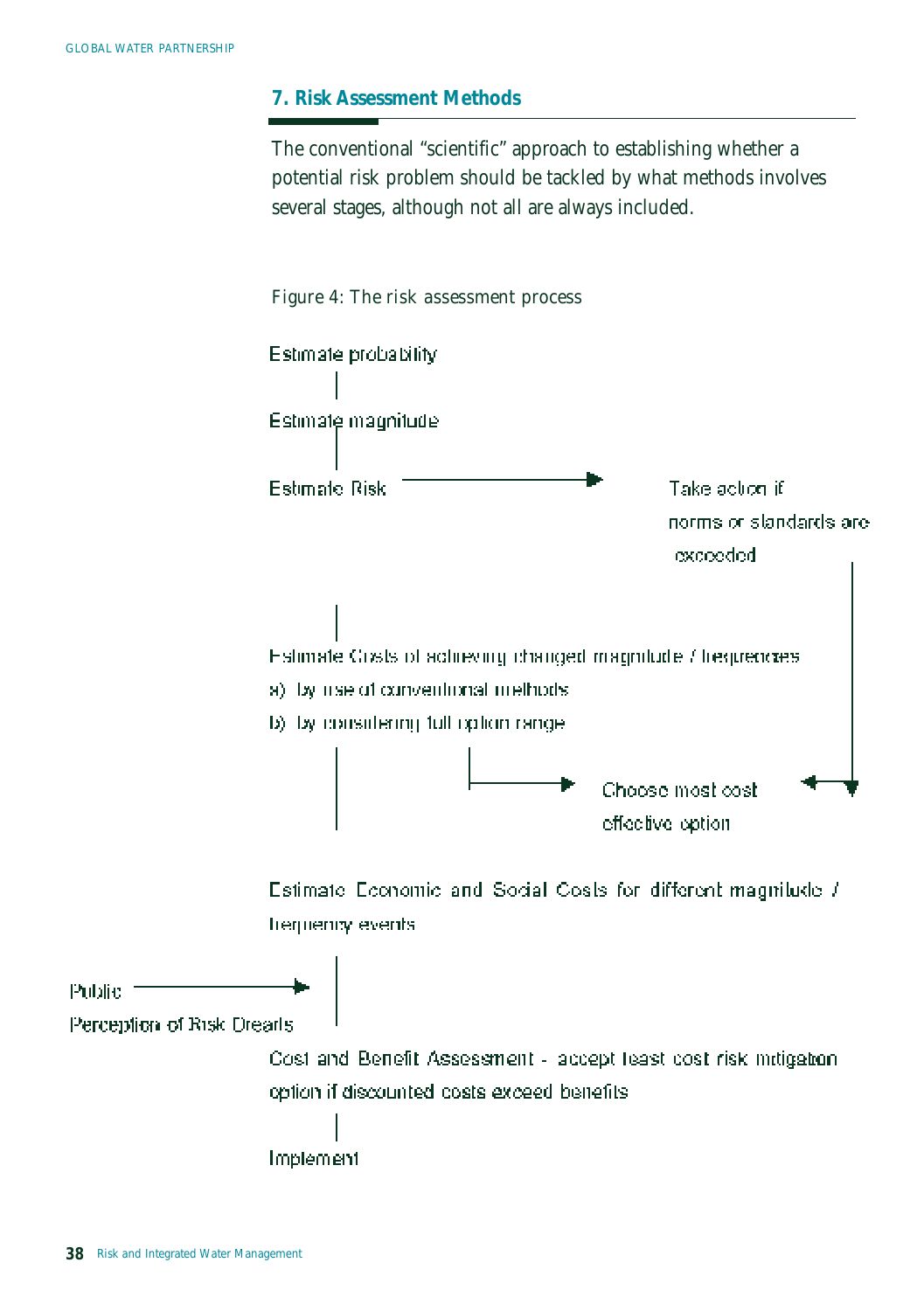For some risk types the risk assessment process effectively ends at stage 3; once a norm or standard has been exceeded conventional methods of risk regulation come into play and typically there is no public involvement in establishing the norms and standards.

Although recently, some scientifically trained risk analysts have recognised that public perceptions of risk dreads should play a role in social cost calculations, it is not yet evident that this has had much practical input into the water related risk assessment process. Unless the cost and benefit assessment stage employs weighting techniques to give priority to specific groups (e.g. those on very low incomes) the distribution of welfare arising from the action and option choices has no relevance in the scientific decision process. It would not matter if all the benefits of risk mitigation were given to the citizens of the nation's capital or those in the highest income groups as long as the CBA produced the correct result. Equity is not a likely outcome of such a process since inevitably cost benefit assessments favour the defence of high value properties.

It is, of course, axiomatic that this scientific and econocratic approach to risk management decisions is leavened by political interests but it is nevertheless highly influential. Moreover, some would argue that in today's risk society, the scientific approach is actually gaining favour as governments seek to absolve themselves of blame for harms. If decisions are based on the "best scientific evidence" or passed to a supposedly neutral expert committee political risks to governments are reduced.

During the risk assessment process the question of how the finance will be raised to implement the chosen safety measures is at best a secondary issue. Moreover, who will pay the investment costs and who will continue to run the risk of harm is barely considered. And yet, from a social perspective on risk, it would be impossible for individual judgements to be made about risk acceptability unless they knew the trade offs they were making. In some areas customers can make clear choices (e.g. to reduce "food" risks by buying organic products at higher prices) but in the water sector individuals rarely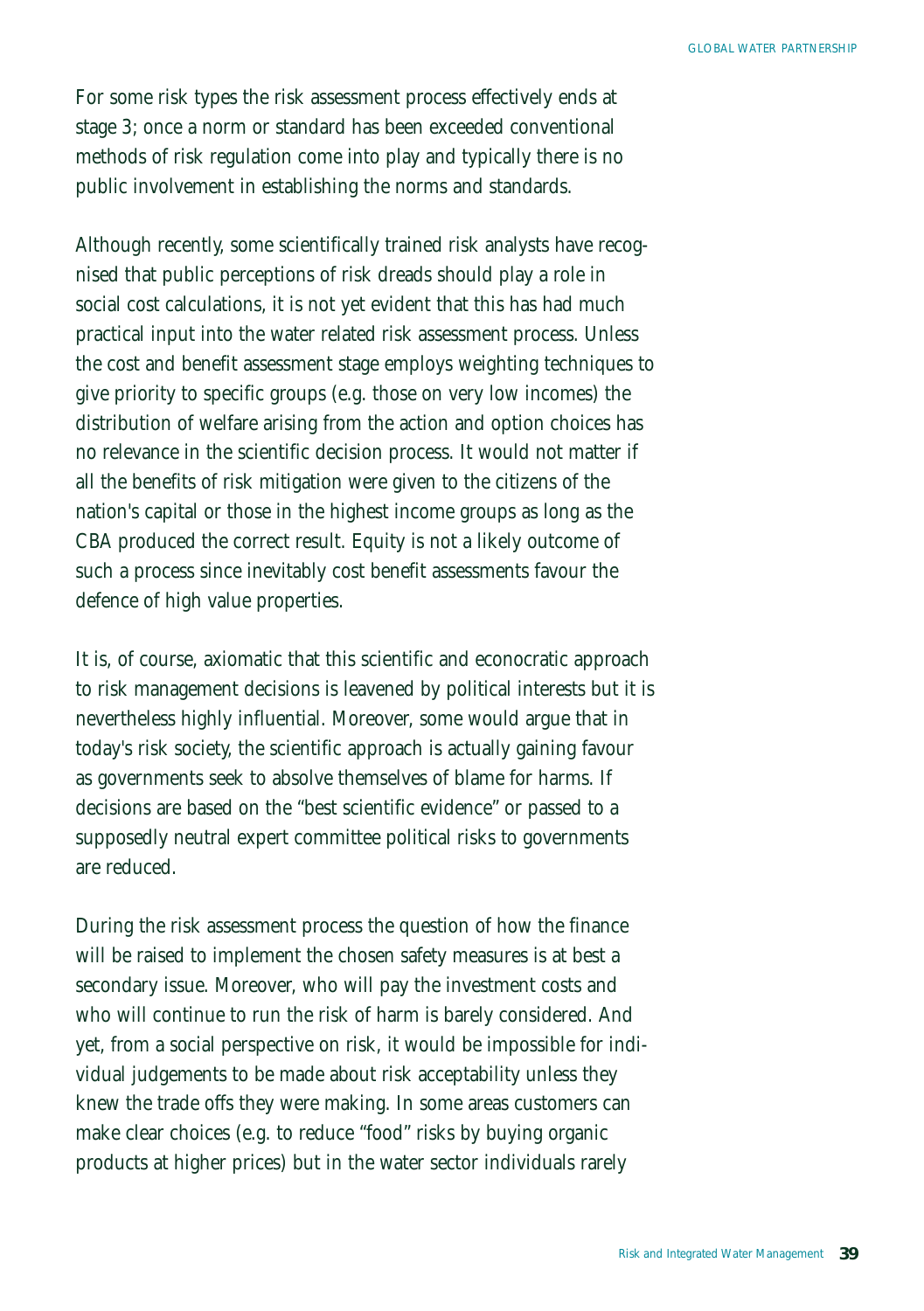have such opportunities. Clearly in some cases this arises from the technical characteristics of the resource or service, but in others it arises because little attempt has been made to consider risk management as an economic good, subject to social choice processes. The challenge is how to shift thinking about risk in the water sector, to change the culture from dependency on others to make safety choices into one where communities and individuals can take responsibility. In other words rather than assuming that all risk should be managed as a public good, efforts need to be made to identify those areas where it is or could be a private good.

It is of course, easier to say that risk management should be a social choice process than it is to make it so. One difficulty is that if risk is to be treated as a social construct, defined as the dangers that societies regard as troublesome, then it is not a static component of an activity or situation. It is a variable which cannot be measured on a once and for all basis, rather it changes with Knowledge, economic and sociocultural conditions. Risk is therefore highly dynamic and is likely to change much more rapidly than changes to 'natural' hazard probabilities.

Numerous studies have established that riskiness, as perceived and dreaded by the public, differs markedly from risk as measured by magnitude/frequency equations. Figure 5, taken from Vlek 1996 lists the eleven basic elements underlying perceived riskiness. Some, but by no means all, are consistent with those employed in conventional risk equations. However, it is important that two of these elements – controllability and voluntariness of exposure – reinforce the argument in this paper that subsidiarity and involvement in decision making are crucial to effective risk management. Moreover, it is significant that perceptual studies have emphasised that riskiness is perceived relative to the expected benefits and to the distribution of risks and benefits; in other words risk acceptability is not an absolute but will vary with perceptions of fairness and justice.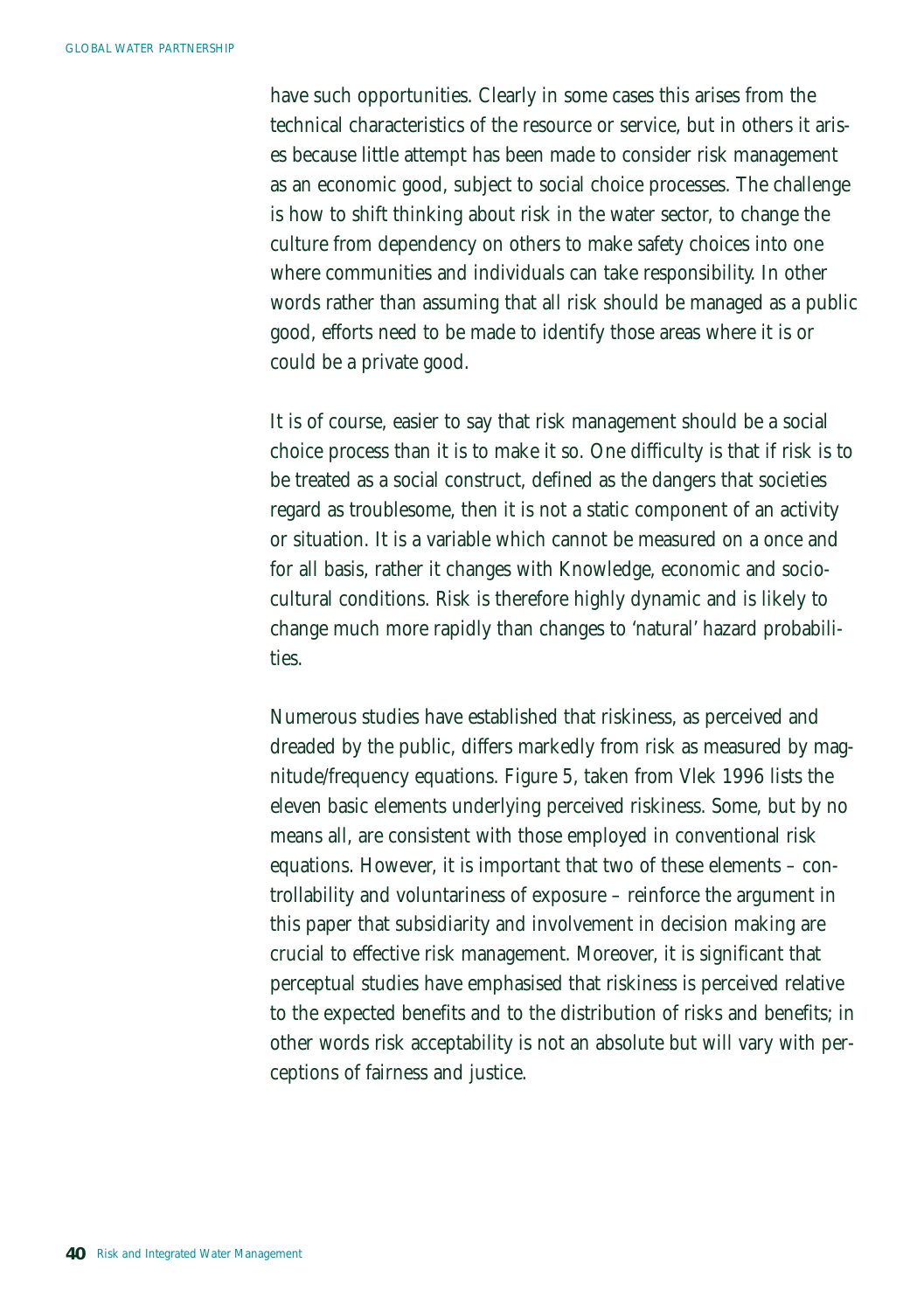Figure 5: Basic dimensions underlying perceived riskiness

- 1. Potential degree of harm or fatality
- 2. Physical extent of damage (area affected)
- 3. Social extent of damage (number of people involved)
- 4. Time distribution of damage (immediate and/or delayed effects)
- 5. Probability of undesired consequence
- 6. Controllability (by self or trusted expert) of consequences
- 7. Experience with, familiarity, imaginability of consequences
- 8. Voluntariness of exposure (freedom of choice)
- 9. Clarity, importance of expected benefits
- 10. Social distribution of risks and benefits
- 11. Harmful intentionality

There are now models and one known case of their implementation (The Health Council of the Netherlands, cited in Vlek 1996) where the conventional risk assessment process is in effect inverted to place the human context, knowledge, need and preferences as the first assessment stage. Evaluation then takes place of the alternative courses of action potentially available to address these needs and preferences, recognising that each intervention option produces a different social distribution of the benefits and remaining risks. The evaluation also explicitly recognises that all interventions have unintended and potentially harmful effects. Such 'inverted' risk assessment models would appear to have a useful role to play in the water sector to ensure that risk management becomes more demand responsive, more inclusive in terms of mitigation options and more aware that risk mitigation itself can simply shift risks or create new forms of risk. There are also techniques (stated preference or choice modelling) which allow us to weight up the benefits of reducing one type of risk against both the costs of the reduction and the relative deterioration in safety from other forms of risk which capital constraints imply.

All these techniques are far from perfect and are expensive to employ. However, millions of pounds are spent on collecting climatic and hydrological data in order to calculate hazard probabilities, it cannot be too much to ask that a fraction of this expenditure goes into assessing public risk trade-off preferences, the real demands for safety, socially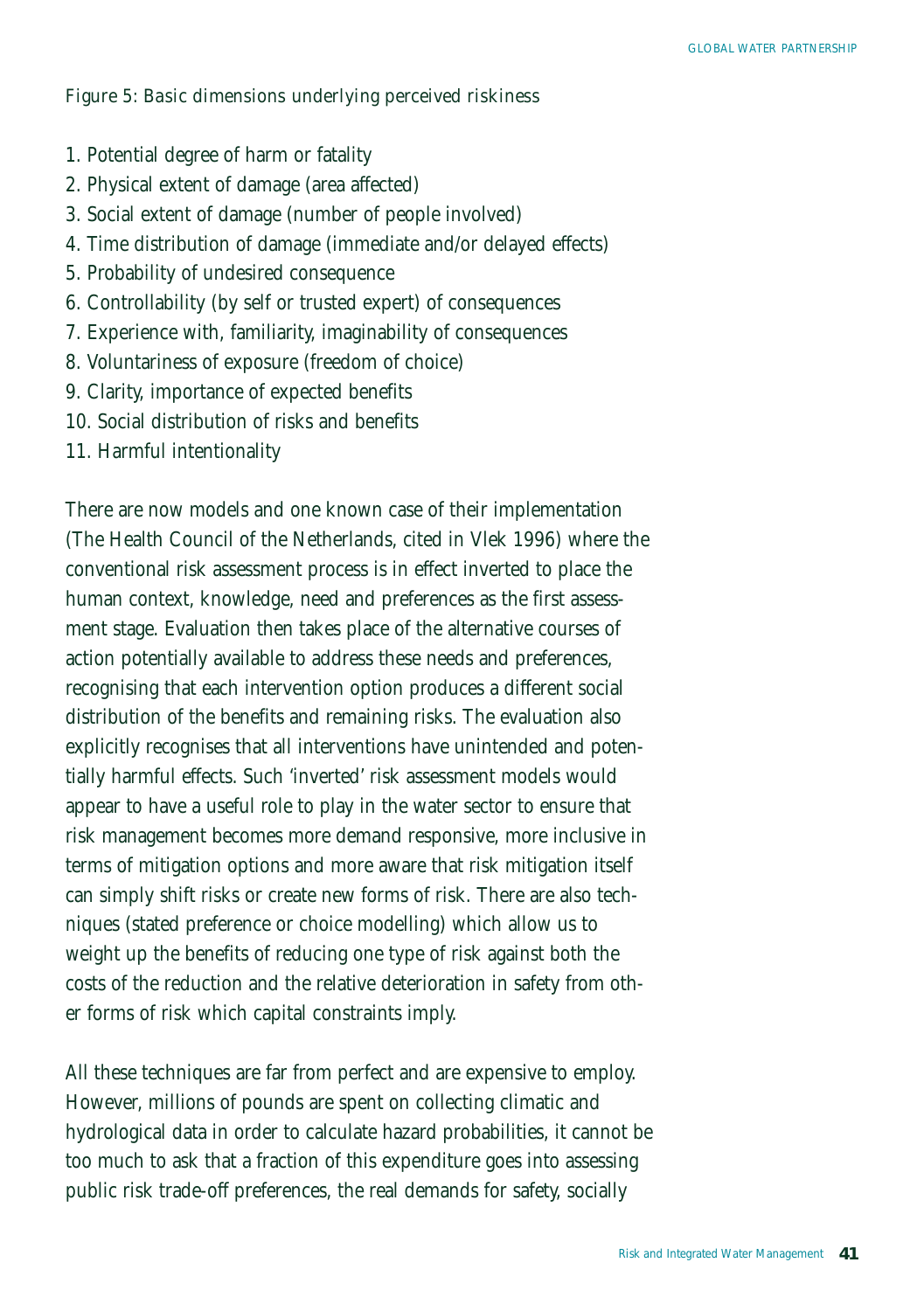possible risk mitigation strategies and the acceptability and effectiveness of non-conventional policy tools. Moreover, unless the deficiencies in our understanding of the social dimensions of risk are addressed, attention will remain firmly fixed on managing the hazard rather than on maximizing the social and economic benefits derived from risk mitigation efforts.

### *8. The Distributional Question – Some Concluding Remarks*

People take risks routinely as part of everyday life to gain economic and social advantages, or indeed just for pure pleasure. Many such risks are essentially unregulated and individual private choices govern what hazardous activities are pursued and what vulnerability reduction measures are adopted. It is, of course, true that poor people may have limited options to avoid risks; they are forced to live and work in hazardous conditions in order to have a livelihood at all. However, even the poorest communities can and have developed vulnerability reduction measures and coping strategies to protect themselves.

The technology based water sector has, however, become characteristically one in which it has been assumed that risks are public "bads", risk mitigation is a public good and where professional judgements (albeit tempered by politics) govern risk mitigation practice. There are clearly good reasons why this approach to risk management has developed over time. The multipurpose hydrologically interconnected nature of the resource, the existence of common property features, the natural monopoly in much service provision and the need to safeguard public health are just some of these reasons. However, there are also good reasons why it is now worth questioning whether conventional practices represent an appropriate and sustainable strategy for all water related risks, particularly given the major financial and human capacity constraints under which the sector operates.

One important factor which suggests that a review of practice is long overdue is the clear existence of a *safety and subsidy "snowball";* a snowball which inexorably accumulates in a number of related ways. Once risk reduction is seen as someone else's responsibility, private or com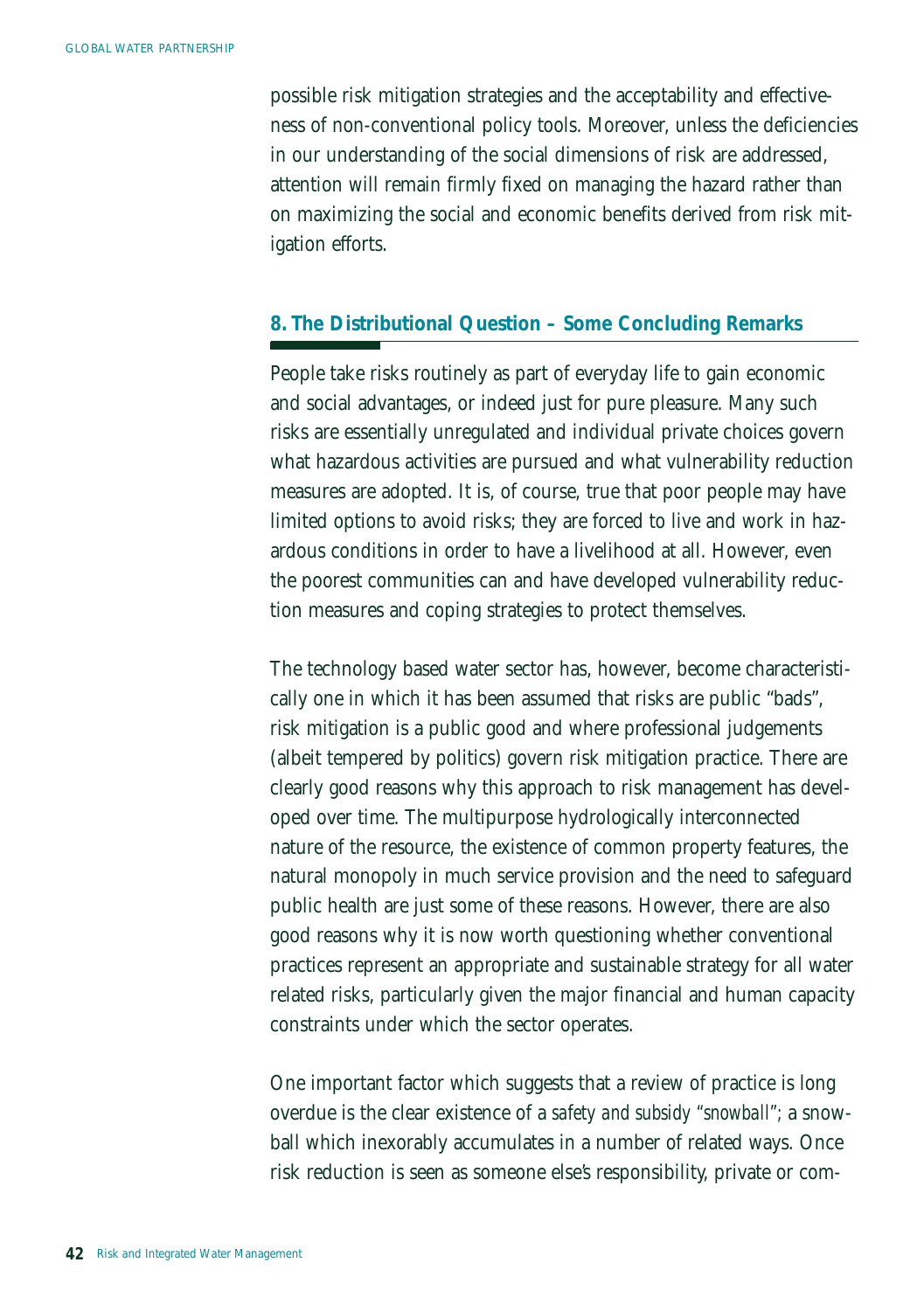munity based mechanisms for reducing vulnerability to hazards tend to fall into disuse; people develop a dependency culture and over rely on governments to provide security for them. Likewise, once safety has been provided to say one flood prone settlement, relative disadvantage is perceived by those still unprotected and demands to be included in hazard reduction projects escalate. The safety provision treadmill gets worse if defence for one area deflects risk elsewhere, potentially in magnified form; this is commonly the case for floods, urban drainage and coastal defence. The tendency for snowball accumulation is further reinforced if publically provided safety comes at no or low cost to the beneficiaries, whereas private or community based vulnerability reduction still has to be paid for at full cost. Still further accumulation occurs when publically provided safety encourages more people to place themselves in hazardous positions; the private risk cost and benefit equation has been changed, individuals now perceive that they can, for example, occupy flood plains and gain the advantage of cheaper housing without paying the risk costs.

When the accumulating demands for governments to provide safety are placed alongside the conventional bias towards providing safety through structural adjustments to the hazard, the problems arising from current practice become still more evident. Although for some hazards, technology can reduce risk to virtually zero (impurities in drinking water for example) it can only do so at a high cost; a cost which inevitably means that other possibly much more highly valued goods and services cannot be provided. However, for other hazards, the technological solutions reduce the probability of medium to high frequency events but do not tackle the low frequency, high magnitude event; the "solution", by not considering vulverability may, therefore, actually increase risk.

There is no intention here to question the motives of water professionals; they have usually employed their professional expertise in ways they believe benefit society. However, in making supposedly "neutral" professional judgements they have frequently failed to perceive that they are actually making significant decisions about the allocation of real income and welfare within an economy. It is now very well accepted that different risk mitigation priorities, strategies and policy instru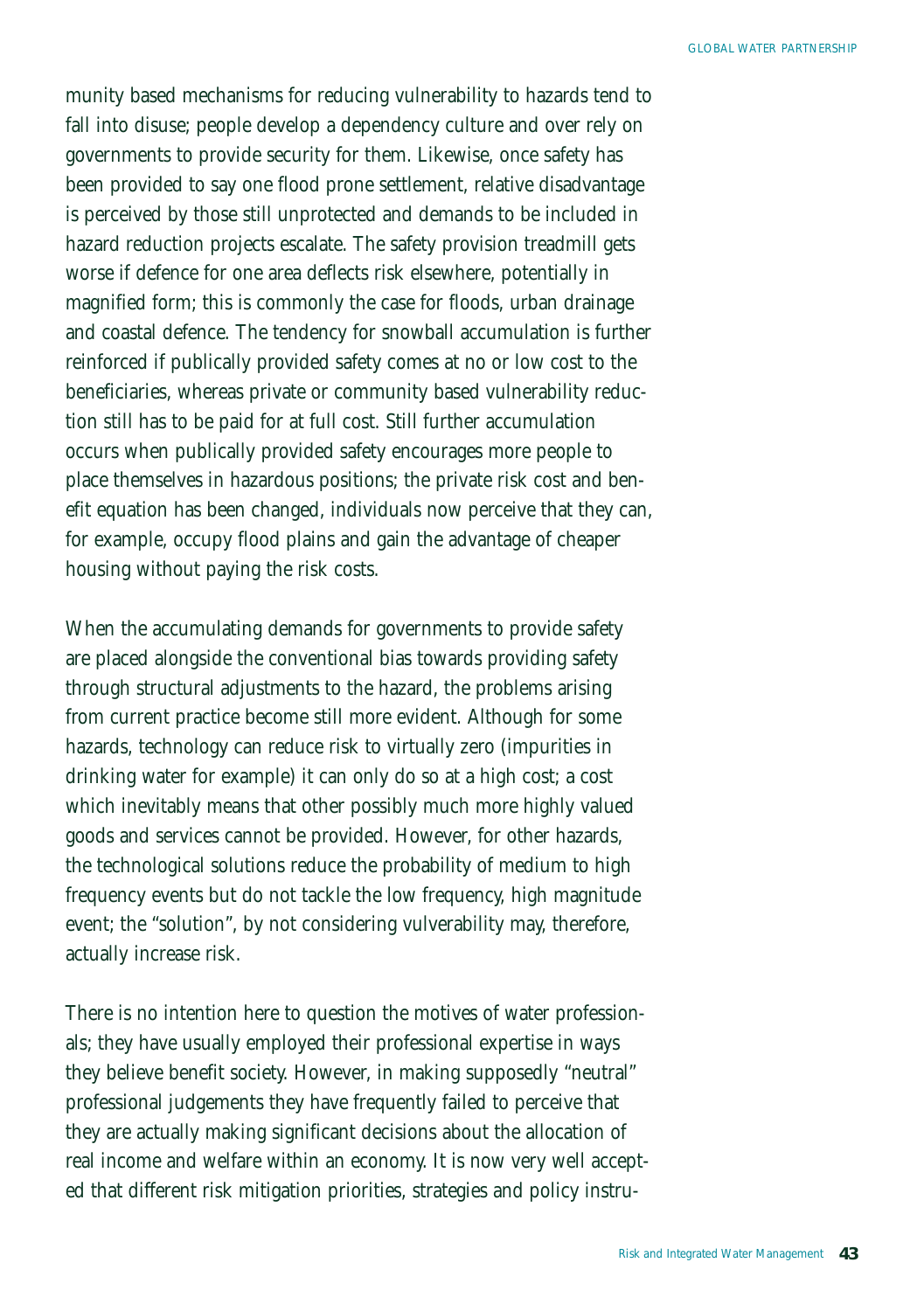ments are not neutral in their allocation of risk costs and mitigation benefits. Current practices involve large scale direct and cross-subsidy flows which are often not recognised when policies, plans and projects are developed. Such subsidies might be socially and politically justifiable, but in many cases they appear to be the unconsidered outcomes of conventional practice rather than intended and focussed attempts to address social welfare needs.

In this paper it has been argued that risk is a socially defined concept and that there is a need for the water sector to consider it as such. Much more attention needs to be paid to instruments and institutions which allow individuals and communities to express their own risk mitigation preferences, and which make hazard generators much more aware of the risks they impose on others. Greater attention also needs to be paid to the whole range of mitigation strategies to produce a more cost-effective approach to safety provision.

It has been suggested that risk management decision making has to be informed by thinking from an economic and social perspective. It cannot be driven solely by top down institutions designed on the basis of the physical nature of the hazard and the technological means of regulating that hazard. Once it is accepted that risk management is a distributive question, which involves complex trade off options, then it becomes clear that a more demand driven approach is needed. Such an approach has to be based on a clear understanding of the economic characteristics of the risks, of public preferences and of societies' willingness and capacity to adopt different risk mitigation strategies. Of necessity considerable effort will need to be made to develop the social capital which is vital for the implementation of sustainable, effective and welfare orientated risk management.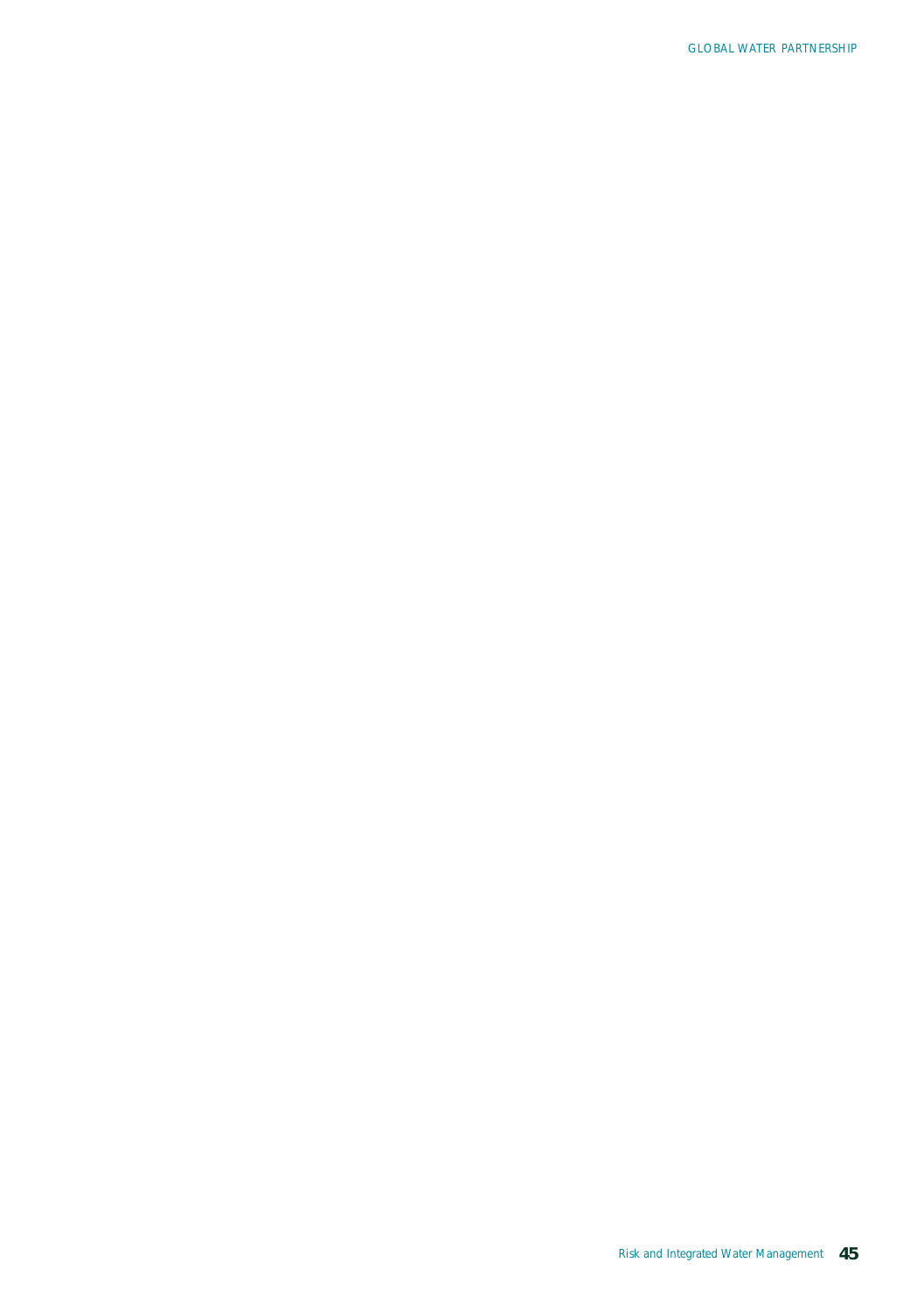#### *References*

*Beck, U.* (tr M.Ritter) (1992) Risk Society London, Sage.

- *Breyer, S.* (1993) Breaking the Vicious Circle, Towards Effective Risk Regulation Cambridge, Massc., Harvard University Press.
- *Clarke, R.* (1993) Water: The international Crisis London, Earthscan Publications.
- *Cosgrove, W.J.* and Rijsberman, F.R. (2000) World Water Vision; Making Water Everybody's Business World Water Council, London, Earthscan Publications.
- *Global Water Partnership* (2000) Towards Water Security: A Framework for Action Stockholm and London, GWP.
- *Global Water Partnership,* Technical Advisory Committee (2000) Integrated Water Resources Management TAC Background Papers No. 4, Stockholm, GWP.
- *Health and Safety Executive* (1996) Use of Risk Assessment within Government Departments, Report prepared by the Interdepartmental Liaison Group on Risk Assessment, London, HSE.
- *Hood et al* (1999) "Where Risk Society Meets the Regulatory State; Exploring Variations in Risk Regulatory Regimes" Risk Management: An International Journal Vol 1, No. 1, p. 21–34.
- *Jaeger, C.C. et al* (2001) Risk, Uncertainty, and Rational Action London, Earthscan Publications.
- *James, I.C. Bower, B.T.* and *Matalas, N.C.* (1969) "Relative Importance of Variables in Water Resources Planning" Water Resources Research, Vol 5, No. 6 pp 1165–73.
- *Jasanoff, S.* (1982) "Science and the limits of Administrative Rule-Making" Osgood Hall Law Journal No. 20 p. 195–219.
- *Kates, R.W.* (1962) Hazard and Choice Perception in Flood Plain Management, University of Chicago: Department of Geography, Research Paper No. 78, Chicago.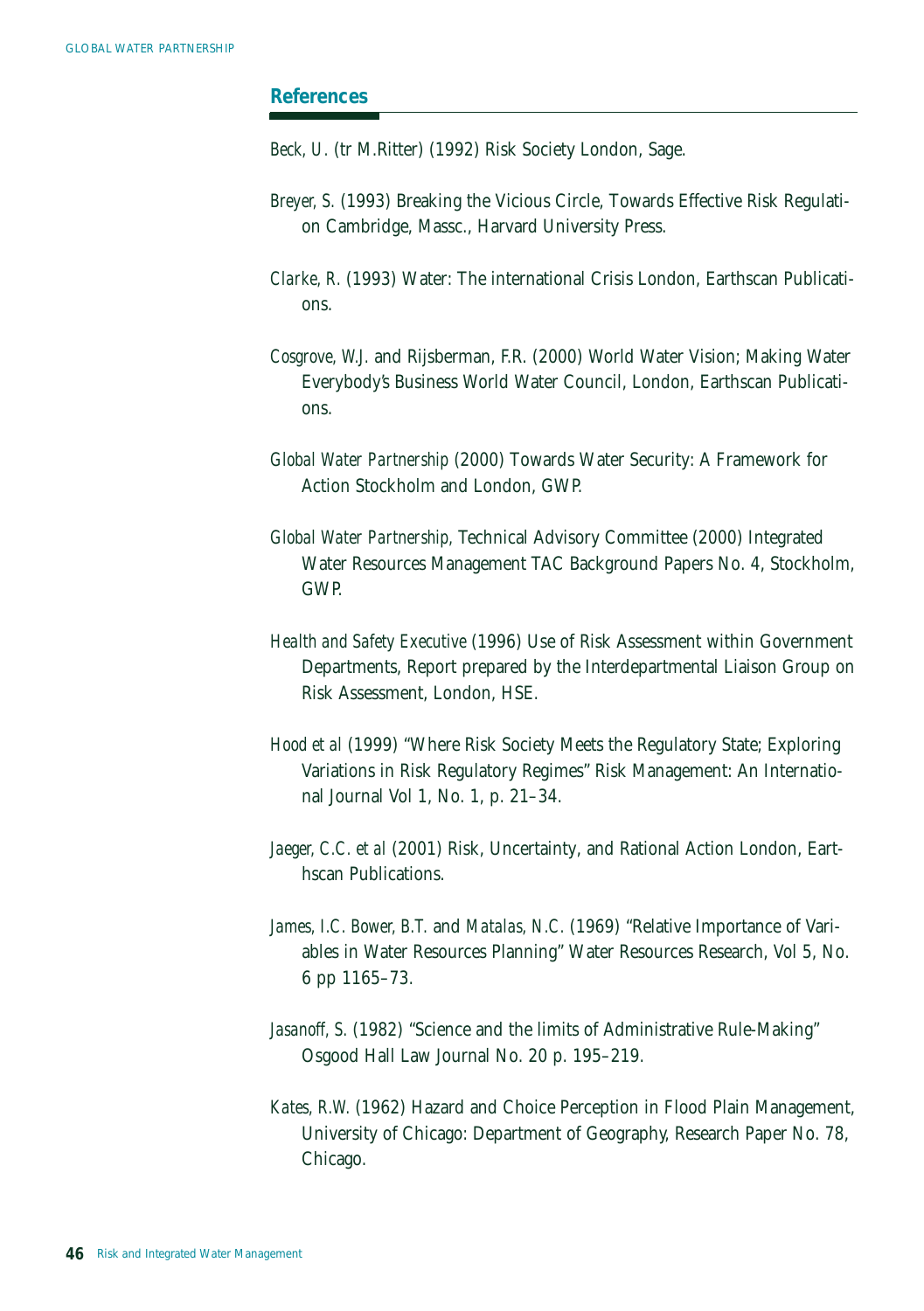- *Lam, W.F.* (1996) "Institutional design of public agencies and coproduction: a study of irrigation associations in Taiwan" World Development 24, pp. 1039–1054.
- *May P.J. et al* (1996) Environmental Management and Governance: intergovernmental approaches to hazards and sustainability, London, Routledge.
- *McDonald, A.T* and *Kay, D.* (1988) Water Resources: Issues and Strategies. Harlow, Longman Scientific & Technical.
- *Ostrom, E.* (1990) Governing the Commons: the evolution of institutions for collective action. Cambridge, Cambridge University Press.
- *Ostrom, E.* (1996) "Crossing the great divide; co-production, synergy and development" World Development No. 24 p. 1073–1087.
- *Rogers P.* (1999) The Economics of Risk Management with particular Reference to Water Resources typescript paper for GWP TAC Budapest, June.
- *Rosa, E.A.* (1998) "Methatheoretical Foundations for Post Normal Risk" Journal of Risk Research 1, pp. 15–44.
- *Rydin, Y,* and *Pennington, M.* (2000) "Public Participation and Local Environmental Planning; the collective action problem and the potential of social capital" Local Environment Vol 5, No. 2, pp. 153–169.
- *Slovic, P.* (1992) "Perceptions of Risk: Reflections on the Psychometric Paradigm" in Krimsky, S. and Golding, D. Social Therories of Risk p. 117–152, Westport, CT Praeger.
- *Smith, K.* (1991) Environmental Hazards: Assessing Risk and Reducing Disaster London, Routledge.
- *Tseng, M.T. et al* (1993) "Risk and uncertainty in flood damage reduction project design" Proc. ASCE Conference Hydraulic Engineering 1993, Vol 2 pp. 2104–2109.
- *Vlek, C.A.J.* (1996) "A multi-level, multi-stage and multi-attribute perspective on risk assessment, decision making and risk control" Risk Decision and Policy Vol 1, No. 1, pp. 9–31.
- *World Water Commission* (2000) World Water Vision, A Water Secure World Commission Report, World Water Council, Thanet Press.